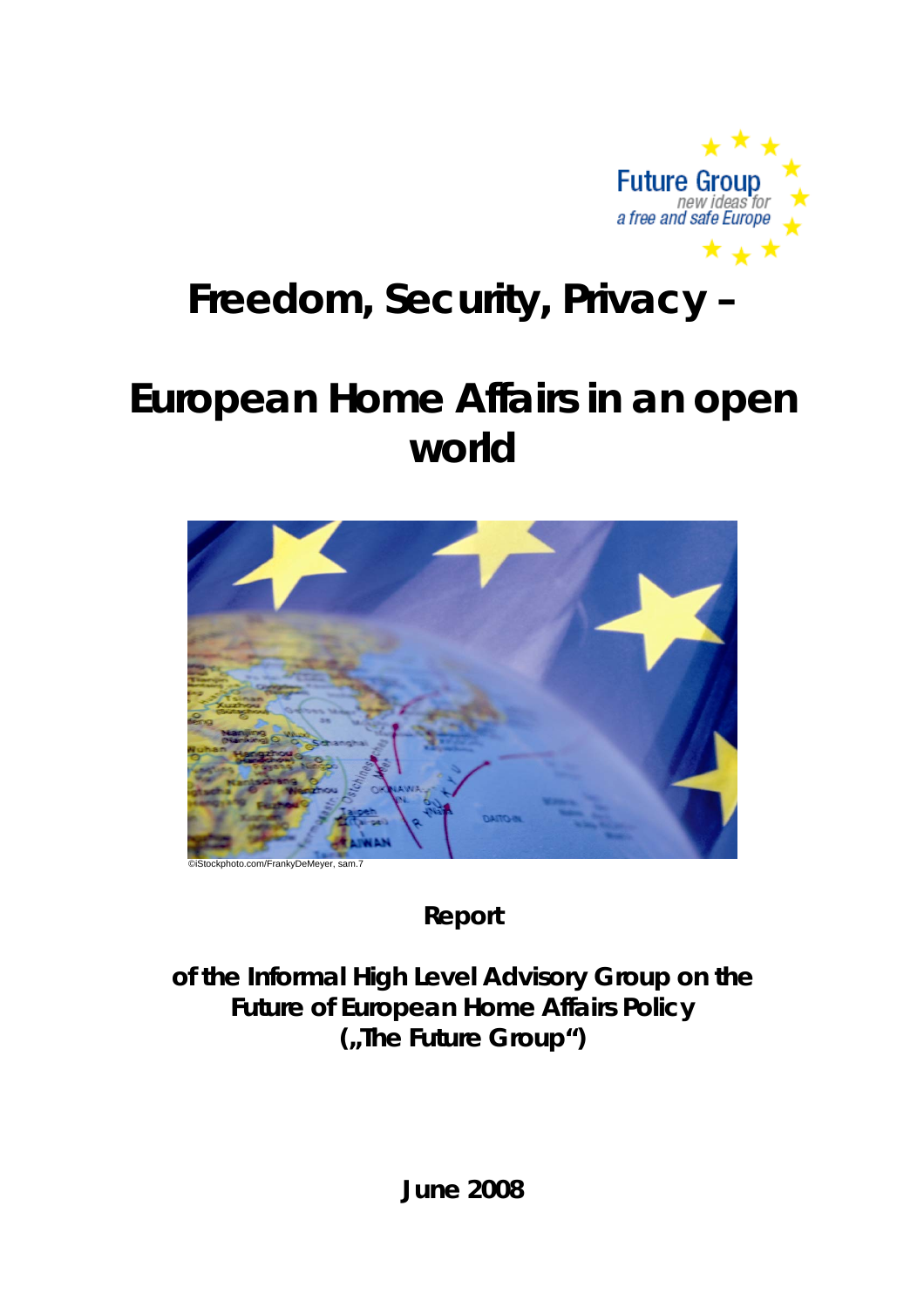# **Table of Contents**

## **Executive Summary**

## **Chapter I: Introduction**

- 1.) The Future Group: A different way of policy-making in the area of European Home Affairs
- 2.) Overarching structural challenges
- 3.) Horizontal political challenges
- 4.) Priority policy areas

# **Chapter II: Preserving Internal Security and External Stability**

- 1.) Police cooperation
- 2.) Fighting global terrorism
- 3.) Coordinating third-country missions

# **Chapter III: Managing Migration, Asylum, External Borders and Integration**

- 1.) Migration policy
- 2.) Asylum policy
- 3.) Modernising the Schengen border and visa approach
- 4.) Further developing Frontex
- 5.) Enhancing cooperation with third States

# **Chapter IV: Developing Civil Protection**

## **Chapter V: Using New Technologies and Information Networks**

- 1.) Public security, privacy and technology
- 2.) The Principle of Availability and a European Union Law Enforcement Information Management Strategy
- 3.) Elements of the proposed EU JLS Law Enforcement Information Management **Strategy**

## **Chapter VI**: **Implementing the External Dimension of Home Affairs Policy**

**Annex**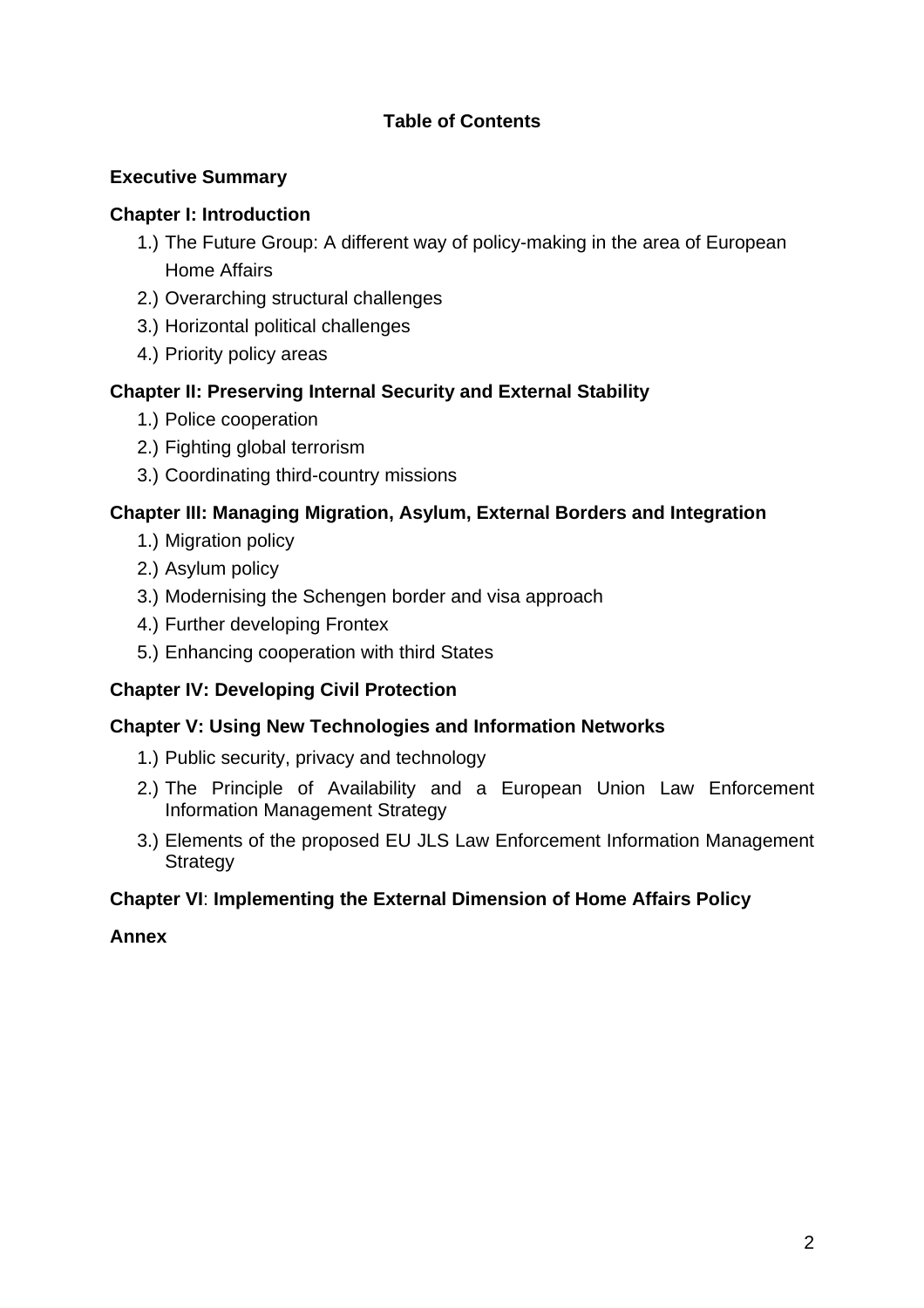# **Executive Summary**

#### **The Future Group**

- 1. At the informal meeting of Ministers of Interior and Immigration in Dresden in January 2007, the German Minister of the Interior and the Vice President of the European Commission responsible for Justice, Freedom and Security proposed the creation of an informal Group at ministerial level with the objective to consider the future of the European area of justice, freedom and security. The findings and recommendations of the Future Group are meant to be an important contribution and a source of inspiration for the European Commission's proposal for the next multi-annual programme in the field of Justice and Home Affairs.
- 2. The Future Group was co-chaired by the Vice President of the European Commission and the Minister of Interior of the acting Presidency. It brought together, ad personam, the Ministers of Interior of the two current trios of Presidencies (Germany, Portugal, Slovenia; France, Czech Republic, Sweden) and a representative of the future Presidency trio, i.e. Spain, Belgium and Hungary. Further participants were a common law observer (United Kingdom), the President of the LIBE Committee of the European Parliament and a representative of the Secretariat General of the Council.
- 3. The Group reported regularly on the progress of its discussions to the ministers responsible for Home Affairs at Council meetings and an interim report on the Group's work was presented to all Member States by the Slovenian Presidency during the Informal Justice and Home Affairs Council in January 2008. The work of the Future Group has been summed up in this final report putting together the essential ideas and reflections of the Group. This report is aimed at both the Member States, Parliament and the general public in order to launch a debate on its content and the future of Home Affairs in the European Union.

## **What are the horizontal challenges for 2010-2014?**

- 4. Throughout its mandate the Future Group strove to identify the major structural changes the European Union has undergone in recent years. When considering what the environment of the European Union will be in the period 2010-2014, three horizontal challenges appeared essential to safeguard and complete the area of justice, freedom and security in the light of continuously changing framework conditions:
	- o preserving the "European model" in the area of European Home Affairs by balancing mobility, security and privacy;
	- o coping with the growing interdependence between internal and external security;
	- o ensuring the best possible flow of data within European-wide information networks.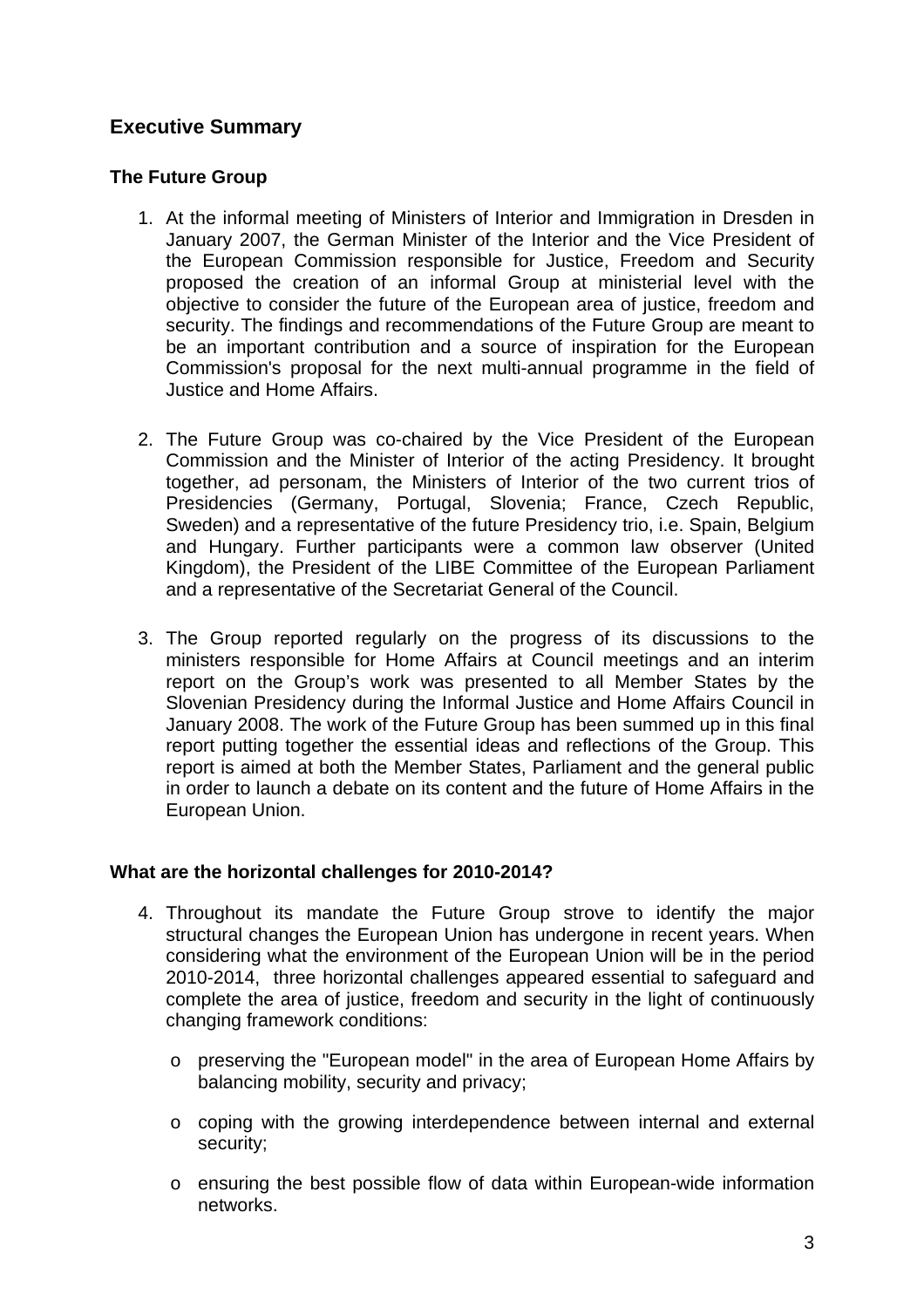#### **Preserving Internal Security and External Stability**

#### *Police Cooperation*

- 5. The Group recommends deepening law enforcement cooperation within the Union while ensuring that the different aspects of this cooperation progress consistently and while preserving active cooperation in the field. Police forces in the Union belong to Member States' field of competence. In the years to come, these law enforcement services should, however, get closer to each other. There is a need for improving the environment of police cooperation, especially by reinforcing Europol, exchanging knowledge and integrating police file management and security technologies.
- 6. To this effect, the Group proposes that the European Union should work towards a simplification of the regulations applied when a criminal investigation needs to be carried out on another Member State's territory. This could, for example, mean that certain non coercive acts carried out by police officers on another Member State's territory could be simplified or that a system of written requests for information could be organised.
- 7. Europol is to function as close partner and focal point for national police forces at the European level. Improving data transfers from Member States to Europol is necessary if it is to become a genuine information platform for Member States. The requirement of the so-called "Swedish" framework decision of 18 December 2006, aiming at better information sharing, could be fulfilled by means of creating automatic data transfer instruments. Furthermore, Europol should be, within its legal framework, increasingly used and expanded into a competence centre for technical and coordinative support.
- 8. The Group suggests that the European Union should establish a model of Police and Customs Cooperation Centre (PCCC) applicable to all Member States. The structure and missions of PCCCs could be re-evaluated, in order to make them real police-customs centres of crisis management capable of handling events on an international scale. Especially in the border zones, PCCCs should become a model of future police cooperation.
- 9. The technical management of SIS-, VIS- and Eurodac-type European files should be grouped within a single specific structure for greater efficiency, on the basis of a preliminary evaluation.
- 10. The research and development activity on European-level security equipment should similarly be considered a priority. In this context intensified use should be made of means available in the [7th Framework Programme](http://ec.europa.eu/research/fp7/) for research and technological development. The entire area of security technology has undergone major developments. Efforts must be made to standardise new materials in order to obtain better interoperability.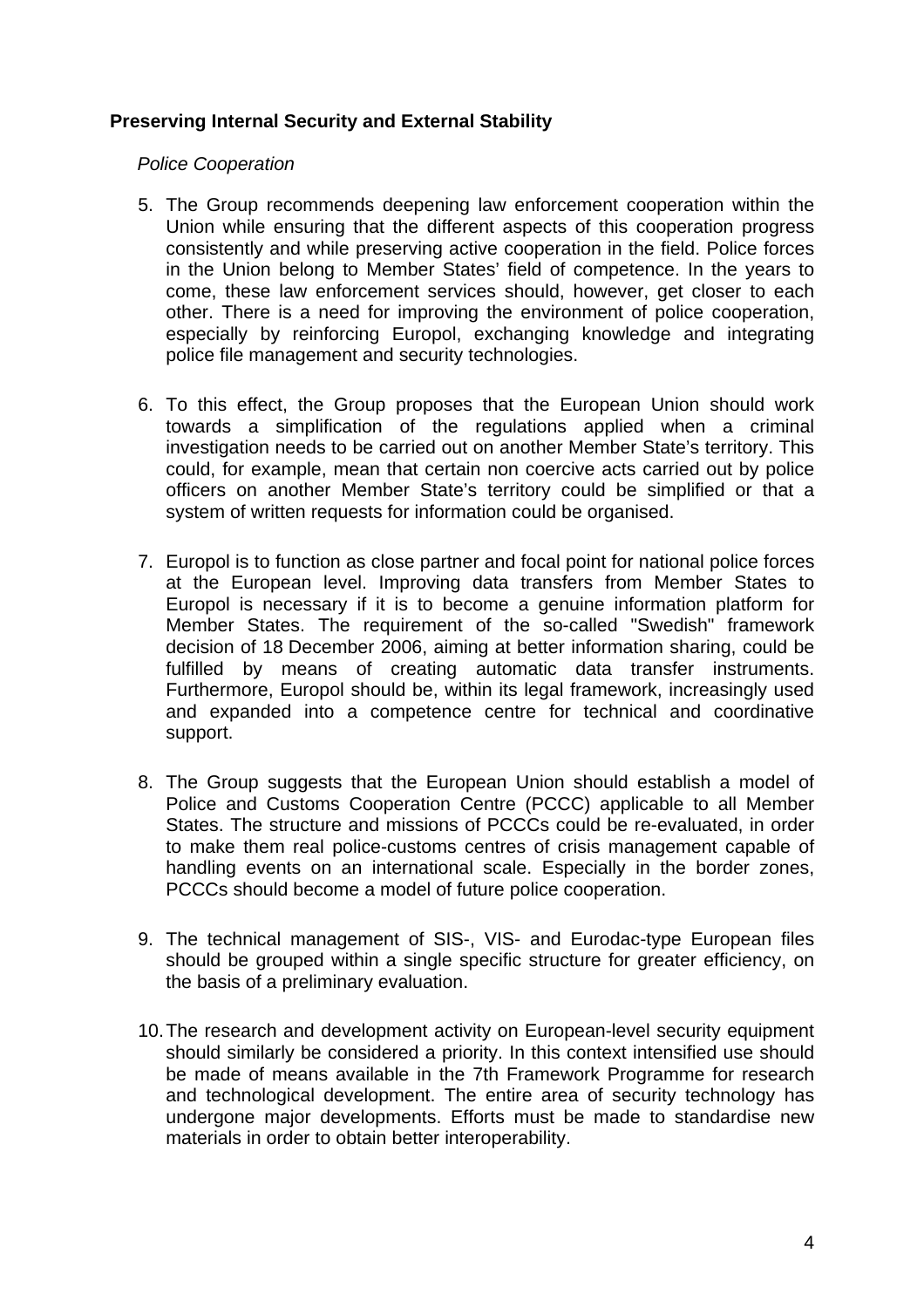11. Meanwhile, a common culture of all European Union police forces needs to be further developed with systematic common European training and a greater use of the European Police College for this purpose should be encouraged.

#### *Fight against terrorism*

- 12. The Group recommends that the work initiated within the scope of the 2005 European Union Strategy be carried on and further developed so as to fight terrorism based on a comprehensive global approach. The European Union must ensure that Member States' competences and resources are better tapped, since these are responsible for the operational fight against terrorism.
- 13. The Group deems it advisable that the different actors of the fight against terrorism be better coordinated within the Union and that, therefore, a concept should be developed on the future institutional architecture in this area. The Group suggests an improvement of the information flow between Member States' law enforcement authorities, Eurojust and Europol. In this context, the role of the Joint Situation Centre (SitCen) should be analysed with particular consideration.
- 14. Terrorist risks could be better taken into account by European policies: weapons control, the fight against explosives, transport protection, control of financial transactions. Progress is necessary in the preparation of Europeanlevel crisis management.
- 15. Regarding external relations, better political, technical and operational cooperation should be reached with third countries, especially with countries most affected by the menace of terror as well as the Union's major strategic partners – the United States and Russia.
- 16. The Group suggests promoting exchanges of best practices between the Union's Member States and possibly with third states concerning the legal tools for expulsion and surveillance as well as on appropriate measures to fight home-grown terrorism.
- 17. From a political standpoint, the Group recommends focusing on mid- and longterm prevention, especially as regards recruitment and radicalisation, by reinforcing the cooperation already started in this field at European Union level, and by continuing the fight against the use of Internet for terrorist purposes. As terrorism is often accompanied by political propaganda, the Union must develop a positive counter-system based on its values: the rule of law, fundamental rights, peace and liberty. The European Union has to improve communication with civil society, using every communication mode, including Internet.
- 18. A responsible and up-to-date European counter terrorism policy should take into account the possible threat of terrorist attacks with nuclear, biological or chemical weapons. The group suggests creating a platform or mechanism for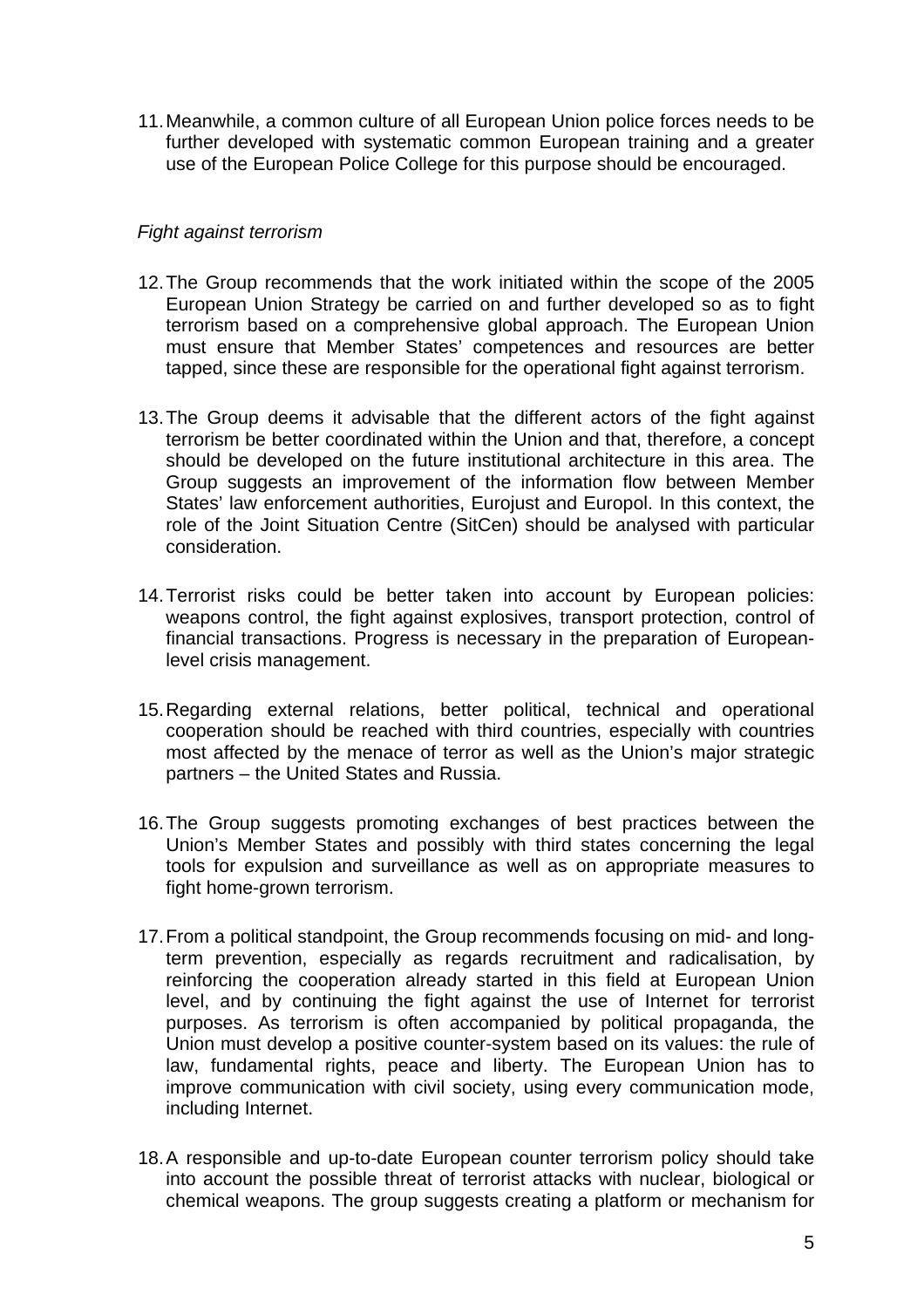sharing information between the Member States' special police units responsible for dealing with current Chemical Biological Radio Nuclear situations.

#### *Third Country Missions*

- 19. The Group observes an increase in the number of European Union peacekeeping missions throughout the world. These interventions increasingly require comprehensive support in terms of military, police, civil protection, development aid and rule of law devices. The Group recommends making the most of past experience gained in this area.
- 20. To this end, the Group calls for greater coordination of police, diplomatic and military action in order to improve the preparation and assessment of these missions, with closer cooperation between different Council structures. Pooling together European Union's financial resources for third country missions should also be considered. Member States participating could be asked to provide Integrated Police Units for certain missions. Future reflections should also include the integration of the "European Gendarmerie Force" and civilian police units from Member States into the legal framework of the European Union.
- 21. The Group also suggests improving the coherence of missions by integrating their different components right from the start, when the operation is in the planning stages. The different civil, military and judicial entities taking part in the same mission could be grouped together in Mission situation centres.
- 22. Finally, greater care should be taken to disseminate the information obtained by these missions in the European Union. Europol and the Member States should receive this information. Conversely, the missions should be able to access appropriate information. The Group deems it necessary to seek an effective information-sharing method.

#### **Managing Migration, Asylum, External Borders and Integration**

#### *Migration policy*

- 23. There seems to be a consensus in the European Union about the fact that migration is an inherent phenomenon in our increasingly globalised societies and economies. Demographic trends will create even more demand for labour migration. The Future Group is convinced that the response needs to be at a European level, and recommends the implementation of a forward-looking and comprehensive common immigration policy.
- 24. With regard to cooperation with partner countries and implementation of the Global Approach to Migration, an integrated approach should be applied. Dialogue, cooperation and partnership with countries of origin and transit should be deepened and broadened in terms of both actions and resources in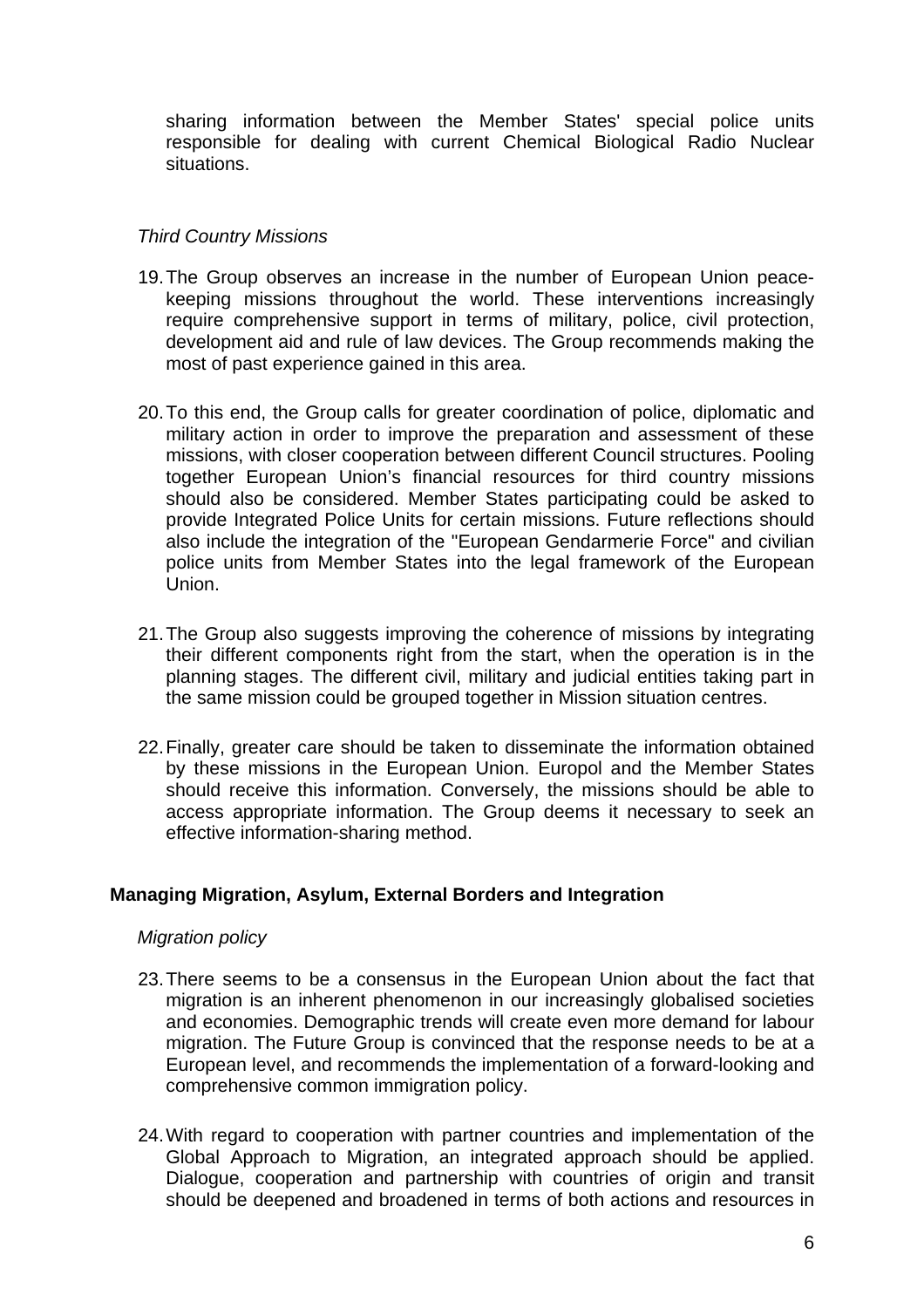a fully balanced manner. The notions of a mobility partnership, circular migration and co-development should be further developed. Member States, third countries and migrants will be able to benefit.

- 25. The Group thinks that the principles of responsibility, solidarity and mutual trust are prerequisites for the definition of a common policy in this area. The need for implementation of these principles will have to be fully integrated into the next multi-annual programme.
- 26. The Group recommends designing a common immigration policy as a function of long-term demographic and economic evolutions, in line with Member States' competencies. Prerequisite for such legal migration is a demand for specific qualifications on the labour markets of the Member States on the one hand and a supply of workers from third countries possessing such qualifications on the other. Based on these principles, the Group suggests that Member States should fully exploit all possibilities of intra-European economic migration.
- 27. The Group agrees that general regularisations should be avoided. In the future, regularisations in exceptional circumstances and with individual caseby-case approach could be acceptable.
- 28. On the subject of illegal immigration, the Group encourages an effective European return policy, which would allow for an organised coordination of Member States' actions in this field. The Group suggests avoiding general and unconditional regularisations in one Member State.
- 29. Finally, the ways and means for successful integration need to be deepened. They are an integral part of legal migration policy. Respecting the different national competencies, a set of common minimum standards and requirements of both the immigrant and the Member State should be further implemented as a complement to national integration policies.

#### *Asylum Policy*

- 30. The Group notes that wide divergences in practices still exist between Member States in the granting of refugee status and subsidiary protection, despite the adoption of common minimum standards.
- 31. The Group recommends pursuing the implementation of the Common European Asylum System (CEAS), based on the Geneva Convention, as envisaged by the Hague-Programme. Increasing practical cooperation between the Member States is a very important step. The role of the European Support Office in coordinating such practical cooperation is essential. It must help reduce the differences in the treatment of asylum seekers by different Member States and improve the support to States faced with exceptional pressure.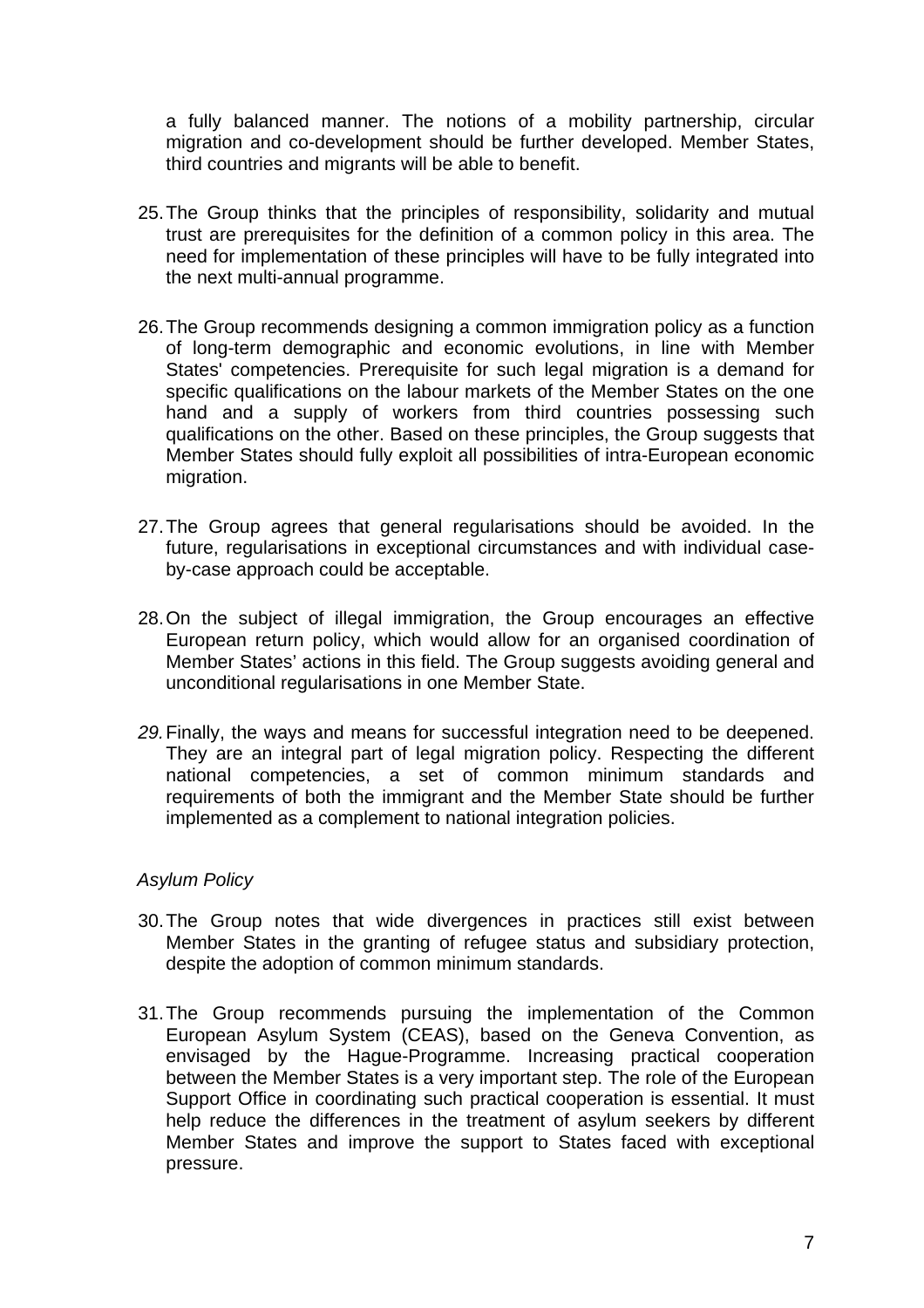- **32.** The Group deems it necessary that the Union has to continue to provide secure borders and prevent illegal immigration at the same time as ensuring that those with a genuine right to asylum are able to claim it.
- **33.** Support for refugees in the regions of the world most concerned must become a strong European Union policy. There should be an increased emphasis on the external dimension of the asylum policy. The concept of Regional Protection Programmes should, on the basis of an evaluation, be developed and if necessary redesigned. A common resettlement instrument should be agreed.

#### *Border Management and Cooperation with Third Countries*

- 34. The European Union border management policy is coming to the end of its first phase, which aimed mainly at the abolition of internal borders controls. Member States admit that the cooperation of law enforcement teams on external borders is necessary to reach an effective and mutually supportive policy.
- 35. The Group encourages the European Union to outline an integrated border management strategy capable of coping with the increasing flows of migrants and the impressive mobility of today's world, while ensuring mutual support among Member States.
- 36. Fully aware that border control itself is only one element of a global policy of security management, the Group recommends integrated control of European Union borders, up and down stream. This should include one stop approach integrating all checks and controls carried out for different purposes. Possibilities offered by new technologies, hand in hand with well-trained border guards, must play a central role. As a complement, adequate data protection tools are necessary.
- 37. The Group thinks that Frontex must play a central role in maximising threat analysis; cooperation between Member States (Frontex should especially be in a position to manage joint operations); training of Member States' border guards and reinforcing links with third countries in this field. The resources belonging to Frontex – personnel and equipment – must be reinforced. The agency should also be given the responsibility to regularly evaluate and inspect national border forces.
- 38. The Group strongly recommends developing further a strategy vis-à-vis third countries particularly in the fight against illegal migration, with a focus on border management problems, and support measures such as development of mobility partnerships and circular migration. This strategy should be mutually beneficial for all partners. The Group recognises that a comprehensive European strategy on visas gives political leverage when dealing with third countries.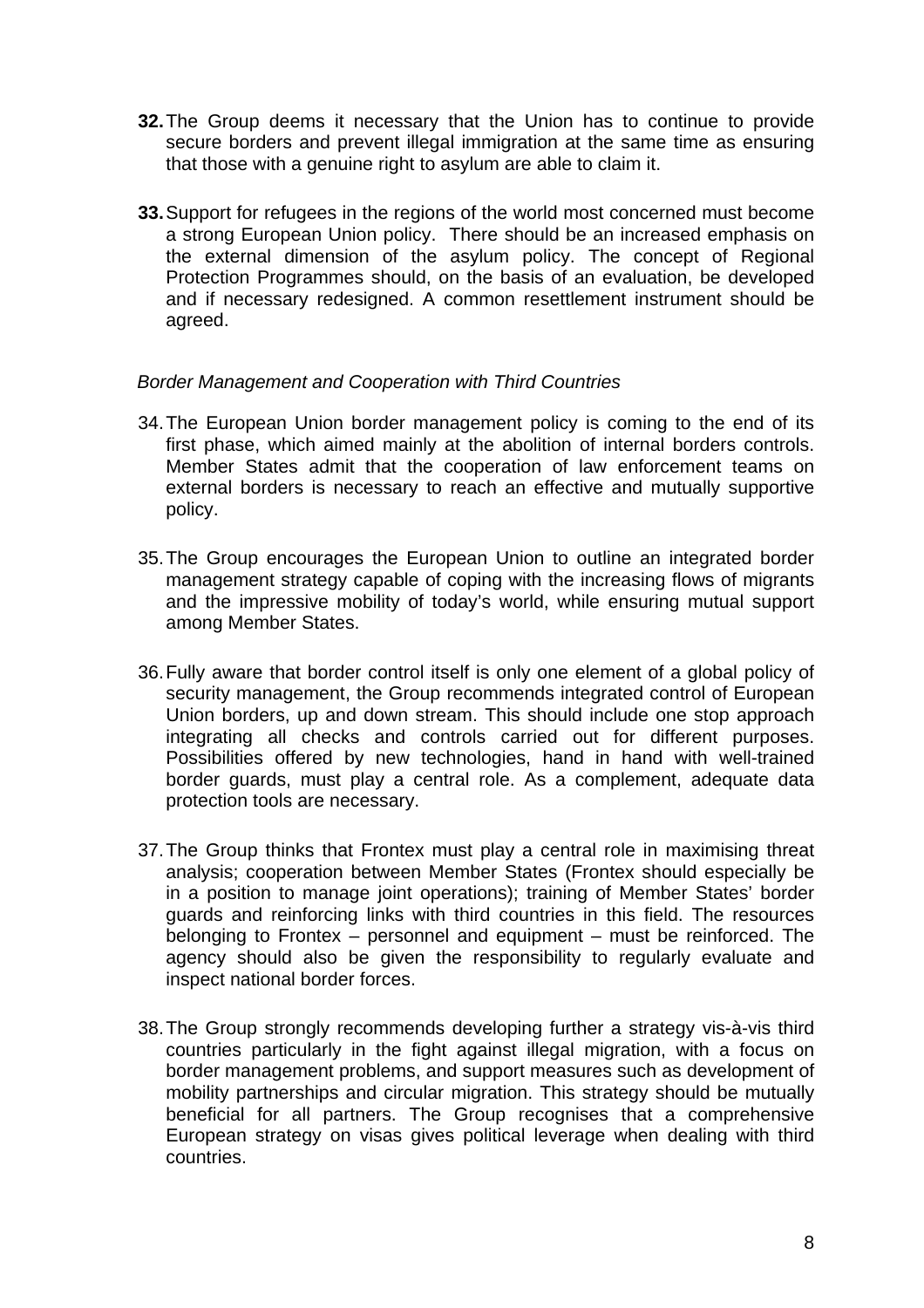#### **Developing Civil Protection**

- 39. Civil protection is a genuine responsibility of Member States. Yet, the Group supports the development of a European policy in this area in order to improve overall consistency, better efficiency and even greater solidarity between Member States.
- 40. The key to the future is striking the right balance between the principle of Member States' responsibility and that of solidarity at the European level. This is all the more important since the Union today faces multiple risks – natural but also technological disasters especially in the context of terrorist Chemical Biological Radio Nuclear threats.
- 41. The importance of prevention has been stressed in the Group, which considers this aspect of civil protection as something that need to be developed in order to create a safer environment.
- 42. The Group proposes improving information management, developing common training and exercises in this area and setting up a network between schools. Better interoperability of operational techniques and systems must be sought. Similarly, the capacity of the Monitoring and Information Centre should be strengthened so as to turn it into a central coordination point and to develop its monitoring functions.
- 43. A European mutual assistance would develop reaction capabilities based on the Member States' resources, in order to help countries deal more effectively with major events in Europe and in the world. This system would operate on a voluntary basis. The European Union would thus be in a better position to tackle today's civil protection challenges.

#### **Using new technologies and information networks**

- 44. In a space where people and goods move freely, information exchange is a key component of European security. The Hague-Programme established the Principle of Availability. The Group estimates that European information networks should now be developed from a legal as well as from a technical standpoint, with a global and coherent approach taking fully into account operational needs. It therefore recommends implementing a European Union Information Management Strategy (EU IMS) promoting a coherent approach to the development of information technology and exchange of information.
- 45. The Group proposes putting forward a "top ten" of data categories where exchange should be developed between Member States within the scope of the Union's global information exchange strategy.
- 46. Efforts should be made to launch an "European Security Tool-Pool" Initiative. Such a "tool pool" would allow Member States and European Union institutions to make available tools of proven or potential use in the security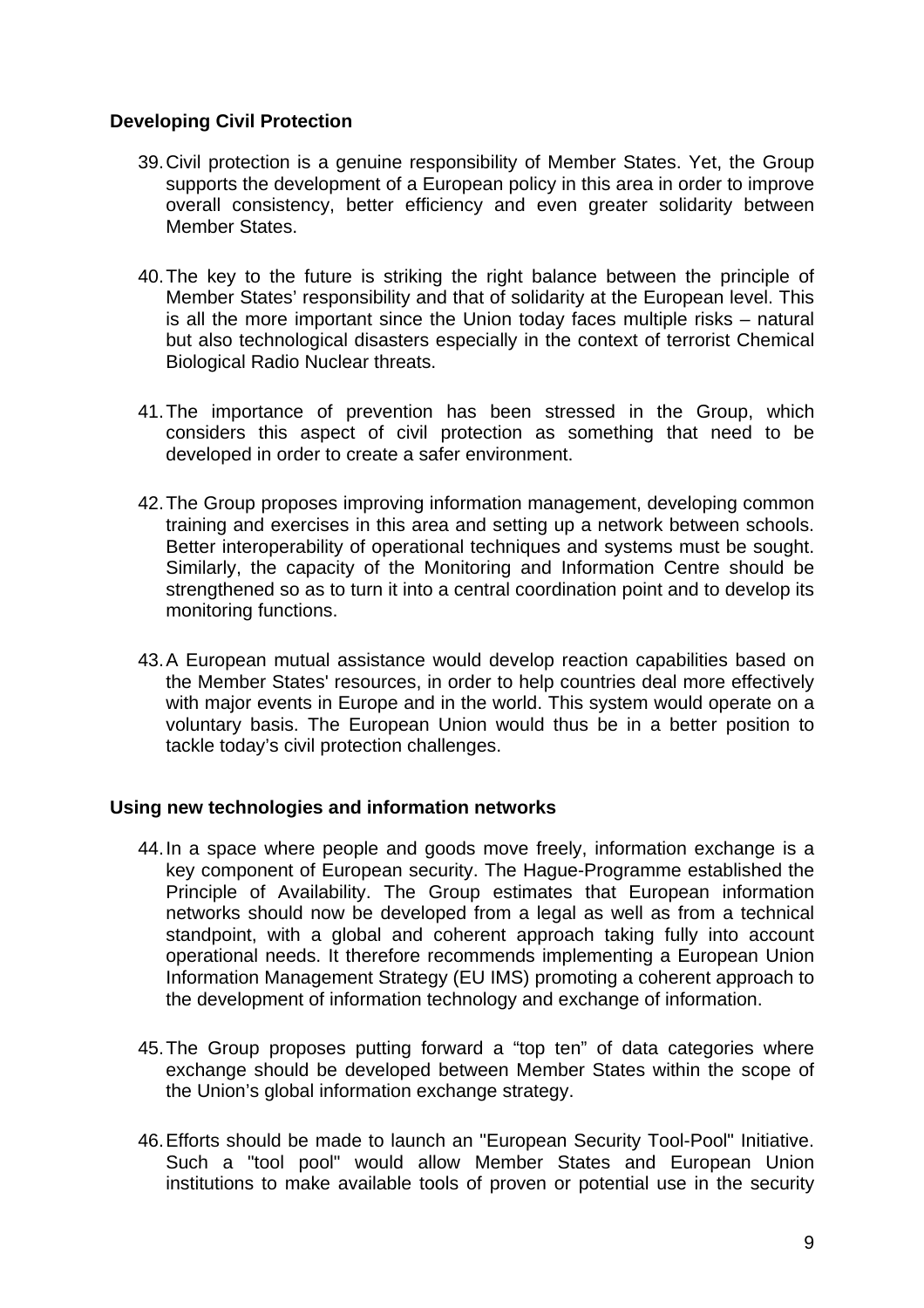field for appraisal and or testing by authorities of other Member States and, when useful, support its mutual deployment.

47. A working group of the Council must be in charge of drafting this global strategy. This perspective, however, requires decision-making on data protection and on the authority in charge of compliance and control. Reflection should also be given to the common stance to adopt vis-à-vis third countries.

#### **Implementing the External Dimension of Home Affairs Policy**

- 48. The Group is aware that external and internal security issues are intrinsically linked and that the external dimension of Home Affairs policy is vital if common action is to be taken in the area of security and migration along the lines of the 2005 European Union Strategy for the External Dimension of the Area of Justice, Freedom and Security. An intensified cooperation between ministers of Home Affairs, Foreign Relations, Development and Defence shall ensure an integrated approach. European policies in this area must promote the development of the rule of law and fundamental rights in third countries. They must also help prevent threats to the European area.
- 49. A differentiated approach to individual third countries and regions is warranted. Measures have to follow a geographical prioritisation and political differentiation.
- 50. The Group advocates tightening links with the Union's neighbouring States and with its strategic partners – especially the United States and Russia. By 2014 the European Union should make up its mind with regard to the political objective to realise a Euro-Atlantic area of cooperation in the field of freedom, security and justice with the United States. Furthermore, it deems that Home Affairs issues should be linked with the Union's external relations in the political as well as technical dimensions; this is a major challenge for the internal security of the European area. The Justice and Home Affairs sector itself will have to overhaul its working methods in this respect.

#### **Which strategy can best take up the 2010-2014 challenges?**

- 51. In the first years of Justice and Home Affairs policies, the European Union strove to set up forms of cooperation allowing Member States to face common issues together and organised information availability between Member States. The next step must now be taken. Member States preserve essential competences in the area of internal affairs – especially law enforcement activities. The Group considers it important for Member States to continue to look for practical opportunities to co-operate together, even in areas which clearly remain the national responsibility of those states.
- 52. The underlying thread to a coordinated management of European migration and security issues could be the *convergence principle*. The aim of this idea is to bring Member States closer not only by means of standardisation when necessary but also by operational means. Common training programmes,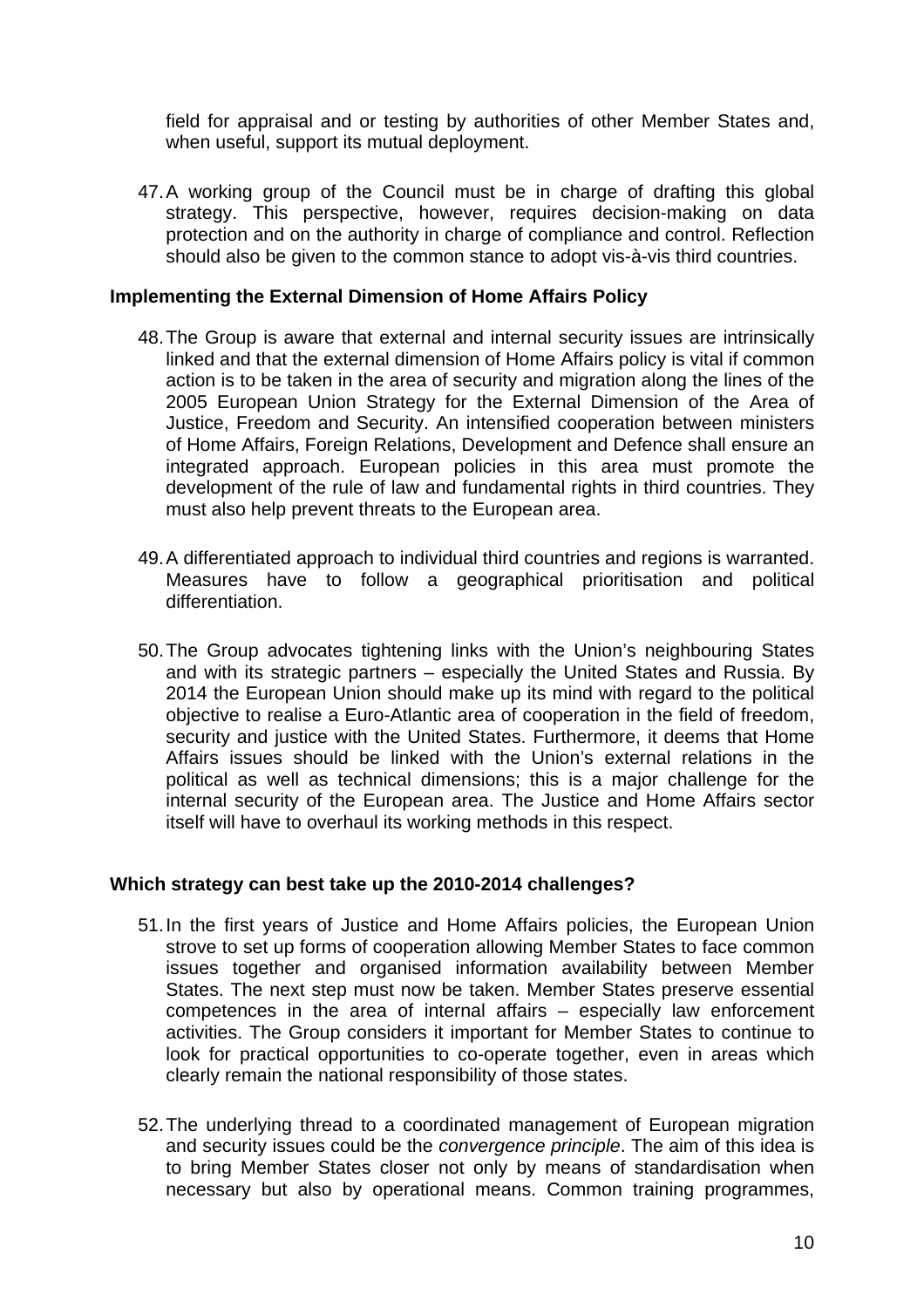exchange networks, solidarity mechanisms, the pooling of some equipment, simpler cooperation procedures, and of course, information exchanges are essential ways of reaching true and genuine operational cooperation between the Union's Member States.

- 53. The *convergence principle* would apply to all areas where closer relations between Member States are possible: agents, institutions, practices, equipment and legal frameworks. These closer relations would be based on the Union's Acquis and would make full use of the European Union instruments. Added value would be systematically sought in the definition and implementation of the corresponding projects. Seeking added value and developing the convergence principle lead to the same goal. The closer Member States cooperate with each other, the clearer the shared values as well as the national reservations will be.
- 54. To achieve these goals, the Group deems it desirable to promote good understanding of every actor's current competences in the European Union. It therefore suggests that a structured and consolidated compilation of all law instruments in force in the area of European Home Affairs should be made available to the public on the Internet. Better coordination should be sought regarding the transposition of directives and framework decisions. Both European legislation in force and certain agreements between Member States could be codified in a user- and reader-friendly way. These Codices could provide an advanced and flexible system of legislation in the European Home Affairs and could become a key element for making the Acquis more transparent, easier to understand and to apply. Political action needs to be "disentangled", i.e. citizens need to be able to understand on which level a decision was taken and why.
- 55. The European Pact on migration and asylum tabled by the French Presidency is an example of the methods that could be used in the future: a collective commitment to be translated into concrete objectives and actions at European Union and national level; an approach targeting practical results that are easy to understand by our citizens. In this manner, they will better make the actions of the European Union their own.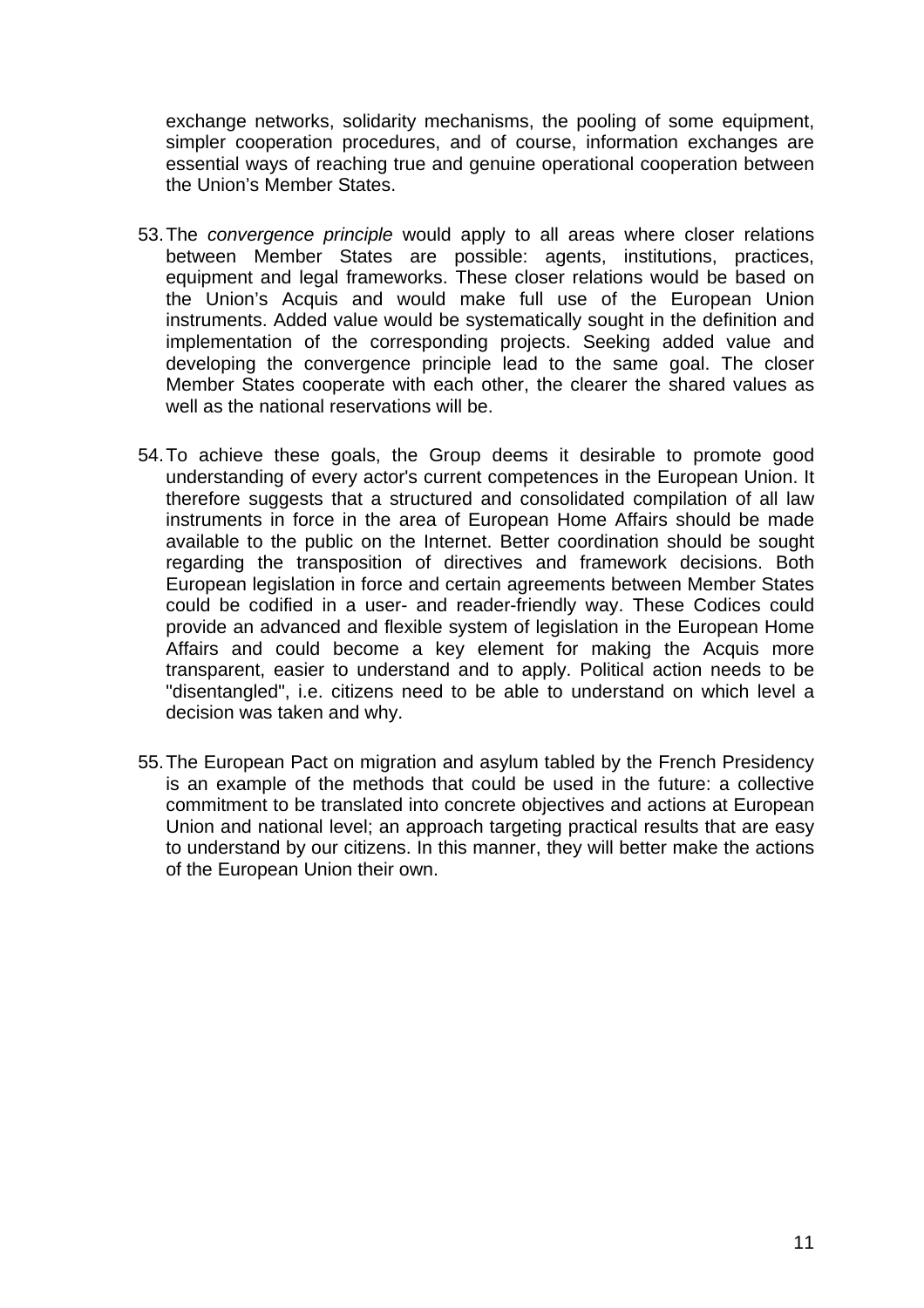# **Chapter I: Introduction**

# **1.) The Future Group: A different way of policy-making in the area of European Home Affairs**

- 1. Home Affairs policy has been dealt with at European level for years, and it now takes place increasingly in an international and even global environment. Policy-makers are confronted with continually shifting political surroundings requiring dynamic decision-making. The general framework requiring political action in this climate is made up of: globalisation; the right balance between mobility, security and privacy; the increasing blurriness of internal and external security; the worldwide and borderless use of information and communication technologies and, linked thereto, an increasing need to protect sensitive data in an exemplary manner.
- 2. In the area of Justice and Home Affairs of the European Union, there has been positive experience with formulating and promoting major political objectives in multi-annual programmes adopted by the Heads of State and Government. Based on those roadmaps, the European Commission proposes concrete implementation measures in preparation for transforming political will into legal action.
- 3. In 1999 the European Council adopted the first multi-annual programme for the field of Justice and Home Affairs in Tampere, enabling the European Union to make major progress e.g. in the fields of visas, asylum, border controls and illegal migration. The Hague Programme, that goes back to November 2004 and is scheduled to continue to the end of 2009, identified important priorities in European Justice and Home Affairs.
- 4. The timetable for a Programme following the Hague Programme is tight. In June 2009, a new European Parliament will be elected. In autumn 2009, the present European Commission will be replaced by a new College. In parallel, the Hague Programme will be coming to an end. Against this background, the proposal for a programme to follow the Hague Programme will be presented by the Commission well in advance of the elections to the European Parliament. This "post-Hague Programme" would have to be adopted by the Council in 2009. For that reason reflections on the future of European Home Affairs have already started within the Future Group.
- 5. In the comparatively new area of Home Affairs in the context of the European Union, which touches the core of the national constitutional orders, Member States have a special interest in maintaining a dialogue with each other as well as with the European Commission. Yet in the Justice and Home Affairs Council at times, the length of decision-making procedures on the one hand and the lack of time for substantial discussions on the other appear unsatisfactory.
- 6. The last enlargements of the European Union in 2004 and 2007, nearly doubling the number of Member States from 15 to 27, have helped to overcome the division of Europe. In the area of Home Affairs, the enlargement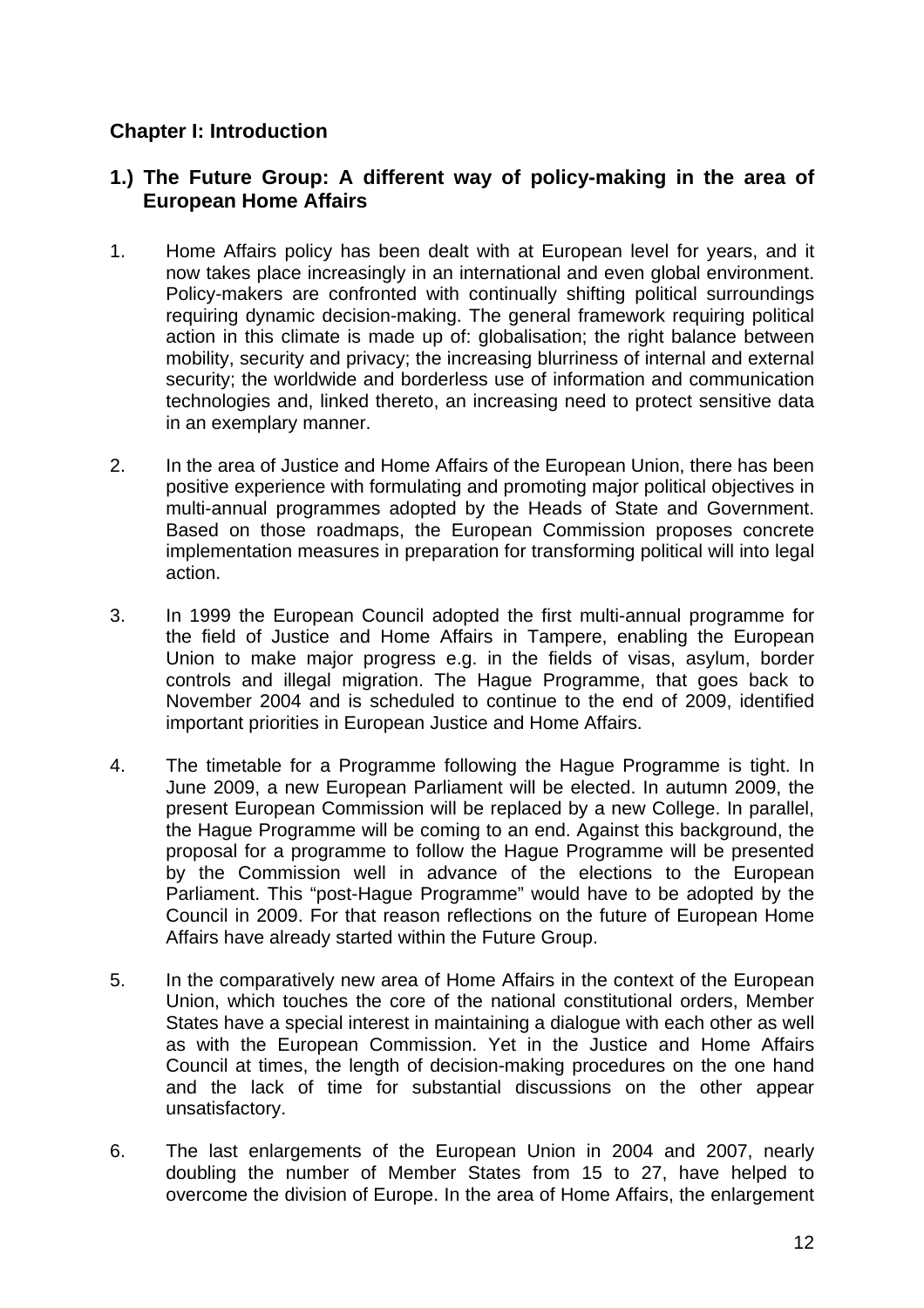and the ensuing extension of the Schengen area at the end of 2007 have improved freedom and security for millions of European citizens. However, they have also generated a search for new ways to facilitate substantial debate at political level. One solution is to launch preliminary discussions in informal, smaller *fora,* mandated by the Council. The degree of their acceptance will depend on transparency, a representative structure of participants, and the possibility for non-members to contribute.

- 7. Against this background, it was considered useful to unite the European Commission Vice-President responsible for Home Affairs and the respective Ministers in those Member States holding, in the coming months and years, the team presidencies in the Council, thereby creating a "centre of gravitation" launching a discussion about the future of Home Affairs well in advance.
- 8. At the informal Justice and Home Affairs meeting in Dresden on 14 to 16 January 2007 and in the margins of the JHA Council on 14 February 2007, Ministers principally endorsed a proposal of the German Minister of the Interior Dr Wolfgang Schäuble, then President of the Council, and then Commission Vice-President Franco Frattini to establish a High Level Advisory Group consisting of the European Commission; the acting, outgoing and incoming Presidencies of Germany, Portugal, Slovenia, France, the Czech Republic and Sweden; and one representative of the following presidencies of Spain, Belgium and Hungary. Further participants were a common law observer, a representative of the European Parliament and a representative of the General Secretariat of the Council. The Group was co-chaired on a rotating basis by the Minister of the Interior of the acting Presidency and the Commission Vice-President responsible for Home Affairs.
- 9. Accordingly, the European Council concluded in June 2007: "On the basis of the Tampere and Hague Programmes significant progress has been made in developing the Union as an area of freedom, security and justice. The European Council stresses the need to continue the implementation of those programmes and to work on the succession to them in order to further strengthen Europe's internal security as well as the fundamental freedoms and rights of citizens."
- 10. The purpose of the Group was to draft a political report with recommendations that will serve as a source of ideas for the European Commission and the Member States in preparing a new programme for the design of European Union policies in the area of home affairs after 2010. It especially examined areas where more cooperation is needed at European level, because there is an added value compared to national action, and areas where, for the period of 2009-2014, European action is considered less urgent for the time being. The Treaty of Lisbon would provide significant changes in the area of home affairs which have not been dealt with by the Group in order not to anticipate the outcome of the ratification process.
- 11. The Group met informally and although its opinions are not binding in any way on the European Commission with regard to the preparation of the proposal for a post-Hague Programme and do not influence the Council's decision-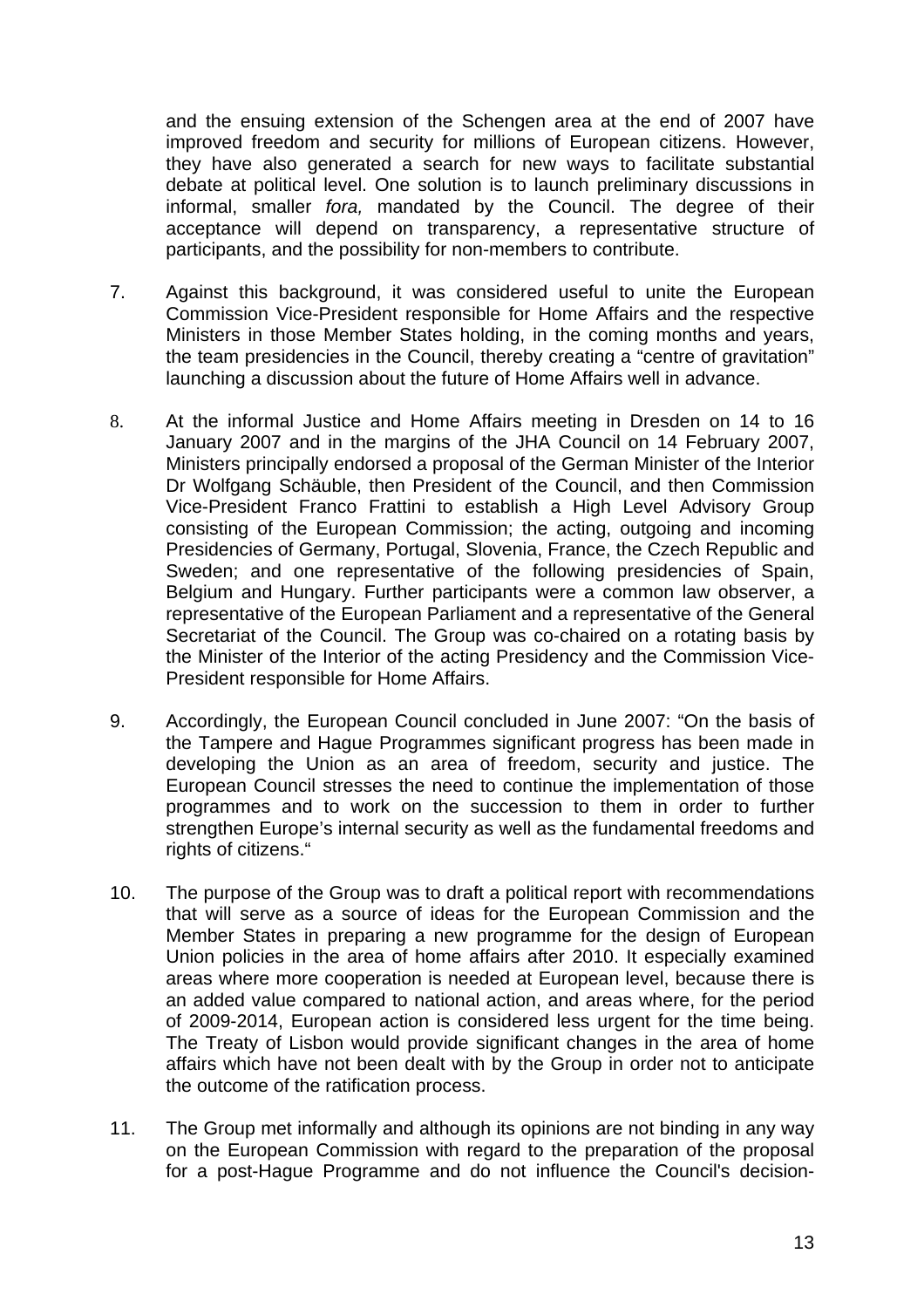making regarding the latter's treatment and adoption, they could serve as a source of reflection and ideas.

- 12. Membership of the Group was *ad personam*. The Group worked in accordance with the Chatham House rule. To nevertheless ensure transparency and offer the possibility of contributing, all documents and minutes were circulated to the other members of the Justice and Home Affairs Council responsible for Home Affairs. At informal dinners of Ministers in the margins of Council meetings, Ministers were regularly informed about the state of the work. Under the Slovenian Presidency at the beginning of 2008, the Justice and Home Affairs Council was presented with an Interim Report of the Group.
- 13. The Group prepared the present Final Report offering the European Commission and the Council an important contribution to the preparations and discussions on the "post-Hague Programme" to be proposed by the European Commission.

# **2.) Overarching structural challenges**

#### **Efficient Cooperation**

- 14. The European Union has to be ambitious. But as we need a real vision for the future on the one hand, on the other hand we need to focus on efficient and practical cooperation, which allows for quick and targeted results in the interests of citizens.
- 15. Political efforts must aim at finding the right balance between vision and pragmatism: new entities or harmonised rules at European level are not objectives in themselves.

#### **General Principles**

- 16. Europe's strength and efficiency rely to a great extent on a well-functioning division of tasks between the European level on the one hand and the national and regional levels on the other.
- 17. The key areas of Home Affairs, e.g. the provision of security and the safeguard of liberty and privacy by the State, affect the core of national sovereignty as well as lives of citizens. At the same time, European action is needed to cope with the challenges to freedom and security of our citizens that cannot be solved by national action alone. European citizens expect policymakers to guarantee security as one basis for freedom while at the same time offering strong standards of privacy. In accordance with these expectations, the term "European Model", commonly used in the areas of economic and social affairs as a synonym for a unique societal approach, can also be used in Home Affairs. It has become an essential part of the quality of life in the European Union. Citizens are entitled to responsible and efficient national as well as European policy-making that respects and preserves this "European Model".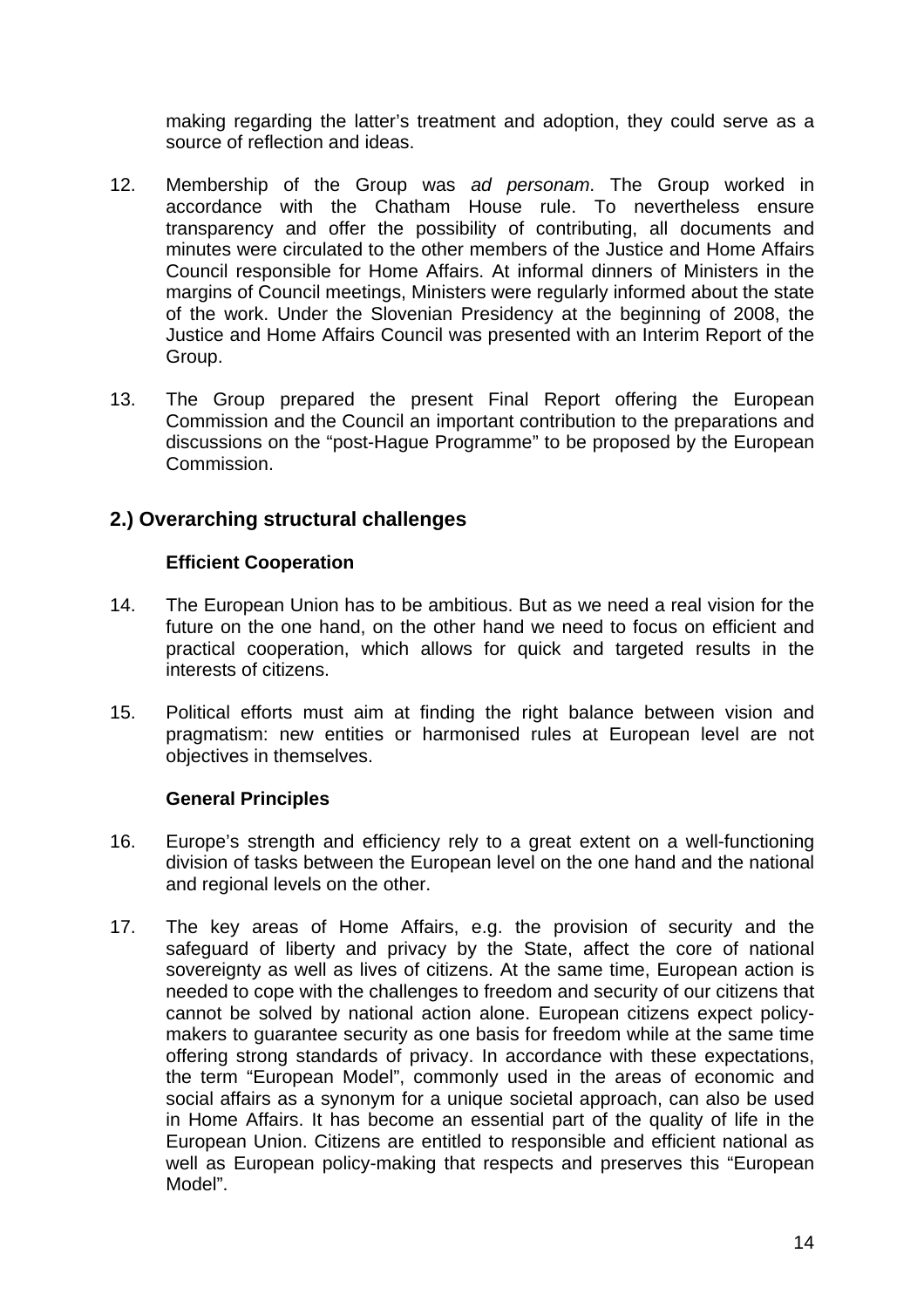- 18. Due to this sensitiveness it is indispensable that decision-making is transparent and comprehensible. Citizens will accept and welcome a decision taken by "Brussels" if the responsibilities are clear and the added value is obvious.
- 19. This requires an efficient and balanced distribution of tasks between the different levels of decision-making. Political action needs to be "disentangled", i.e. citizens need to be able to understand at which level (European, national or regional) a decision was taken and why.

#### **Better Regulation and Simplification**

- 20. The existing Acquis in the field of European Home Affairs which was developed step by step is necessarily unstructured and therefore difficult to explain to European citizens. Sometimes it is hard to understand even for specialists. It is considered by some as being both too juridical and too technical: it consists of a high number and a large variety of regulations, directives and framework decisions, as well as bi- and multilateral agreements. Some of these instruments overlap, and the legal basis for some actions can be found in different acts. Finally, it is becoming increasingly difficult and timeconsuming to monitor the proper implementation of European Union Directives by as many as 27 Member States.
- 21. On the basis of this analysis, the Group suggests the following measures aimed at improving the *status quo*:
	- o Law needs to be coherent, clear, understandable and accessible. Therefore it should be examined whether a structured, consolidated compilation of all existing secondary law in the area of European Home Affairs can be made available (electronically) to the public. In addition, consideration should be given to ways of enhancing the better regulation exercise.
	- o With the objective of minimising the difficulty of monitoring their proper implementation, the process of transposing European Union Directives should be better coordinated.
	- o Furthermore, it should be reflected whether and to what extent existing and future legislation could be codified. One option could be to concentrate and bundle European legislation in Codices, completing them, when necessary, with a compilation of bi- and multilateral agreements, comprising all legislation for a specific area in a user- and reader-friendly way. These Codices could allow for an advanced and flexible system of legislation in European Home Affairs and could become a key element in making the Acquis more transparent, easier to understand and simpler to apply. The Visa Codex (adoption pending) is a good example in this context.
- 22. Since the setting up of such Codices is a multi-annual and far-reaching project, the Group suggests first launching a feasibility study immediately after the adoption of the "post-Hague Programme". The study should also be used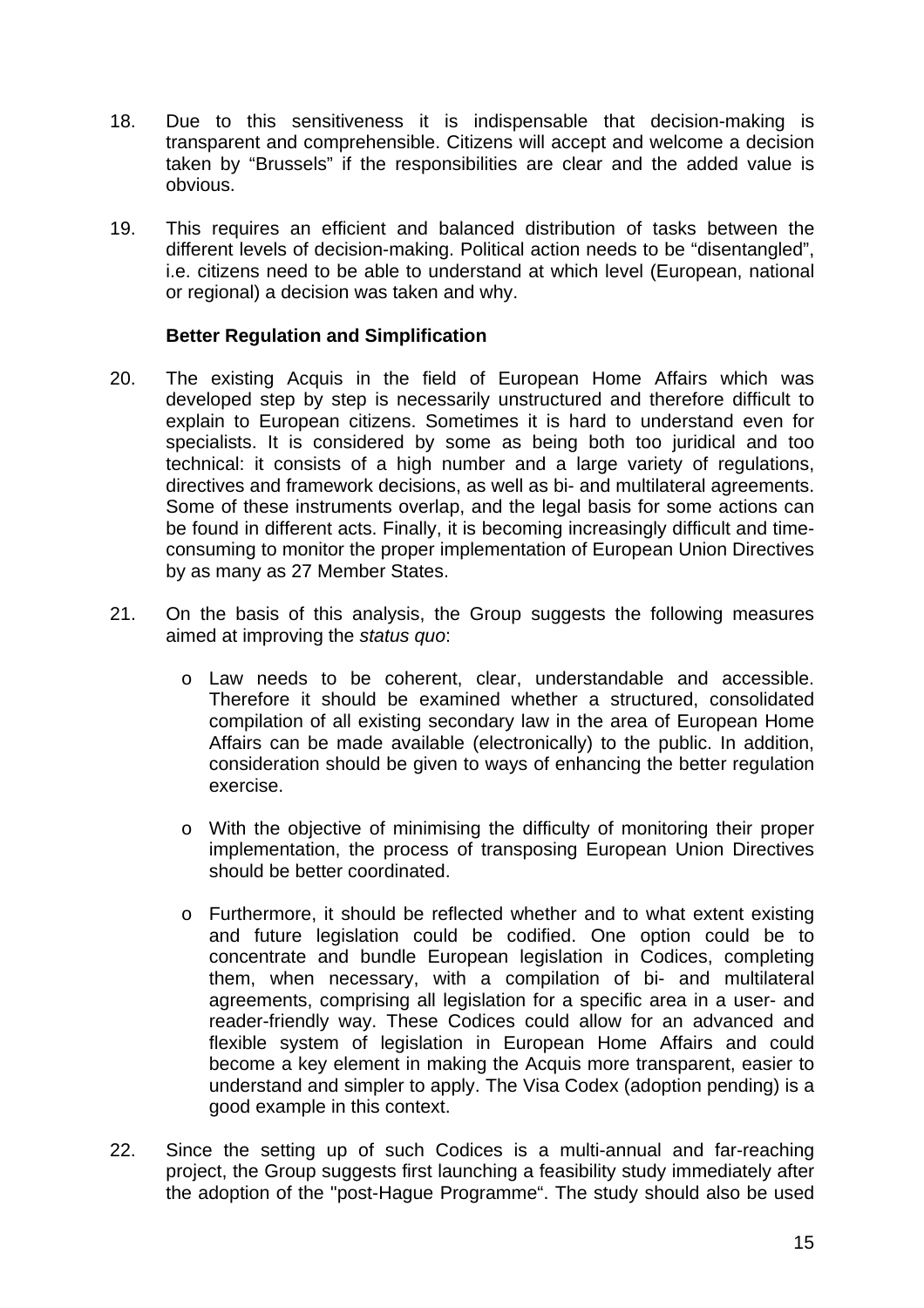for the development of further ideas on how to exercise existing European Union powers in the field of European Union Home Affairs in a simpler and more structured manner with the objective of taking them into account in the context of the evaluation of the post-Hague Programme.

#### **Prioritisation**

- 23. In general terms, in developing long and medium-term prior targets and possible ways of achieving these objectives, the European decision-makers should take into consideration whether European action in these fields generates an added value in accordance with the principles of subsidiarity and proportionality as enshrined in the Treaties.
- 24. Prior to adoption of any new instruments and establishment of new mechanisms, the effectiveness of current legislation and measures should be fully exploited or, if desirable, further enhanced.
- 25. In this context, when taking into account the whole range of competences in European Union Home Affairs, clear political priorities have to be pre-defined in order to focus activities on selected important targets. This would also imply better oriented action and better use of available resources.

## **Communication**

26. Communication is key to bringing the results of European Home Affairs policies closer to people's everyday life. To this end the European Commission as well as Member States should enter into a discussion on ways to better communicate the concrete results of European Home Affairs policy to citizens and to develop a concept of how to best present its contents. This would include, for example, high-profile debates with a view to forming a more aware and positive public opinion. In communicating European Union legislation and policies, all decision-makers should take into account in their public statements the fact that adoption has been a common task involving the Council, i.e. the Member States, the European Commission and the European Parliament.

## **Financial Resources**

27. For the period of 2007-2013, more financial resources are available to Member States in the area of Justice and Home Affairs, e.g. in migration, border management and prevention of crime and terrorism, as well as in security research. Based on experience gained up to 2009, the European Commission should, at the beginning of the implementation period of the "post-Hague Programme", provide a comprehensive breakdown of Community funds available in the area of Home Affairs. In addition, efforts should be made to better tailor the available funds to the special nature of operational projects with real impact to be proposed by Member States, as well as proposing more user-friendly procedures for access from beneficiaries to such funds. Member States have to build up better functioning information channels within national governments and from them to possible applicants. In this context it would be a great benefit if the Commission could examine how to provide more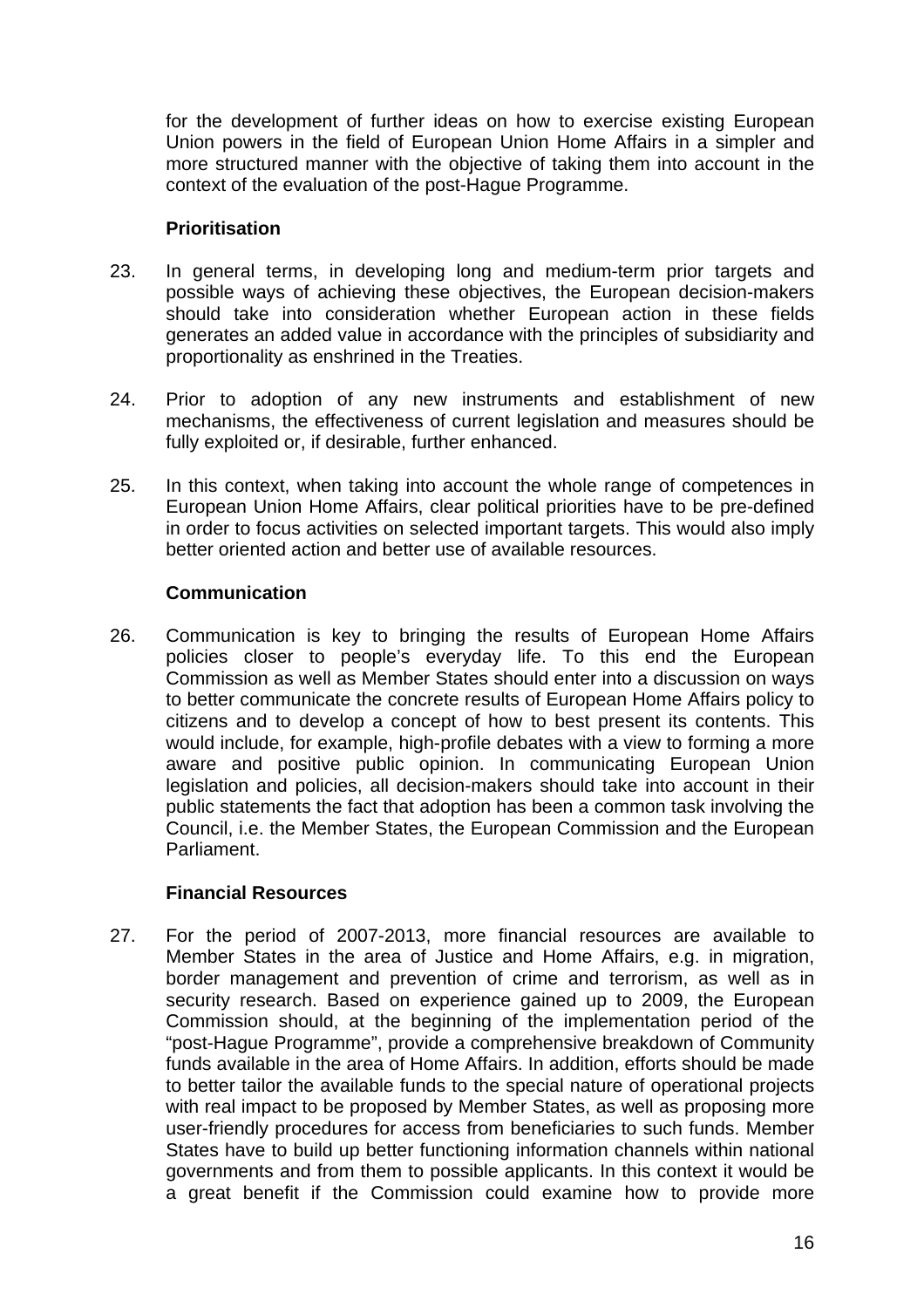addressee-oriented information and guidance on the scope and the availability of funds.

# **3.) Horizontal political challenges**

- 28. In the upcoming decade the main tasks for political leaders in the area of European Home Affairs will be to safeguard freedom, security and privacy of European citizens while at the same time shaping Europe's position in a globalised world. This includes reacting to security, migration and technological challenges as well as acting as frontrunner with regard to the chances globalisation provides. Special attention has to be paid to the new challenges resulting from internationalisation, the worldwide use of information and communication technologies and the increasing mobility of persons and goods. Our common aim must be to adapt our legal provisions and political decisions to these challenges while upholding our constitutional and legal orders and the rule of law.
- 29. To safeguard and complete the area of freedom, security and justice in the light of continuously changing framework conditions, the Group considers that all political concepts will have to be developed on the basis of the following three horizontal pillars:

#### **Preserving the "European model" in the area of European Home Affairs by balancing mobility, security and privacy**

- 30. Mobility, security and privacy (comprising private life as well as data protection) constitute a triangle influencing all areas of European Home affairs. Especially the possibilities of mobility of persons and, as a consequence, freedom, have increased over the past few years due to technological progress and political developments such as the enlargement of the Schengen area. These rapid developments require tackling the balancing not only of security and privacy, aspects to which the subject is often reduced in the public debate, but the triangle formed by mobility, security and privacy as a general underlying challenge for the post-Hague Programme. The three issues are closely interlinked and dependent on each other. For example, the general perception is that measures to enhance security (e.g. availability of data for police forces and law enforcement authorities, and increased checks at airports) undermine privacy and mobility, whilst measures to increase mobility are seen to have an adverse affect on security, etc. However, if citizens did not feel secure, then it is highly likely that they would not wish to travel at all.
- 31. One priority for each proposal based on the post-Hague Programme therefore will be the reflection on how to balance mobility, security and privacy in a proportionate way. There is a need to overcome the stereotype of seeing security, mobility and privacy as opposing concepts which exclude each other. Therefore, under the post-Hague Programme, an intensive public debate including a substantial inter-institutional discussion involving the European and national parliaments will have to be launched on how to address the current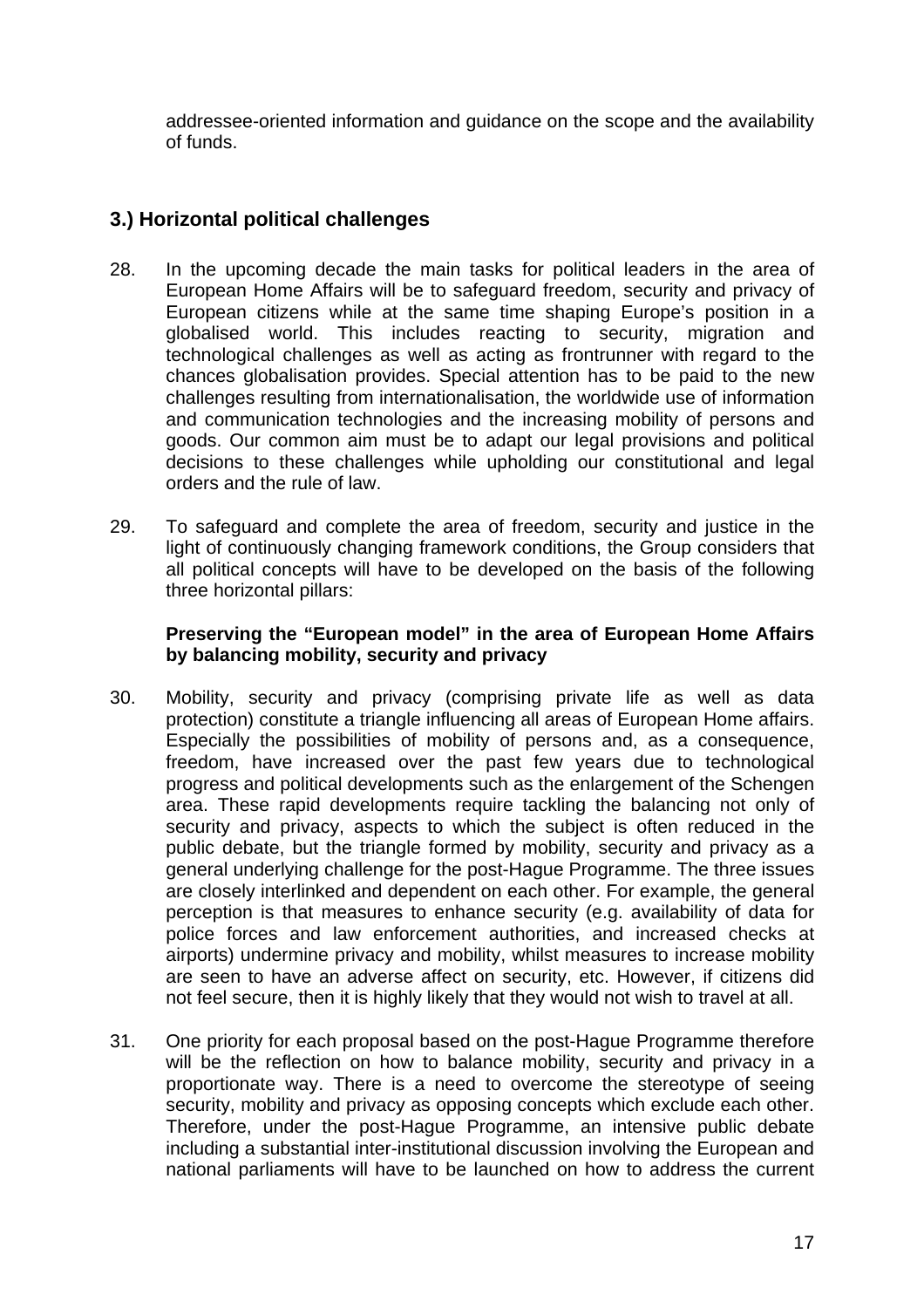equilibrium in a way that allows for significantly improved security, at the same time as equally enhanced privacy and mobility.

32. Databases and new technologies will play a central role in further developing Home Affairs policies in the areas of border management, migration, the fight against organised crime and terrorism. Even if technology can never completely replace the human factor, technological progress can provide the necessary means to optimise mobility, security and privacy simultaneously. In particular, enhanced use of technological developments can provide satisfactory solutions to the important issue of how to ensure more security for citizens and at the same time greater protection of their right to privacy. Developing innovative technologies and improving their effectiveness should therefore be a key aspect in balancing mobility, security and privacy.

#### **Coping with the growing interdependence between internal and external security**

- 33. A further new pillar in comparison to the Hague Programme is the increasing interdependence between internal and external security. This will make external relations a priority for the future design of European Home Affairs. In all Home Affairs policy fields, the European Union needs to shift its attention towards the emerging challenge of incorporating external aspects, and to cooperate with relevant third States. This requires a coherent external concept, especially taking into account the increasing interdependence between internal and external security.
- 34. The Group strongly advocates developing a holistic concept covering e.g. development, migration, security, economic, financial, trade and foreign policy aspects in this regard, allowing the European Union to play a responsible and credible role in international relations.

#### **Ensuring the best possible flow of data within European information networks**

- 35. We are living in a global information society covering all areas of social life. Home Affairs policies have to keep pace with this development in which the rapid exchange of information is a key aspect for efficiency and success.
- 36. Suitable and state-of-the-art information networks and databases are needed within European Home Affairs. Information technology management strategies and solutions have to be developed to provide the technical support for political objectives. Technical feasibility, efficiency and cost-effectiveness on the one hand and legal sensitivity of the data on the other should be decisive for the question of how systems of access should be designed. As a long-term objective, only a common European standard for data storage and transmission, including compatibility guidelines and harmonised technical data formats, can improve the conditions for more efficient information sharing. In the post-Hague Programme, these principles should be further developed especially taking the first pillar on balancing mobility, security and privacy into account.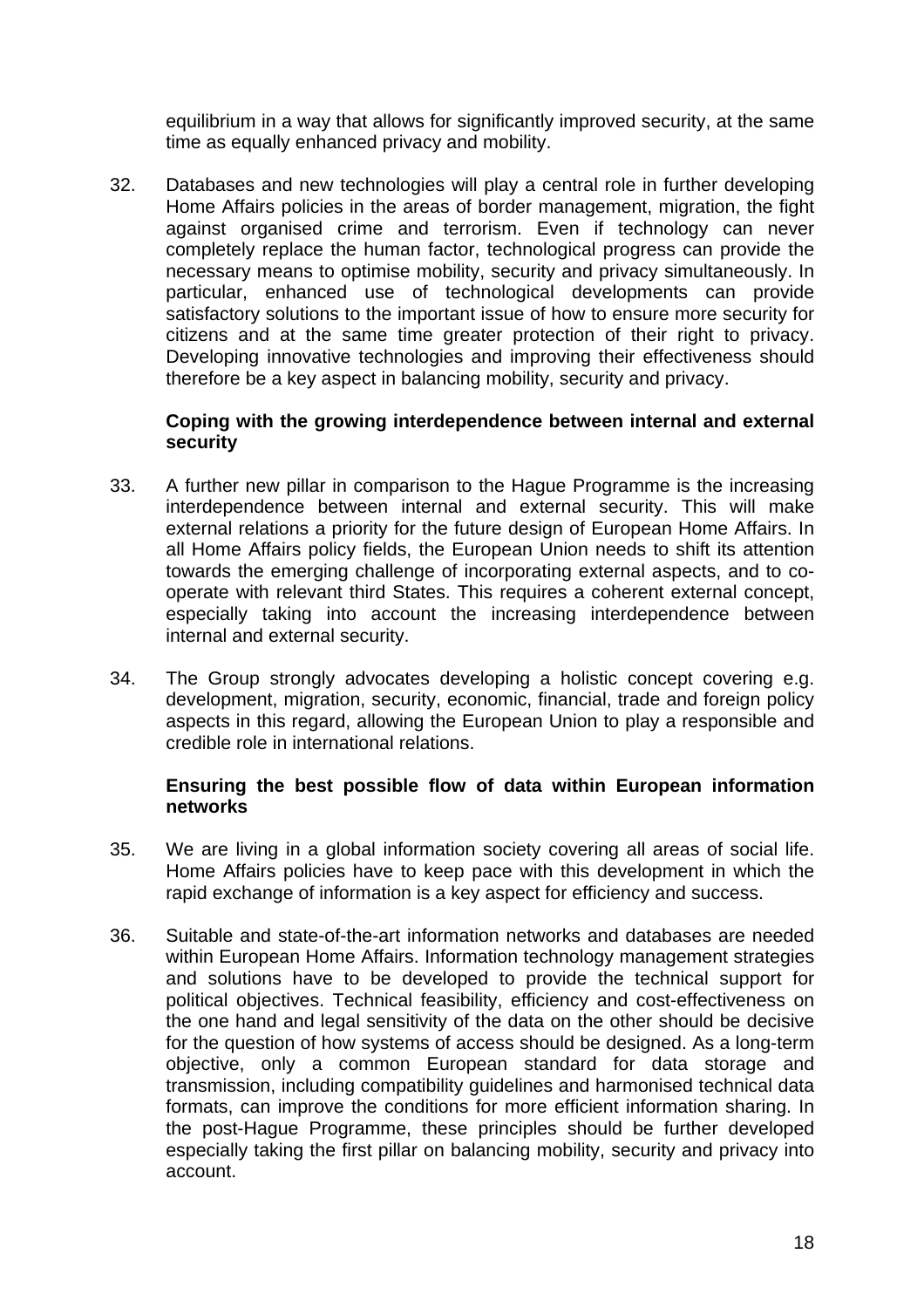# **4.) Priority policy areas**

37. Based on these three horizontal pillars, the Group suggests, in the following chapters, setting the political priorities of the post-Hague Programme in the areas of police cooperation and the fight against terrorism, the management of third country missions, migration and asylum as well as border management, civil protection, new technologies and information networks.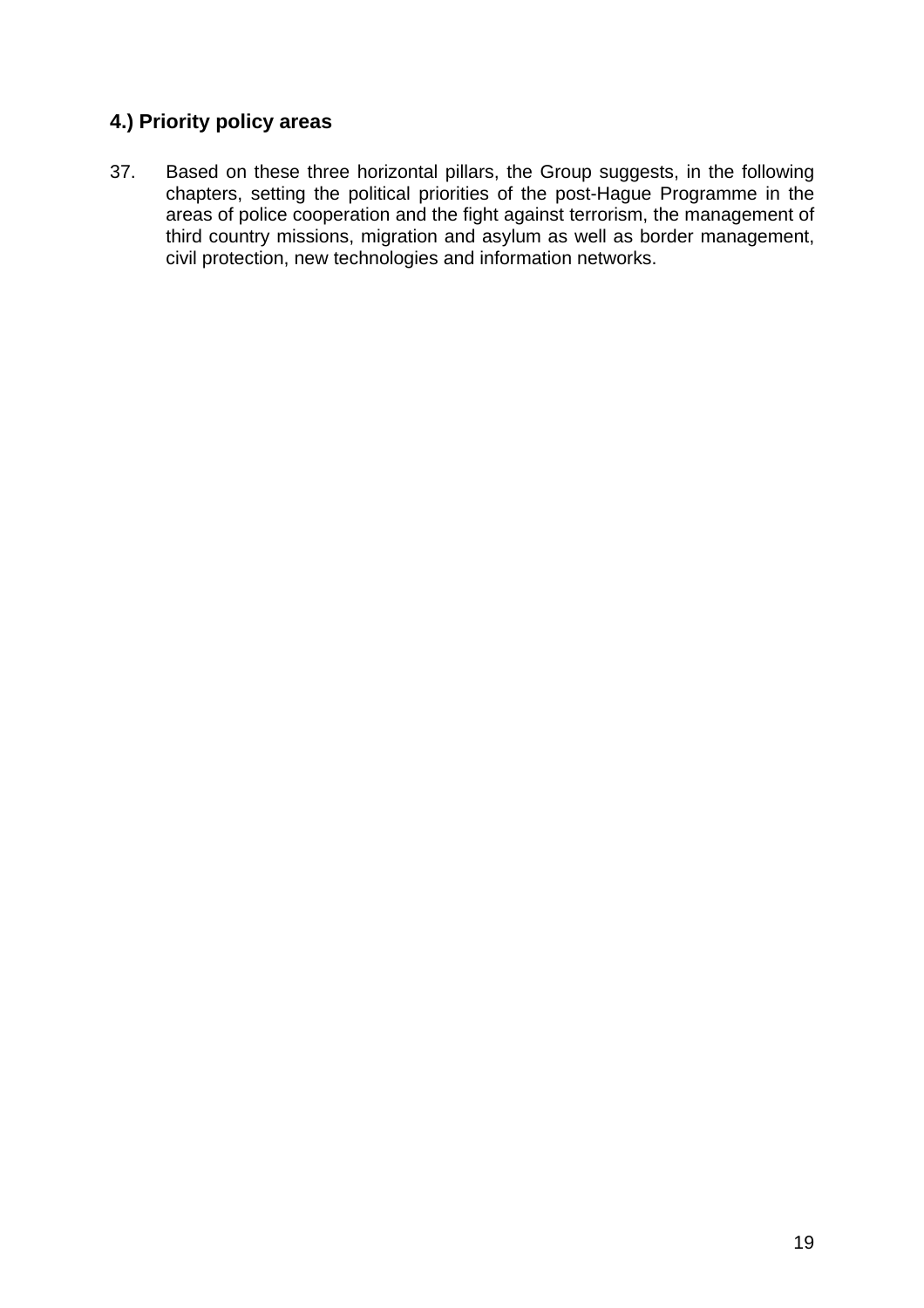# **Chapter II: Preserving Internal Security and External Stability**

# **1.) Police cooperation**

- 38. Police cooperation covers a broad range of common policies, aligned along three major axes: making police officers more aware of European themes and of the legal systems of other Member States; cooperating with other Member States' police forces in the field, particularly in border zones; and sharing information with other Member States' police forces, making use *inter alia* of Europol.
- 39. Strengthening these axes of cooperation over the coming years is an essential question for the Member States, which are confronted with security risks that often go beyond the limits of their territory. In each of these three domains, it is particularly important to take into account technological development in the area of security, in order to provide Member States' police forces with effective tools that respond to current transformations.
- 40. Police cooperation covers various domains which have evolved very differently over the past few years. There have been important changes regarding the improvement of police cooperation and they can be hard to understand for both security practitioners and citizens of the Union in general. It is necessary to ensure that different aspects of police cooperation progress in a coherent and coordinated way, so that certain areas, which may be very important, do not fall back in relation to the others. This principle of coordinated improvement could serve as a guideline for the work of Member States and the European institutions in the future, provided that it brings added value.
- 41. The Member States' police forces need to be trained also at European level, in order to ensure mutual understanding and an exchange of best practices. Indeed, it is indispensable that police forces in the Member States acquire a European dimension. Two closely linked objectives can be identified: facilitating collaborative work by acquiring knowledge of other States' systems and raising the level of professionalism of European police agents through exchange of experience. The establishment of the European Police College (CEPOL) in 2001 marked a commitment to providing European training for police officers. For the past 2 years CEPOL has provided training to 2500 police officers from Member States and should continue to further develop these activities.
	- o These dimensions of training policies could be enhanced by systematising training initiatives in Member States and expanding them to include every level of the police hierarchy, in particular middle-ranking officers. It would thus be advantageous to reinforce the strategy implemented by CEPOL, of widely diffusing this knowledge within the Union.
	- o Teaching methods could be diversified, with an emphasis on computerassisted instruction. Officer exchange programmes could also be developed further by integrating "Police Erasmus programmes" into initial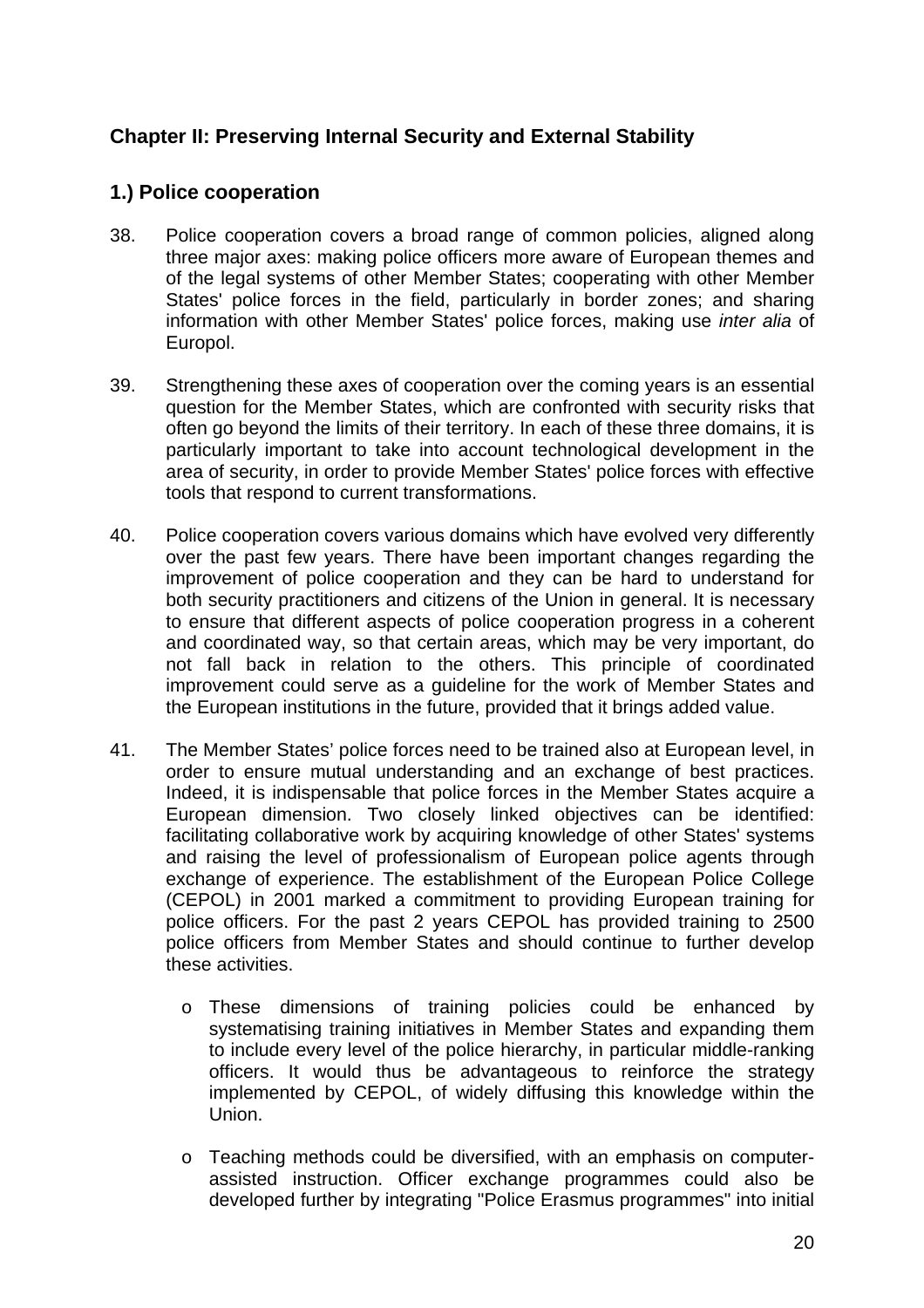training curricula and into continuing education for police officers. Language training should also be improved so as to attain satisfactory levels of foreign language competency among police personnel.

- o Finally, there is the question of the choice of a working model of CEPOL. The States seem to prefer the idea of an agency based on the network of Member States' training institutions. This principle has ensured thus far certain uniformity, standardising training policies in Member States and CEPOL activities; it would make sense for CEPOL to have a general overview of training at European level offered to police officers throughout the EU. It should develop its activities in this direction.
- 42. Furthermore, the Group agreed that cooperation in the field should be enhanced, in order to improve internal security within the European Union and especially in the Schengen area. The tools for that kind of cooperation should be developed and diversified.
- 43. Set up by bilateral or multilateral agreements between the States concerned, Police and Customs Cooperation Centres (PCCC) are support tools for direct cross-border cooperation that bring together in the same place officers of two, three or even four countries.
	- o PCCCs can be developed as an essential tool for police cooperation in particular in the border zones. The structure and missions of PCCCs could be re-evaluated, in order to make them real police-customs centres of crisis management capable of handling events on an international scale. Especially in the border zone, PCCCs could become a model of future police cooperation.
- 44. Joint Investigation Teams (JIT) are an important aspect of cross-border cooperation in crime investigation. Member States have the power to create JITs allowing officers of two or several Member States to work together on a criminal investigation, each State allowing officers of the other State to perform certain investigation activities on its territory. The involvement of Europol officers in JITs is also possible. JITs appear to be an efficient tool in largescale, complex investigations requiring concerted, coordinated action on the part of the Member States concerned. In the existing legal context, it is crucial to take better advantage of Europol's availability, in order to benefit from its analytical strengths.
- 45. However, JITs do not seem to be suitable for all types of criminal investigation with an international aspect. For certain aspects of criminal investigation, it will probably be necessary to work towards a simplification of the regulations applied when an investigation needs to be carried out on the territory of another Member State. There are many ways in which police and legal cooperation – which are closely related – could be improved. One would be to allow police officers, after the simplified formalities, to perform non-coercive acts on the territory of another Member State, such as taking witness testimony on a voluntary basis. Another simplification would be a system of written requests for information by public entities or individuals from one country to another. Such a system would make today's extremely constraining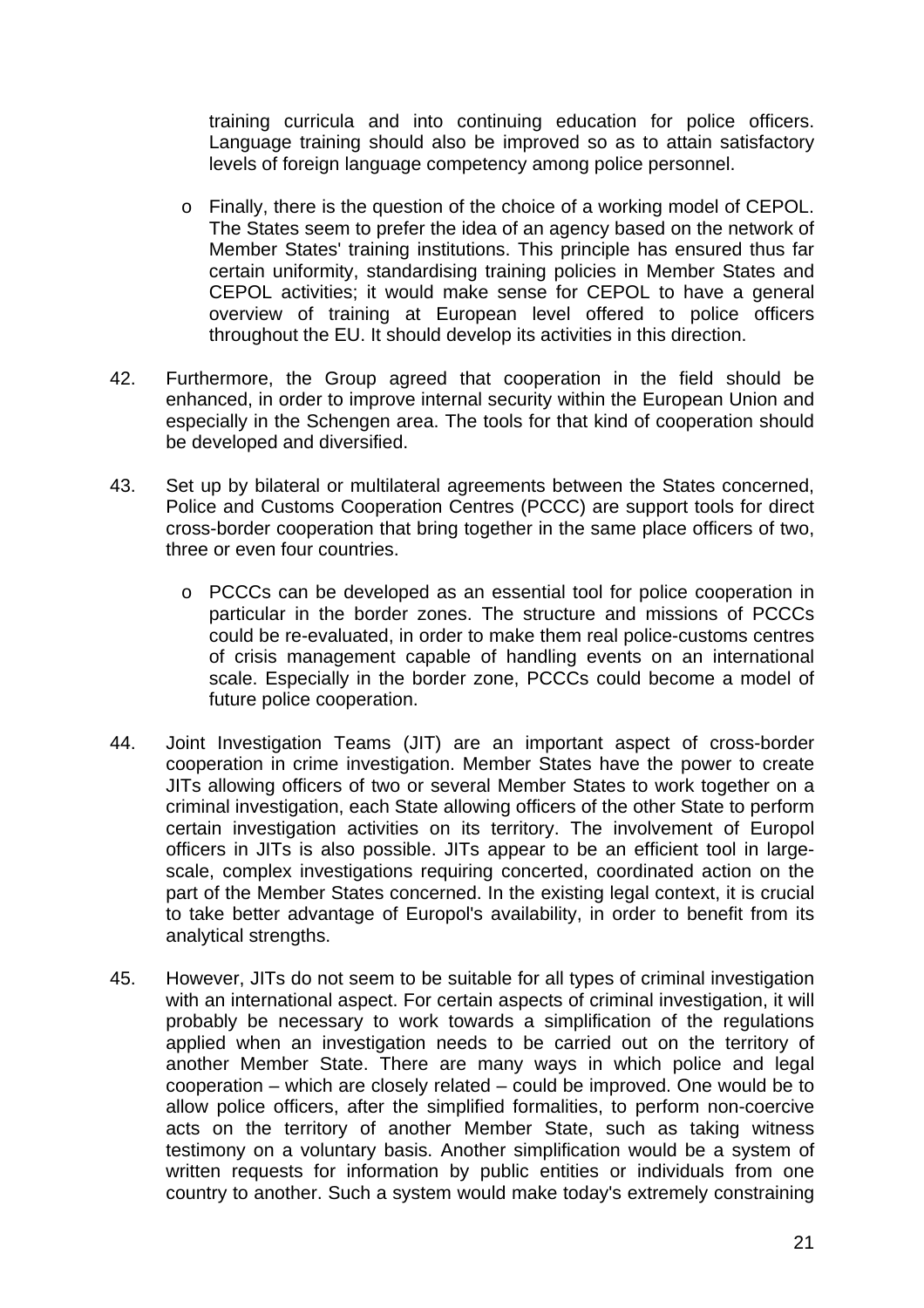procedural practices more flexible, without affecting the general principles of legal cooperation in criminal matters.

- 46. Finally, the Group pointed out the need for improving the environment of police cooperation, especially by reinforcing Europol, exchanging knowledge and integrating police file management and security technologies.
	- o At the moment, the objective of Europol is to improve the fight against organised crime and terrorism whenever two or more Member States are affected. The current transformation of the Europol Convention into the legal framework of the European Council decision will extend the Europol mandate to encompass all forms of serious crime and also to improve its functioning.
	- o Europol is to function as a close partner and focal point for national police forces at the European level. The Group proposes that the following measures be considered for the post-Hague Programme:
	- o Within its legal framework Europol should be increasingly used and expanded into a centre of competence for technical support.
	- o Moreover, Europol should develop its capacity to diffuse intelligence to Member States' police forces. To achieve that aim it is necessary to guarantee that information is transmitted to Europol and used by Member States. The requirement of the so-called "Swedish" framework decision of 18 December 2006, that information is shared, could be fulfilled by means of creating automatic data transfer instruments. At the same time, Europol National Unit (ENU) structures could be made more flexible to provide smoother links between operational services and Europol.
	- o Taking into account the external dimension of police cooperation, in the long run a "security partnership" between Europol and Interpol through mutual information and consultation on working programmes should be envisaged.
- 47. Networking in police cooperation should also be extended. Police activities cover various fields of action particularly in the fight against organised crime and terrorism. The specialists in these different areas regarding criminal activity should share their professional skills and knowledge on a wider level. These specialists, along with Europol, could work together through a network which would help collect specific information that would give the Committee on Internal Security food for thought on internal security strategy.
- 48. Beyond police cooperation in the strictest sense, the Hague Programme also recommended upgrading information exchanges in order to improve the functioning of crime prevention services in the Member States. In order to achieve a better exchange of information among police services of the Member States, the respective provisions of the Treaty of Prüm, integrated in the acquis of the European Union, should be fully implemented.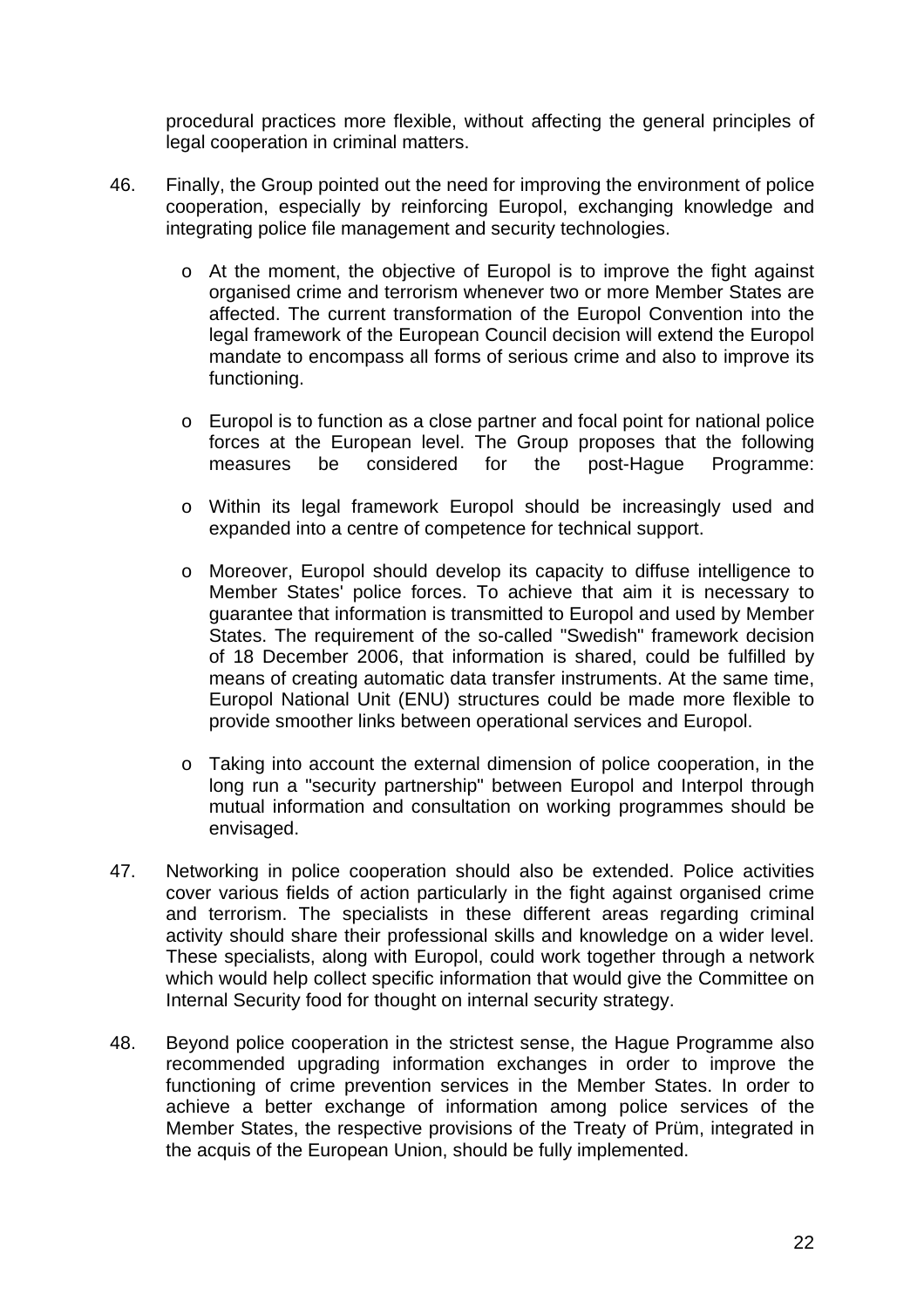- 49. Furthermore, this enhancement is made possible by broadening the range of information that is pooled: the extension of SIS to the new Member States, thanks to SISone4all; the implementation of SIS II, which will be able to integrate biometric data; and that of VIS all marked the increasing role of information systems in police cooperation.
- 50. The technical management of SIS-, VIS- and Eurodac-type European files could be grouped within a single specific structure for greater efficiency, on the basis of a preliminary evaluation. This structure for security technology could also be given the broader role of guaranteeing that all police files and other technological materials are interoperable.
- 51. Indeed, beyond the technical aspects of pooling files, security technologies can offer significant possibilities in the area of police cooperation. As is wellknown, the entire area of security technology has undergone major developments in the past few years. Efforts must be made to standardise new materials in order to obtain better interoperability, especially in the areas of video surveillance, Internet telephony, and police use of unpiloted aircraft. Sharing certain state-of-the-art materials requiring large investments should be considered when they do not need to be in continuous use. It appears that this sector cannot be managed politically by individual Member States or industrially only by the companies working in this field.
- 52. Intensified use should be made of means available in the context of the  $7<sup>th</sup>$ research framework programme (security research programme) for objectives connected with police cooperation, the fight against terrorism, border management and information and communication technology objectives.
- 53. Some of the proposals relating to networking and integrated management in the security area could be dealt with within the Council Working Group on information exchange.

# **2.) Fighting global terrorism**

- 54. The European Union should play an active role in the worldwide fight against terror, based on a comprehensive global approach including preventive and repressive elements. In order to provide the greatest possible protection for citizens of the European Union against the terrorist threat, political and legal actions focusing on preventive measures are of special importance in a medium and long-term perspective. In particular, pro-active measures against radicalisation and recruitment must be further developed and implemented, taking into account the potentials of civil society and the economy.
- 55. Due to the lasting and multi-faceted threats caused by terrorism, common action and the pooling of resources of the Member States of the European Union and European institutions, in line with their competences, are indispensable in the area of counter-terrorism. It is crucial that Member States further intensify their cooperation. In this context, the Group considers it necessary to fully implement and further develop a comprehensive approach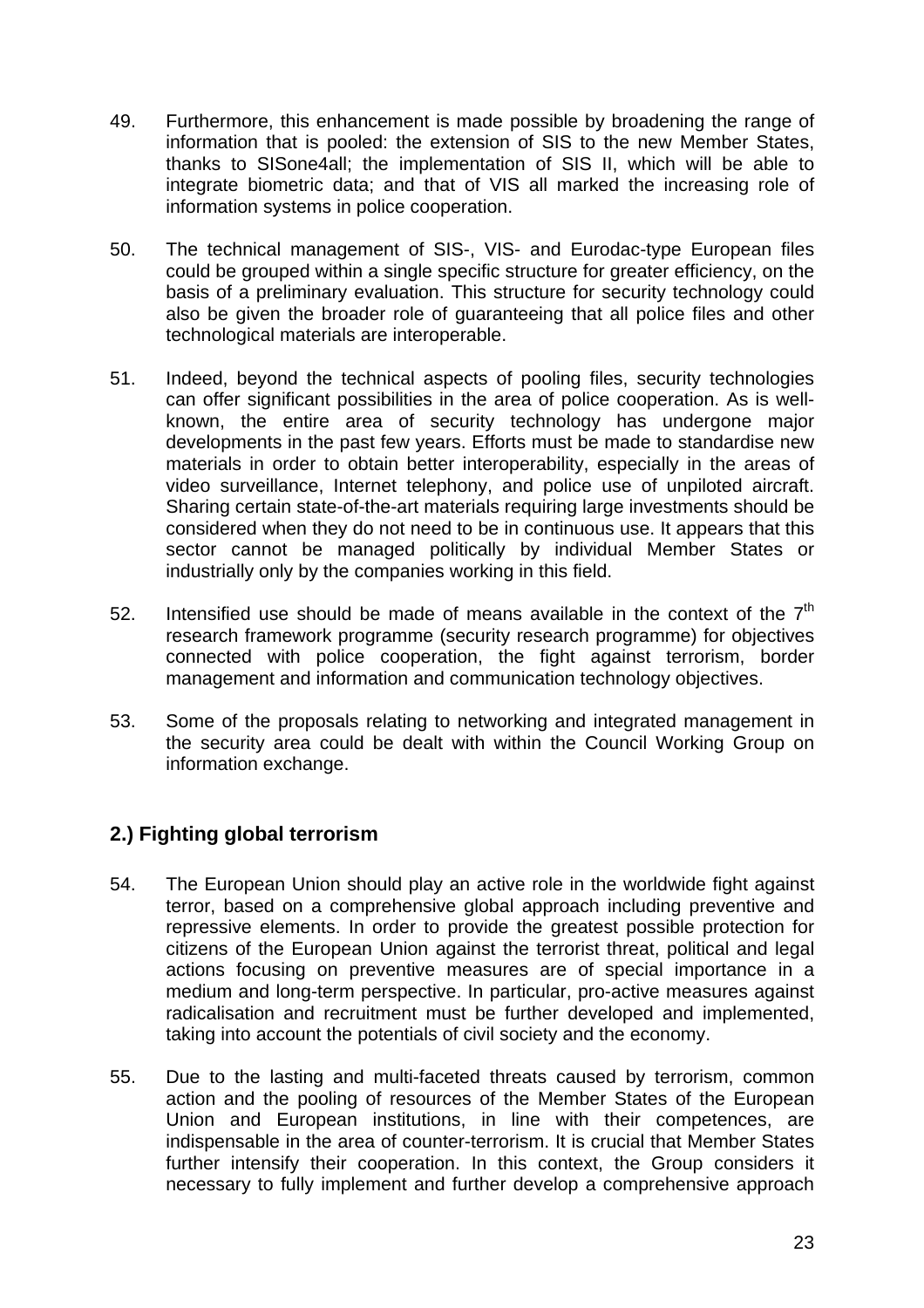as laid down in the European Union Counter-Terrorism Strategy, according to up-to-date threat assessments.

- 56. The intra-European structures dealing with the prevention of and the fight against terrorism should be improved in order to ensure efficient, coherent and speedy counter-action. Thereby, the main responsibility of Member States for the prevention of and the fight against terrorism and the political objective of achieving synergy effects as far as possible need to be combined.
	- o For example, it should be reflected on how to improve coordination of anti-terrorism policy at European level with a view to closer cooperation of different actors. Coordination will remain fragmentary unless it covers not only the work within the Council but also in relation to the European Commission, Europol, Eurojust and the Joint Situation Centre (SitCen). In line with this, a concept should be developed on the future institutional architecture in this area.
	- o Similarly, a dovetailing of the fight against terrorism with civil protection policy should be considered. The European rules on civil protection should facilitate a civil protection response to all major emergencies, including acts of terrorism.
- 57. The Group suggests asking the European Commission to identify the potential offered by greater cooperation with civil society organisations and to propose appropriate fields and forms of cooperation. Over and above analysing and reacting to radicalisation and recruitment efforts, this could assist the development of active counter-measures by government agencies and civil society to oppose such phenomena.
- 58. The Internet is increasingly misused by terrorists in various ways, namely for incitement, recruitment purposes or for practical support for potential terrorists. It thereby has become a decisive vector for radicalisation. Checking the Internet is therefore a paramount task. The Group therefore considers that further reflection on possible measures directed against terrorist use of the Internet is indispensable.
- 59. At the same time, the Group holds that the fight against terrorism itself has to make the most efficient and pro-active use of the Internet with the aim of deradicalisation. "Cultural intelligence" needs to fight radicalisation over the Internet and the media, thereby especially taking into consideration the special characteristics of "cyber-language".
- 60. The Group therefore recommends further developing the Media Communication Strategy in the following ways:
	- o focusing on intercultural dialogue and developing a clear and convincing positive message to different communities in Europe and abroad – possibly even in non-European languages, with regard to European core values of good governance, fundamental rights and safeguarding of peace and freedom;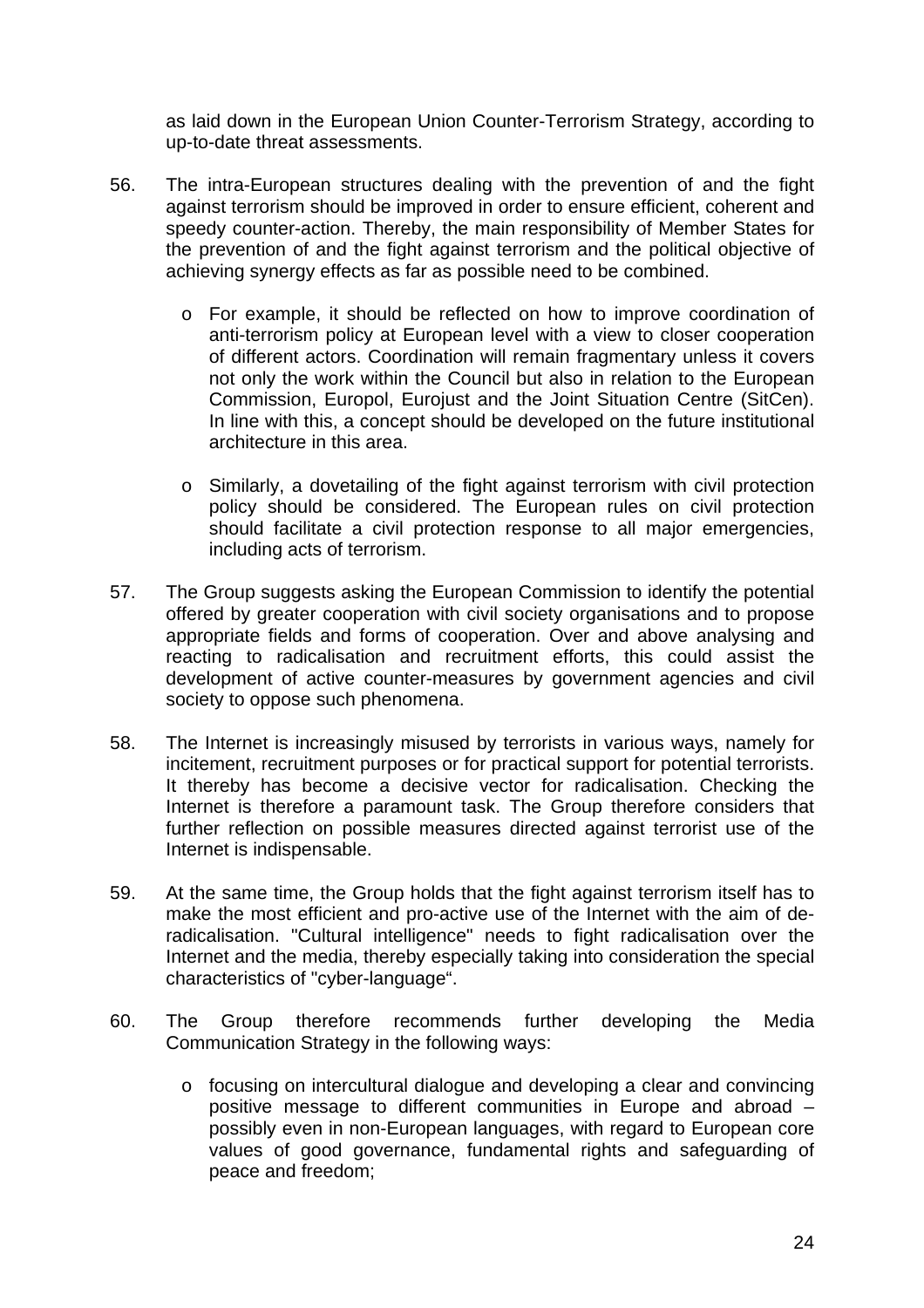- o challenging the terrorist message and countering the single narrative, *inter alia* making it very clear that terrorist speech leads to further aggression and that terrorist propaganda is not covered by the freedom of speech; and
- o making pro-active use of Internet information fora in this respect.
- 61. The Group considers it essential to intensify the exchange of best practices between Member States and possibly with third States in order to develop and elaborate legal bases, for example with regard to:
	- o appropriate measures to fight home-grown terrorism based on current discussions;
	- o new and more flexible expulsion and surveillance measures respecting fundamental rights and laws of the Member States;
	- o consider, in the context of public international law, the need for international law in the area of police, including the development of international standards on criminal law dealing with acts preparatory to terrorism based on current discussions.
- 62. Action at national level can only achieve the best results if maximum information flow between Member States is guaranteed. While an exchange of information between national police forces is increasingly seen as common sense, the exchange of information between intelligence services creates a considerable challenge for the European Union. A possible solution for increased synergies between police and security intelligence services at national level is the establishment of networks of anti-terrorist centres in Member States. On the one hand, relevant security-related information should be available to all security authorities in the Member States. On the other hand, this principle of availability collides with the "principle of confidentiality" which is essential for the exchange of information by national intelligence services. Careful consideration is needed regarding the question of whether and to what extent European Union structures could contribute to bringing these divergent interests in line with each other. In this context particular consideration must be given to the role of SitCen.
- 63. The Group also recommends:
	- o further improvement of practical cooperation and information exchange between police and judicial authorities, in particular through Europol and Euroiust:
	- o intensified use of Europol databases, namely the Europol Information System;
	- o intensified cooperation between Europol and SitCen.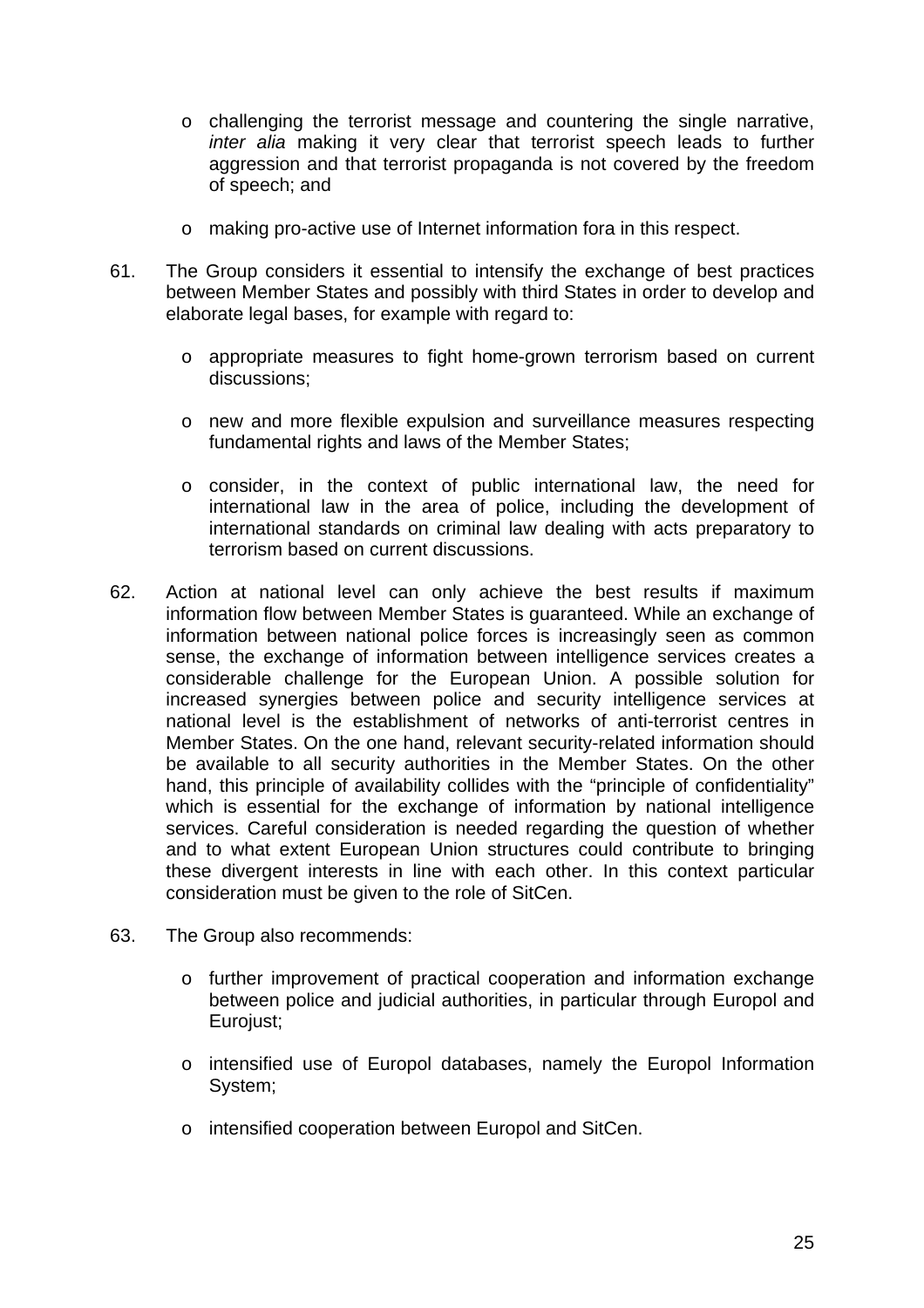- 64. Special investigative techniques should be placed higher on the agenda of the European Union. As regards video surveillance, further measures should be discussed in the light of pending analyses.
- 65. Special attention should be paid to the control of explosives, detonators and precursors.
- 66. Preventing terrorist financing remains a permanent task of Member States and European Union institutions. Therefore, the European Union's strategy to combat terrorist financing should be further developed.
	- o Cooperation between Financial Intelligence Units should be enhanced, while a possible future measure could be the systematic monitoring of financial transactions in the Union.
	- o Law enforcement agencies responsible for combating terrorist financing should be provided with more efficient legal instruments which might authorise them to use databases such as SWIFT.
- 67. A responsible and up-to-date European counter-terrorism policy cannot neglect the possible threat of terrorist attacks with nuclear, biological or chemical weapons. It is obvious that this risk confronts all States with an exceptional challenge as regards the prevention of an attack, immediate reaction to an attack as well as the ensuing civil protection and crisis management measures. Existing instruments still need to be improved. Therefore, the European Union needs to further develop and adapt its counterterrorism strategy in order to fully cover prevention, reaction, civil protection and crisis management, also with regard to CBRN terrorism. This should include proposals on how to improve transport security and better protection against the illegal import of hazardous substances, such as:
	- o effective controls of container transport operations entering the EU, including transport checks to avoid the import of radioactive and certain biological and chemical materials;
	- o background security checks of transport employees linked to authorisation to access critical infrastructures.
- 68. In addition, the Group suggests creating a platform or mechanism for sharing information between the Member States' special police units responsible for dealing with current CBRN situations, allowing CBRN units to share best practices in managing such situations, to report on relevant research projects and results, and to participate in each other's CBRN training exercises.
- 69. The particular positive characteristics of cooperation of third countries with the European Union should be promoted. This refers to the tradition of providing security within the rule of law and democratic structures as well as the diversity of cultural experiences and intercultural competences because of its own multi-ethnicity and its geographical setting.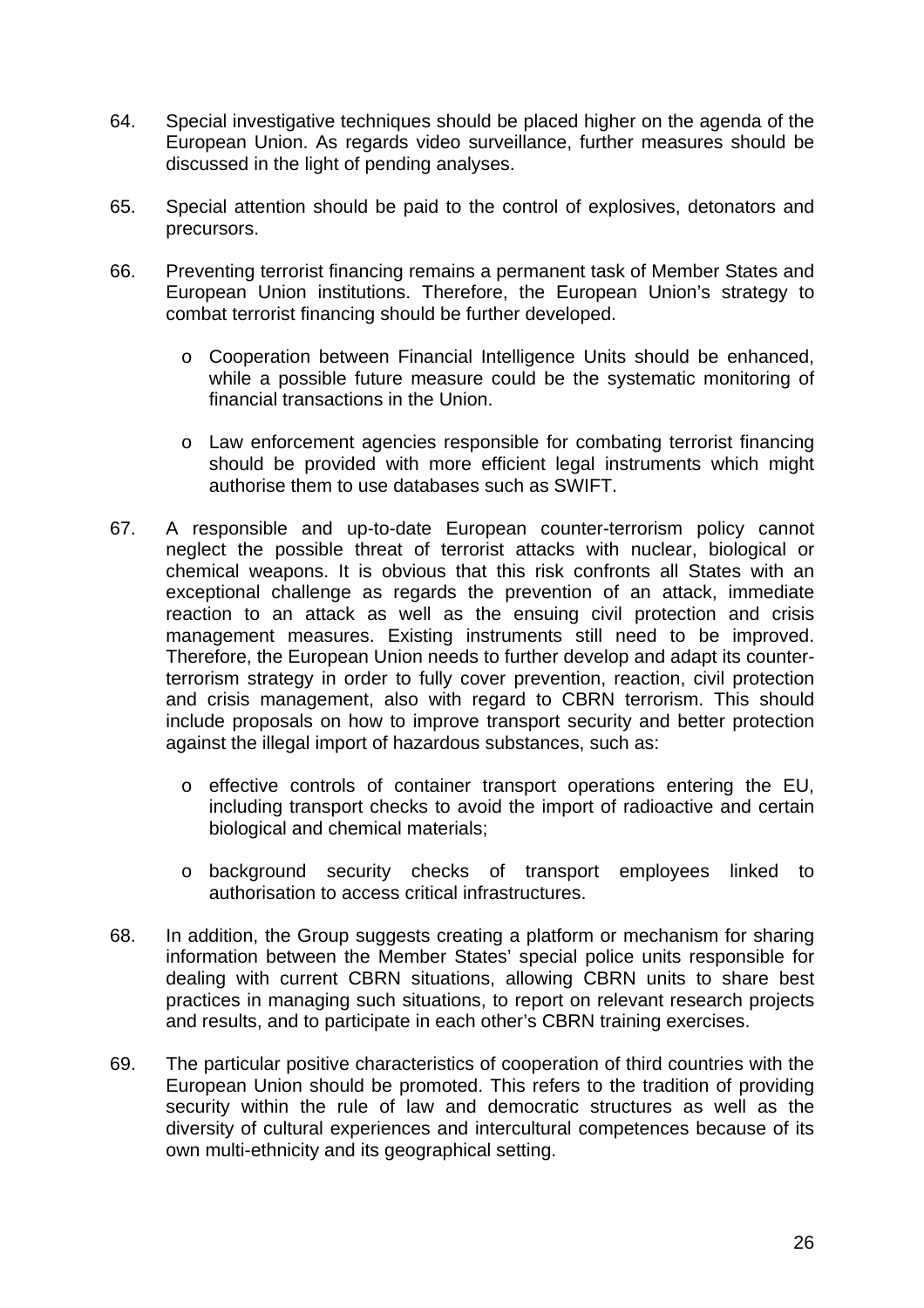- 70. To achieve the increased cooperation that is needed within the Union and with third States and regions, Home Affairs ministers and Foreign Affairs ministers should increasingly act as natural partners.
- 71. The European Union will inevitably need strong partners to succeed in the fight against terrorism on a global scale. In the same way as Europe, the United States is especially confronted with these threats. Therefore the Group considers close and continuous cooperation with the United States to be indispensable. First of all, this requires a greater understanding of the *de lege lata* situation on both sides. In the medium term, this cooperation should lead to greater convergence, including in the different legal frameworks of data protection. By 2014 the European Union should also make up its mind with regard to the political objective of achieving a Euro-Atlantic area of cooperation with the United States in the field of Freedom, Security and Justice.
- 72. In this context, the European Union should also deepen the regular dialogue mechanism with the Russian Federation within the framework of the Permanent Partnership Council on security, also including, where appropriate, trilateral meetings with the United States.
- 73. Intensified cooperation is also needed with States and regions that are considered to be particularly relevant for terrorist structures and activities, either as targets of terrorism or lacking the means to effectively challenge it.
- 74. The European Union has reached agreement on a common definition of terrorism. However, the global fight against terrorism suffers from the fact that there is no UN-wide common definition of terrorism. The discussions in the United Nations on the UN Comprehensive Convention on International Terrorism need to be continued with the aim of common agreement on a definition. The European Union, the United States, the Russian Federation and other partners should work together towards this objective.

# **3.) Coordinating third-country missions**

- 75. The recent years have shown three parallel but interdependent developments:
	- o inside the European Union, increasing cooperation in the area of security, namely police cooperation;
	- o globally, a growing internationalisation of conflict resolution following from the blurriness between internal and external security increasingly requiring engagement abroad;
	- o and, as a consequence, a growing political willingness of the European Union to use its weight and capabilities in international conflict situations.
- 76. This has resulted in an increasing number of third-country missions including a commitment by the European Union to provide police and military forces, civil protection entities and civilian staff in charge of e.g. institution-building, rule-of-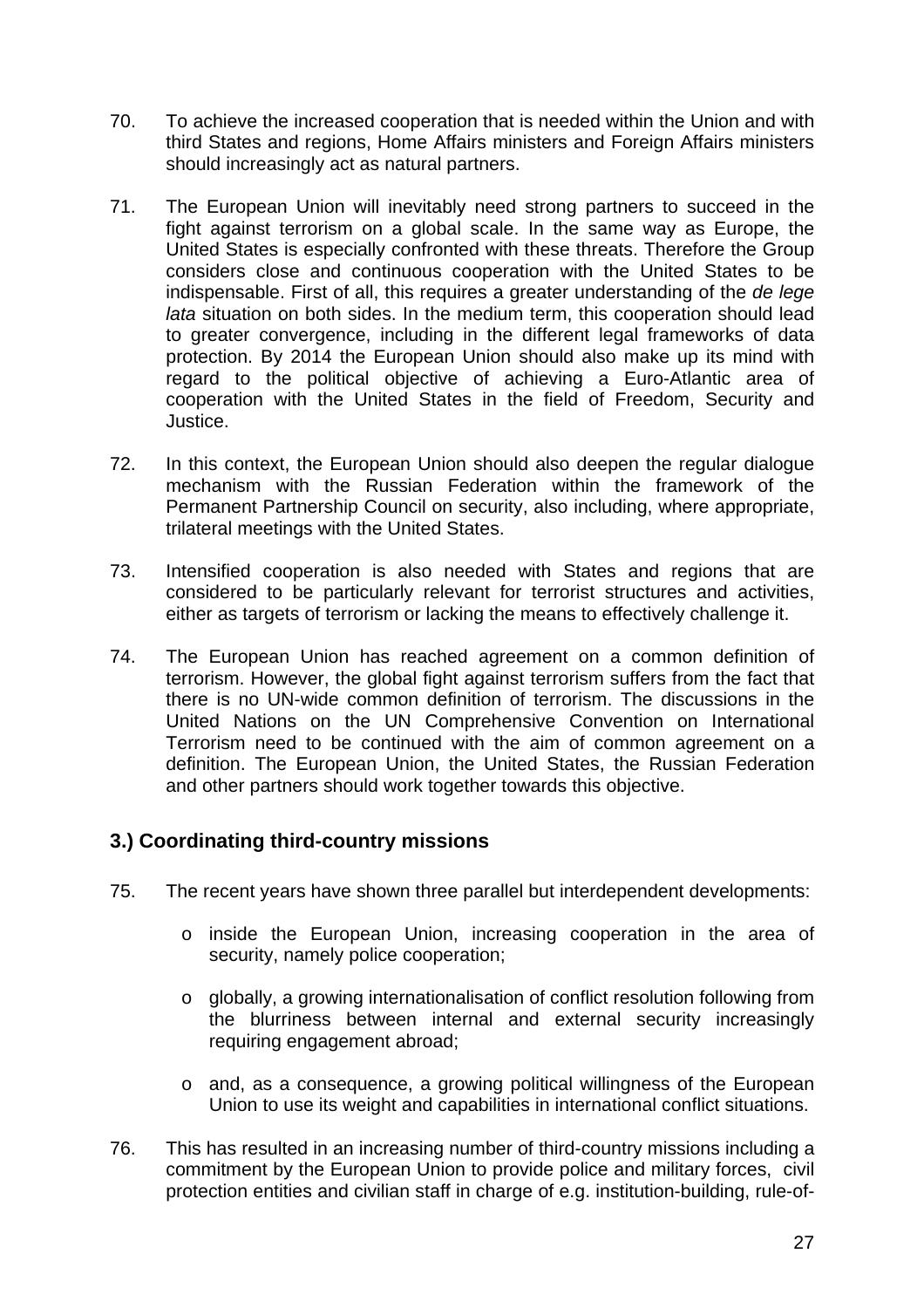law missions, election monitoring, democratisation, civil society and humanitarian aid. Demands in the operational areas on military and police forces as well as on civil protection and other entities are multifaceted and interlinked: the vast variety of threats ranges from war situations to terrorist attacks, organised crime, violent demonstrations, natural or man-made disasters and usual police tasks.

- 77. Experience gained up to now has revealed significant shortcomings in the area of cooperation and internal decision-making involving different actors and rather bureaucratic internal rules blocking the European Union from quickly coping with needs and demands of the forces abroad. The following principles should guide future policy and decision-making:
- 78. A closer link between European police, external and defence policy and consequently a closer correlation between the different policy areas within the European Foreign and Security Policy needs to be established. This would allow for a better use of the expertise and experience of the police in the planning and evaluation of civilian crisis missions. To this end, closer cooperation between different Council structures (General and External Affairs, Justice and Home Affairs) involving a prior consultation as well as a post-evaluation of missions is indispensable. In financial terms we could pool European Union resources for third-country missions to enable the European Union to provide them faster.
- 79. The increasing variety of threats requires the European Union and others to cope with the overlapping police and military challenges in crisis regions. The mission command needs to be able to respond flexibly, i.e. to be able to call up personnel trained to cope with specific threat situations. Therefore, common robust police forces able to exercise armed law enforcement should be available for third-country missions. To this end, participating Member States could be asked to provide Integrated Police Units for certain missions. Future reflections should also include the integration of the "European Gendarmerie Force" and civilian police units from Member States into the legal framework of the European Union. Common education and training of those forces would be appropriate.
- 80. In addition, a maximum degree of transparency, coordination and information flow between all actors and structures should be achieved. An even closer correlation and increased mutual use of external, military, security, police, civil protection and development aid expertise could *inter alia* be established through:
	- o enhanced and more coherent cooperation between the civilian and military elements through stronger political support for the Civilian Operations Commander – one commander for all missions – and his Civilian Planning and Conduct Capability;
	- o missions' situation centres bringing together all entities participating in the mission - e.g. military, police, rule of law, civil protection entities - on an equal footing;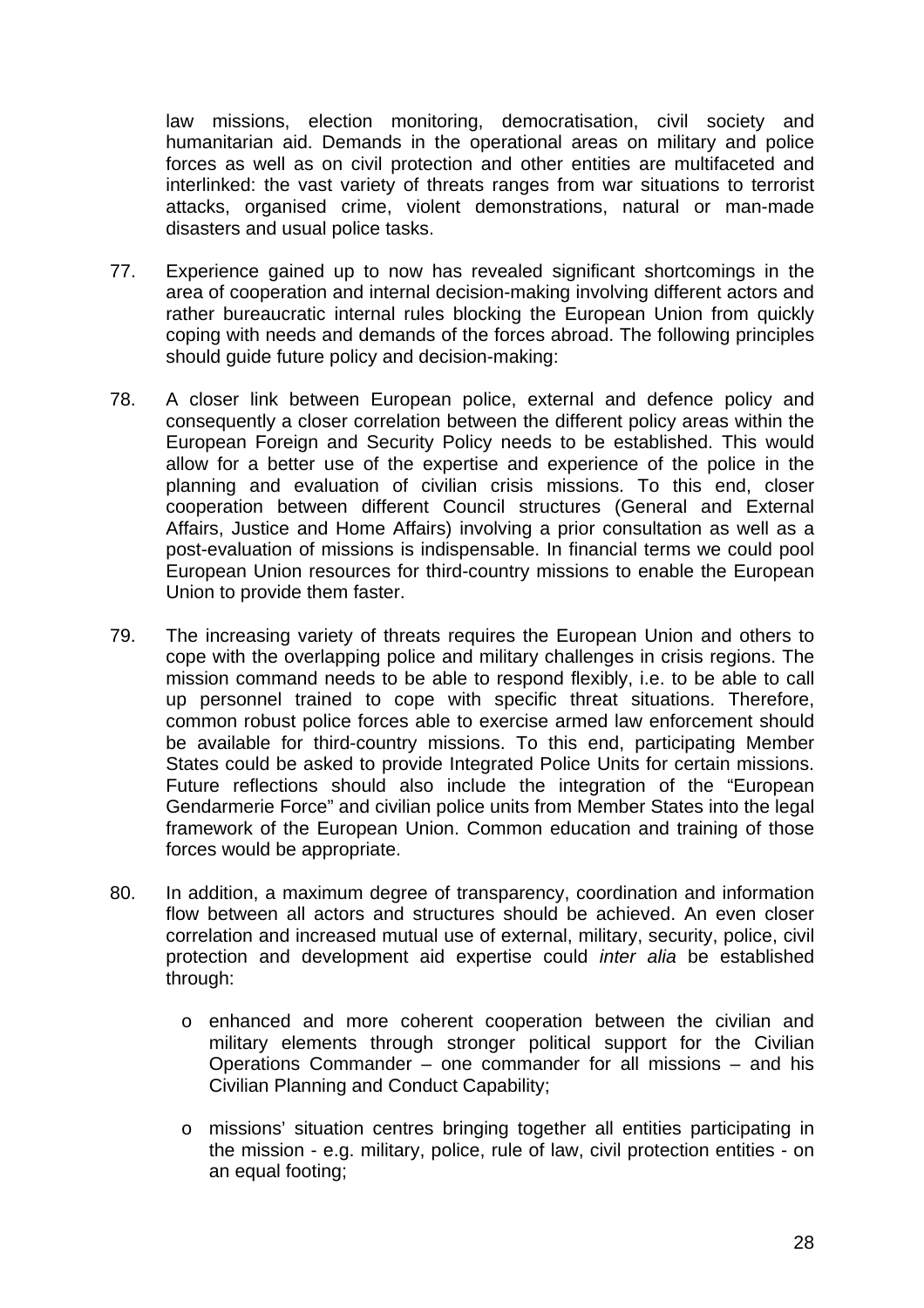- o fully integrating civil protection assets and capabilities identified by the Member States for civilian crisis management operations into European Security and Defence Policy missions, with setting up infrastructure an important condition for peace and stability.
- 81. Finally, in relation to police work:
	- o it should be examined whether and to what extent the police-liaison officer network should be extended and strengthened;
	- o consideration should be given as to whether to establish an institutional link between the police missions and Europol to allow for optimal collection of security information gathered in the course of missions abroad relevant to Europol.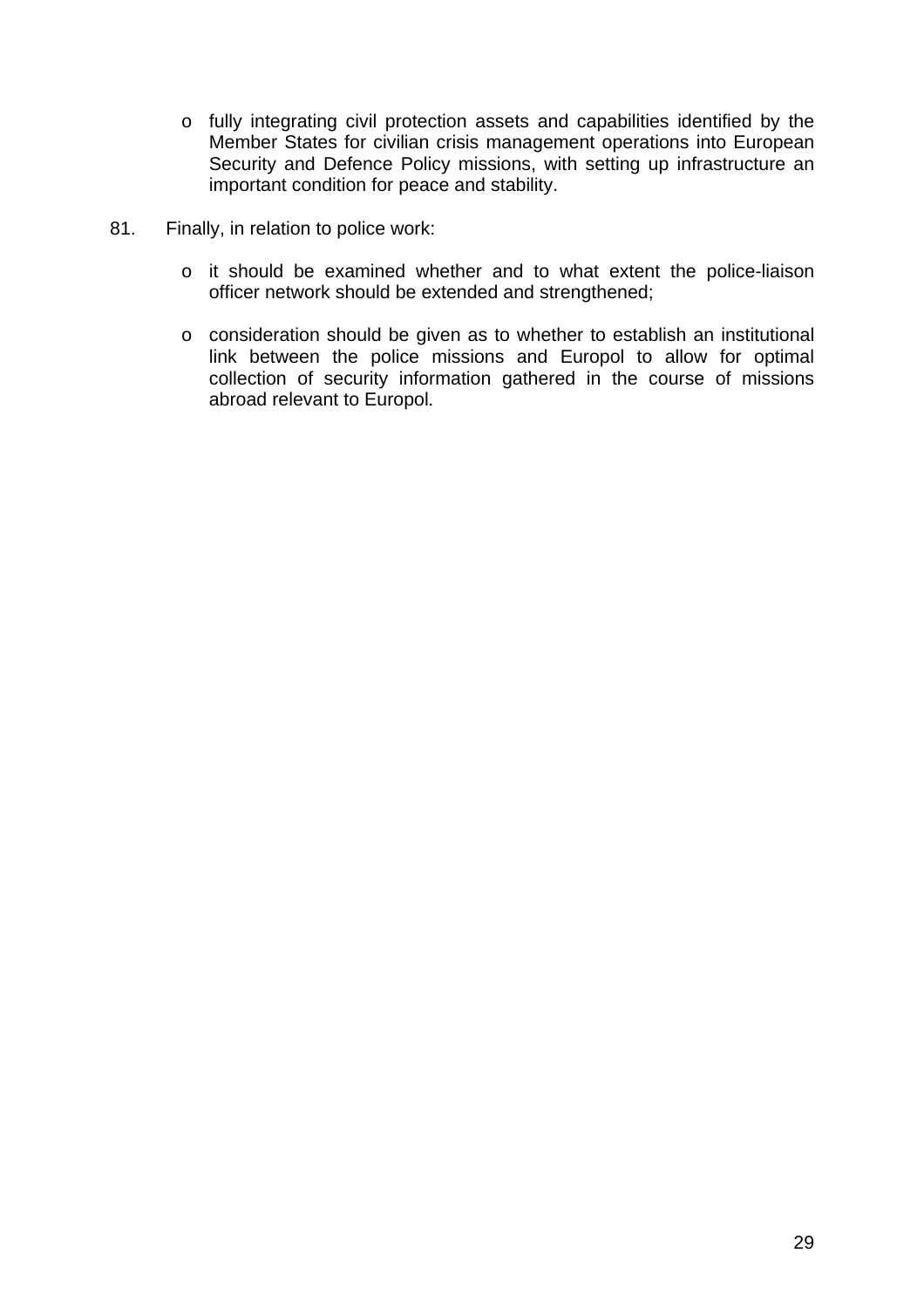# **Chapter III: Managing Migration, Asylum, External Borders and Integration**

# **1.) Migration policy**

- 82. Migration is an inherent phenomenon in our increasingly globalised societies and economies. In the European Union, many Member States experience growing immigration. Demographic trends will create even more demand for labour immigration. These factors increase the need for further development of a forward-looking, broad and comprehensive common European Migration Policy frequently highlighted by the European Council in its Conclusions during the years 2005-2007. This Comprehensive European Migration Policy should remain a key policy objective in order to meet the challenges and further increase the benefits of migration.
- 83. Solidarity, mutual trust and responsibility among Member States and between them and the European Institutions are prerequisites for further successful development and implementation of the Comprehensive European Migration Policy. However, differences in needs, conditions and approaches of Member States persist. Nevertheless, these do not need to stand in the way of the further development of the Comprehensive European Migration Policy. Our task is to define a common basis and framework.
- 84. Increased coordination, cooperation and partnership should be an important component of the post-Hague process. At the same time, the post-Hague Programme should be based on effective monitoring and evaluation, i.e. a thorough analysis of achievements and deficits of the recent programmes and benchmarking with regard to the degree of fulfilment of goals set in these programmes.
- 85. Well-managed immigration can be beneficial to all. Immigration policies should consider all sides from a multidisciplinary point of view and by minimising losses and maximising mutual benefits while fully respecting national competences. On the basis of the European Commission's Communications on Asylum and Migration tabled in June 2008 and the Immigration Pact announced by the incoming French Presidency, the post-Hague Programme should set out common policy measures in the area of migration. The Group holds that a comprehensive migration policy is, in principle, based on the following interdependent pillars, making the allocation of adequate resources necessary:
	- o policies for well-managed legal migration;
	- o strengthened measures against illegal immigration;
	- o increased focus and means to foster positive synergies between migration and development;
	- o improved management of the European Union's external borders;
	- o integration of migrants; and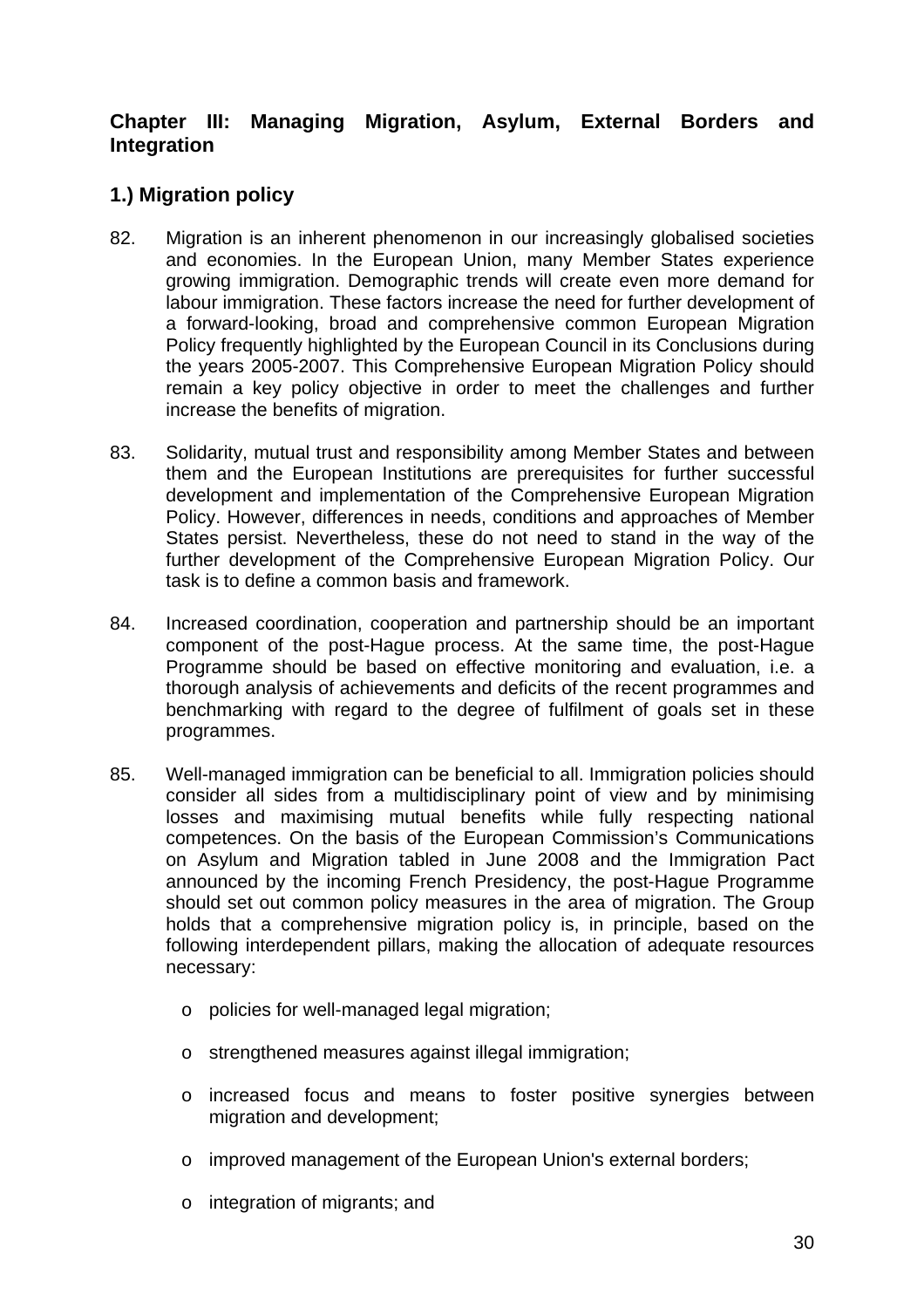o completion of the Common European Asylum System.

In all aspects, cooperation with third countries is essential to ensure progress and results.

- 86. Citizens of third countries can play a significant economic and social role in the Member States' labour markets while contributing to sustainable development in their countries of origin. In order to maximise positive effects of legal migration for the benefit of all, i.e. countries of origin and destination as well as the migrants themselves, innovative approaches are needed. The overall aim must be to ensure that people migrate out of choice rather than necessity. This demands a broad, balanced and long-term approach. A key aspect in this process is fostering bilateral, regional and international cooperation and dialogue in the formulation and implementation of European Union migration policies.
- 87. The prerequisite for such legal migration is a demand for specific qualifications on the labour markets of the Member States on the one hand and a supply of workers from third countries possessing such qualifications on the other. Labour markets and social systems do differ in each Member State. Thus each Member State should retain responsibility for managing its labour market and determining volumes of admission of immigrants coming to their territory for work purposes. It is important that common European Union measures for labour migration should be demand-driven from a Member State perspective, and based on the principle of subsidiarity as well as on the principles of nondiscrimination and equal rights.
- 88. Based on these principles, the post-Hague Programme should, amongst other important considerations, take into account the following – non-exhaustive – aspects and proposals in the area of migration policy:
	- o Member States should fully exploit all possibilities of **intra-European economic migration**.
	- o **Legal migration** should be treated *inter alia* from the perspective of the Lisbon Strategy and demographic developments in Europe: migration management and broader possibilities for third-country nationals to participate legally in the Member States' labour markets can play a role in achieving the objectives of the Lisbon Strategy, in easing the negative repercussions of demographic ageing, as well as in preventing illegal migration and associated criminal activities, such as smuggling, trafficking in human beings and labour exploitation.
	- o Increased efforts to curb **illegal immigration** and, in particular, to prevent illegal employment which often leads to human exploitation remain important. A more effective and coordinated European return policy should be established. Harmonised rules for effective return procedures and decisions in Member States are needed which fully respect and guarantee human rights.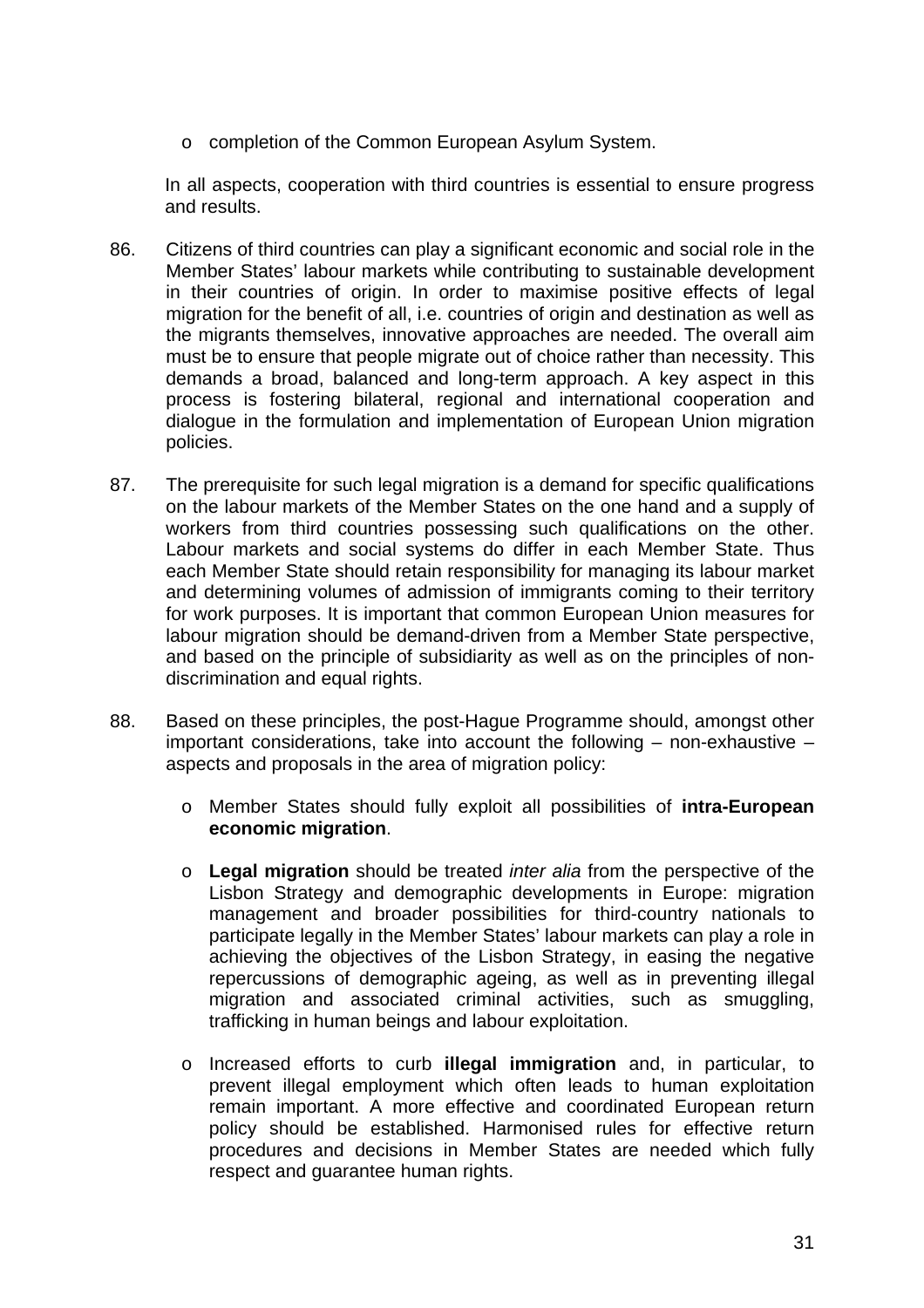- o General regularisations of illegally staying third-country nationals should be avoided, given the absence of internal border controls. Increased exchange of information between Member States and consistent use of the consultation mechanism prior to Member States adopting decisions on regularisation must be ensured in the future. However, in the future, regularisations in exceptional circumstances and with individual case-bycase approach could be acceptable. This is without prejudice to the negotiations within the framework of the European Pact on migration and asylum.
- o Recognising the complementary linkage between immigration and integration, the Group considers **integration** to be one of the key elements for tackling migration and migration-related challenges. Successful management of the consequences of the influx of migrants for the receiving societies is often closely linked to the level of integration reached in the Member State, and integration potential is a prerequisite for legal long-term immigration. Integration policy is therefore an integral part of legal migration policy.
- o Taking into account the fact that integration takes place in the local community or at regional level and the different conditions and approaches in the Member States, the Group supports that integration policies remain within the competence of Member States also in the future.
- o As a complement to national integration policies, the Group proposes the following measures at the European level:
	- The regular dialogue and the exchange of best practices among Member States at European Union level within the common framework defined by the Council in December 2005 and June 2007 should be enhanced, while further action directed at strengthening this framework and developing the common agenda should be considered. This dialogue could include an exchange on the modules Member States have developed on certain aspects of integration, such as language or political institutions.
	- Respecting the different national approaches, a set of common minimum standards and requirements of both the immigrant and the Member State should be further implemented. A balance between the immigrant's rights and obligations must be found. The immigrant's personal responsibility and his own initiative in the process of his or hers and their family's integration need to be strengthened. Legitimate requirements of the receiving society have to be considered.
- o The Group also holds that **intercultural exchanges** for better understanding, trust and ultimately solidarity should be extended. Exchange of best practices on existing national initiatives for an intercultural dialogue should be intensified.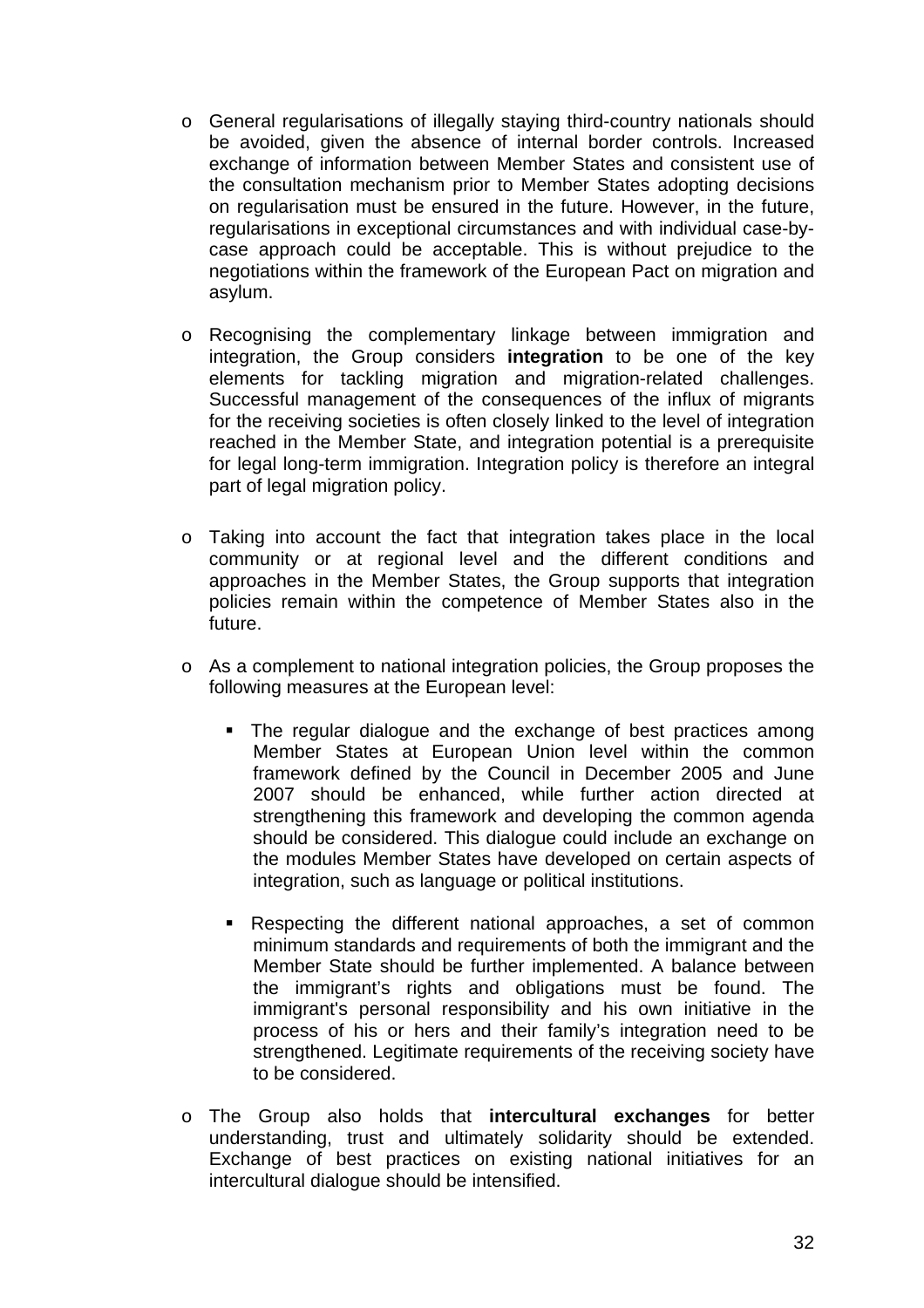- o The Group proposes to set up and develop a European Union website for public information on integration as well as on intercultural dialogue.
- o Efforts to promote **policy coherence** between migration and other relevant policy areas, especially development policies, in line with the European Union's broad agenda for Policy Coherence for Development, are crucial to the successful development of the Comprehensive European Migration Policy. Mechanisms to promote synergies and to identify and reconcile conflicting interests and goals between migration and development - and other policy areas such as foreign policy, international trade, peace and security, and the environment - should be explored and implemented.
- o With regard to the **Global Approach to Migration**, an integrated approach should be applied. Dialogue, cooperation and partnership with countries of origin and transit should be deepened and broadened in terms of both actions and resources in a fully balanced manner.
- o Consideration should be given to increased use of the instrument of mobility partnerships. The concept of mobility partnerships is based on an equitable "give and take" and utilises the economic potential of legal migration for the benefit of countries of origin as well as of those of destination while strengthening its development policy relevance. It thereby creates incentives for third States to cooperate more closely with the European Union in fighting illegal migration and efficient returns. Possible elements could be personnel and financial help in setting up of capacities, promotion of circular migration, academic cooperation or a link with development aid considerations.
- o The concept of "circular migration" should be further developed, in particular in the context of closer cooperation and partnerships with third countries, in order to promote the positive development aspects of migration for countries of origin and destination whilst minimising negative effects such as "brain drain." In particular, consideration could be given to developing a system for transmitting the disbursement of pension or other social contributions to the country of origin, in order to allow migrants to keep their social benefits when returning to their home country, thereby making circular migration more attractive.
- o Multilateral as well as bilateral partnership approaches between Member States and third countries should take into account new ideas to improve a deeper linkage between better management of migration, improvement of return policies and temporary or circular migration schemes. This may include offering incentives to third countries, like the admission of structured circular migration in relation to proved readmission of illegal immigrants. This kind of incentive could make developing third countries interested themselves in succeeding with reintegration and readmission policies.
- o Information campaigns in countries of origin and transit are an important aspect in view of increased legal mobility between the European Union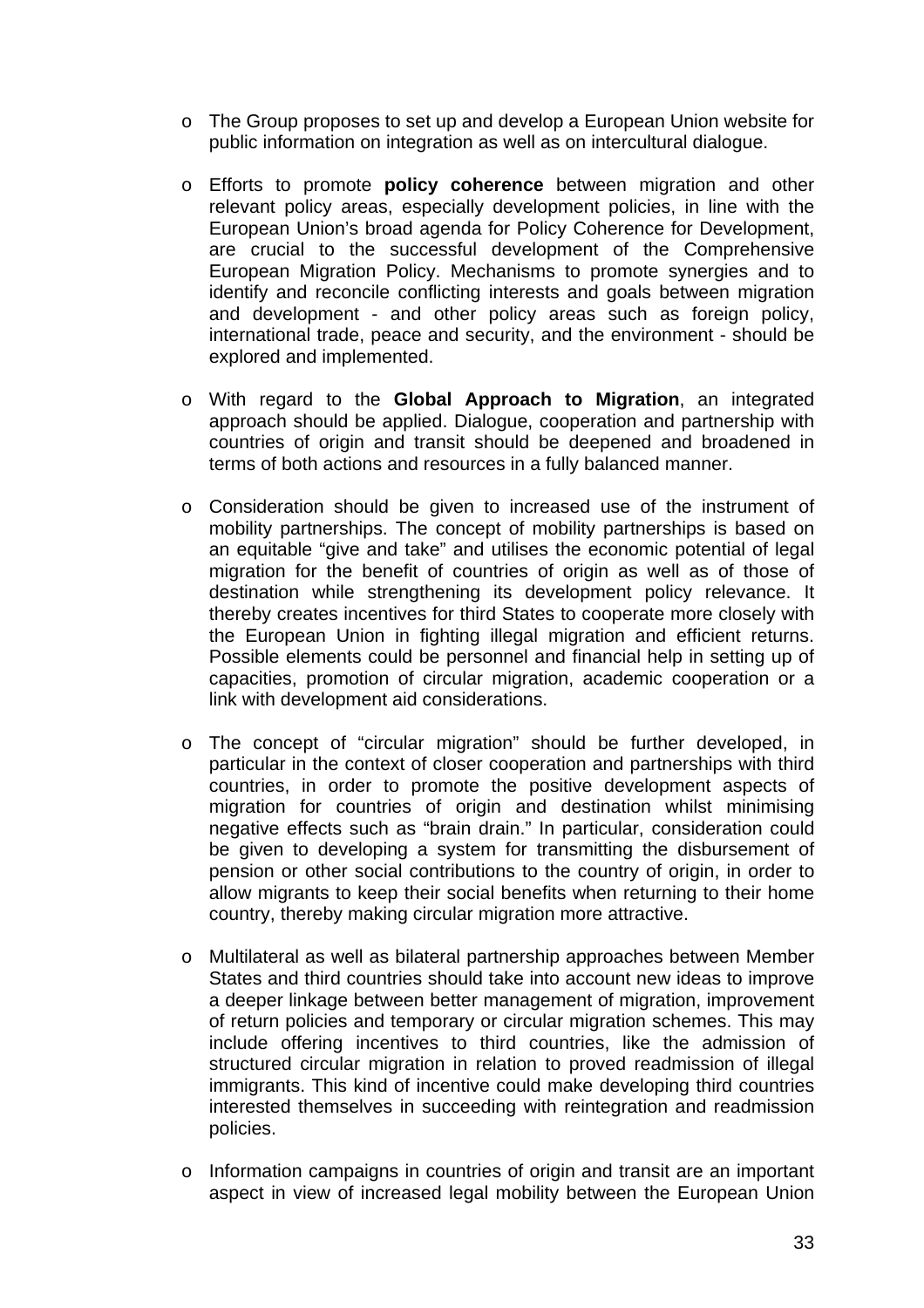and partner countries as well as being relevant to reduce the number of illegal migrants. Detailed information about legal possibilities of migration as well as possible consequences of illegal immigration may contribute significantly to the management of migration.

o Finally, current **financial instruments** should be evaluated and further developed according to new needs.

# **2.) Asylum policy**

- 89. A certain degree of harmonisation in the area of asylum has been achieved since 1999. However, the existing common minimum standards agreed at EU level, which leave the Member States a wide margin of discretion in their application, have not led to a level playing field and do not guarantee equality of protection across the EU. In a common space based on the respect of fundamental rights, it is not admissible that the national application of one of them, the right to asylum, varies so much between the Member States.
- 90. One of the constituent parts of the Area of Freedom, Security and Justice is a **Common European Asylum System** (CEAS). Its framework shall be based on the Geneva Convention. Its objective is to achieve common eligibility criteria for protection, common procedures for applying those criteria and a common status valid throughout the Member States. In order to achieve this and to reduce the differences between decisions taken by the Member States, it is necessary to continue with further harmonisation of the legislation in the field of asylum even after 2009, based on evaluation of the current legislation. This should be accompanied primarily by enhanced practical cooperation.
- 91. The challenge in devising a Common European Asylum System is inevitably intertwined with the wider issue of migration. The Union has to continue to provide secure borders and prevent illegal immigration at the same time as ensuring that those with a genuine right to asylum are able to claim it.
- 92. A Common European Asylum System requires a common legal framework with a series of uniform norms and standards. Procedural rules must be shaped on the basis of the principle of effectiveness while at the same time there must be assurance that it does not result in lowering the existing standards of protection.
- 93. The examination of asylum applications should remain at national level and every application should be examined individually. A coherent application and interpretation of the common rules must be ensured. The European Court of Justice must be granted sufficient means to be able to meet the requirements for swift processing.
- 94. Increasing practical cooperation between the Member States is a very important step towards a Common European Asylum System. This may involve common training courses, coordination of special measures, exchange of information and best practices, resettlement measures, administration of a common portal on country-of-origin information, etc. Closer cooperation will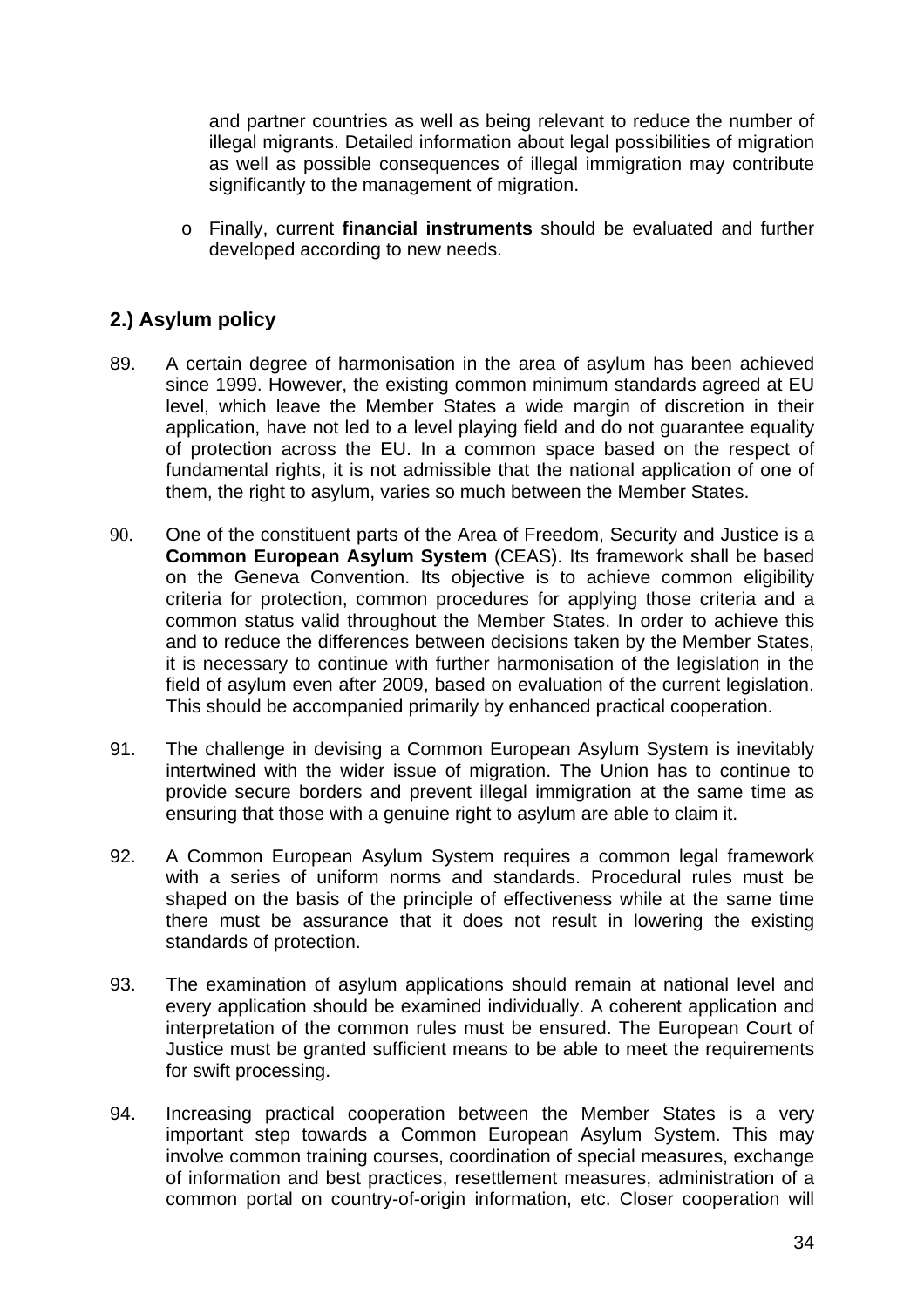lead to more equal treatment of asylum seekers and a more coherent approach to the processing of their asylum applications. The role of the **European Support Office** in coordinating such practical cooperation is essential.

- 95. An increase in the efficiency of the Dublin Regulation remains a challenge for all participants. Findings that emerge in the evaluation of the Dublin and Eurodac Regulations must be taken into account. The Dublin system is one of the cornerstones of a Common European Asylum System. A clear definition of the responsibilities of the Member States in processing asylum applications is indispensable, both for the asylum seeker and the Member States. Equally, on the basis of the evaluation of the current financial instruments financial solidarity solutions could also be further examined.
- **96.** Increased emphasis on the external dimension of asylum policy is important. It is necessary to devote ourselves more intensely to the situation in the countries of origin and link the Common European Asylum System with humanitarian and development programmes in the third countries. Such a link should be systematic and should form a global approach to migration and asylum policies.
- 97. A **common asylum policy** cannot focus only on the asylum seekers who apply for asylum in a Member State. The European Union has a strong interest in maintaining the international refugee protection regime and should be a key player at the international level. Strengthening its partnership with UNHCR should be one of the means to carry out this endeavour. In this context cooperation with transit States should be enhanced, especially by using Regional Protection Programmes.
- 98. The concept of **Regional Protection Programmes (RPP)** should, on the basis of evaluation, be developed and if necessary redesigned, in order to ensure their added value as a strategic complement to other forms of humanitarian support and capacity building.
- 99. A **common resettlement instrument** should be created. Resettlement programmes should be used strategically to complement and encourage additional durable solutions in host countries (local integration) and countries of origin (return) and thereby ultimately contribute to solving protracted refugee situations. If all Member States could contribute to a common programme, we could attain the volumes necessary to achieve a strategic impact. The common resettlement scheme should be based on existing experience and best practices among the Member States and should lead to increased resettlement potential in the European Union.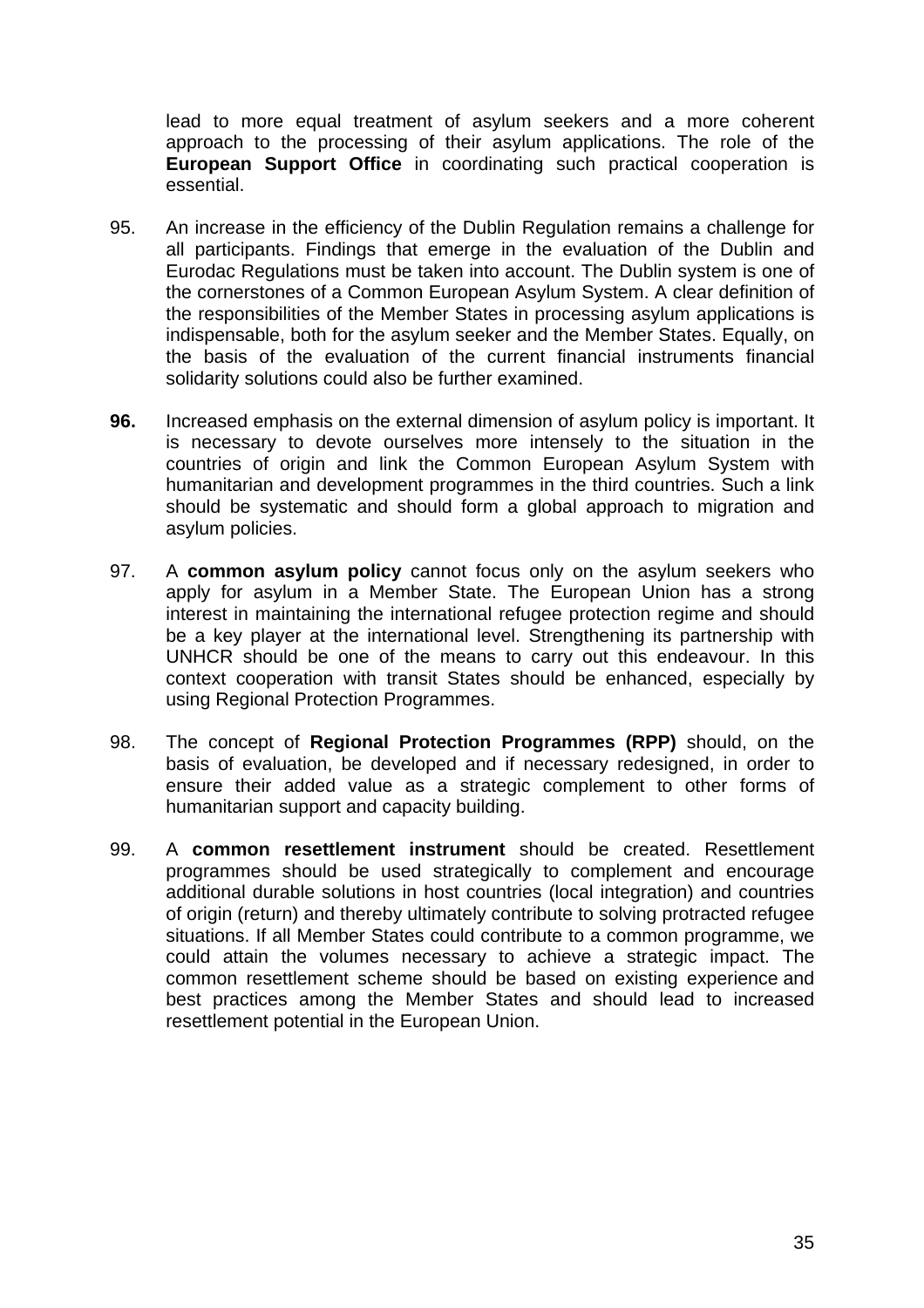# **3.) Modernising the Schengen border and visa approach**

- 100. The Schengen system was established in the 1990s to achieve free movement of people as a necessary complement to the realisation of the internal market.
- 101. With the abolition of border controls between most of the Member States, the European Union has reached a historical landmark. The free movement of persons and goods is an achievement that finally put an end to the post-war period and the overall objective must be to preserve the integrity of the Schengen area while continuing to expand it.
- 102. The Schengen system, though still functioning well, needs to be continuously modernised and adapted to new political and technological challenges.
- 103. There is a need for a well-functioning balance between the desired free movement within Europe and a state-of-the-art border control system that combats illegal migration, organised crime and terrorism efficiently and with modern means. New technologies, hand in hand with well-trained border guards, must play a central role in border management. As a complement, adequate data protection tools are necessary. It is necessary to launch a transparent public debate to raise awareness of the advantages of increased use of information and communication technologies.
- 104. Checks and controls at the external borders should be as efficient and customer-friendly as possible. To achieve these aims, an "E-Border" concept on the basis of current reflections by the Commission should be established in the course of the post-Hague programme period. Bearing in mind the border package presented by the Commission on 13 February 2008, which aims to develop the integrated Border Management Strategy of the European Union in a comprehensive way, taking into account the possibilities offered by new technology, in particular the use of biometrics, action should be taken on:
	- o a registered traveller's programme; travel opportunities for certain groups of third-country nationals to the European Union should be facilitated;
	- o an Electronic System for Travel Authorisation;
	- o an entry/exit system for third-country nationals;
	- o automated border control systems for European Union nationals, to speed up passenger flows.
- 105. Additional measures should be considered under the new Programme in order to develop security and smoother border control:
	- o develop the European Border Surveillance System (Eurosur);
	- o checks and controls at the external borders should be as efficient and customer-friendly as possible. A one-stop approach integrating all checks and controls carried out for different purposes, i.e. relating to persons,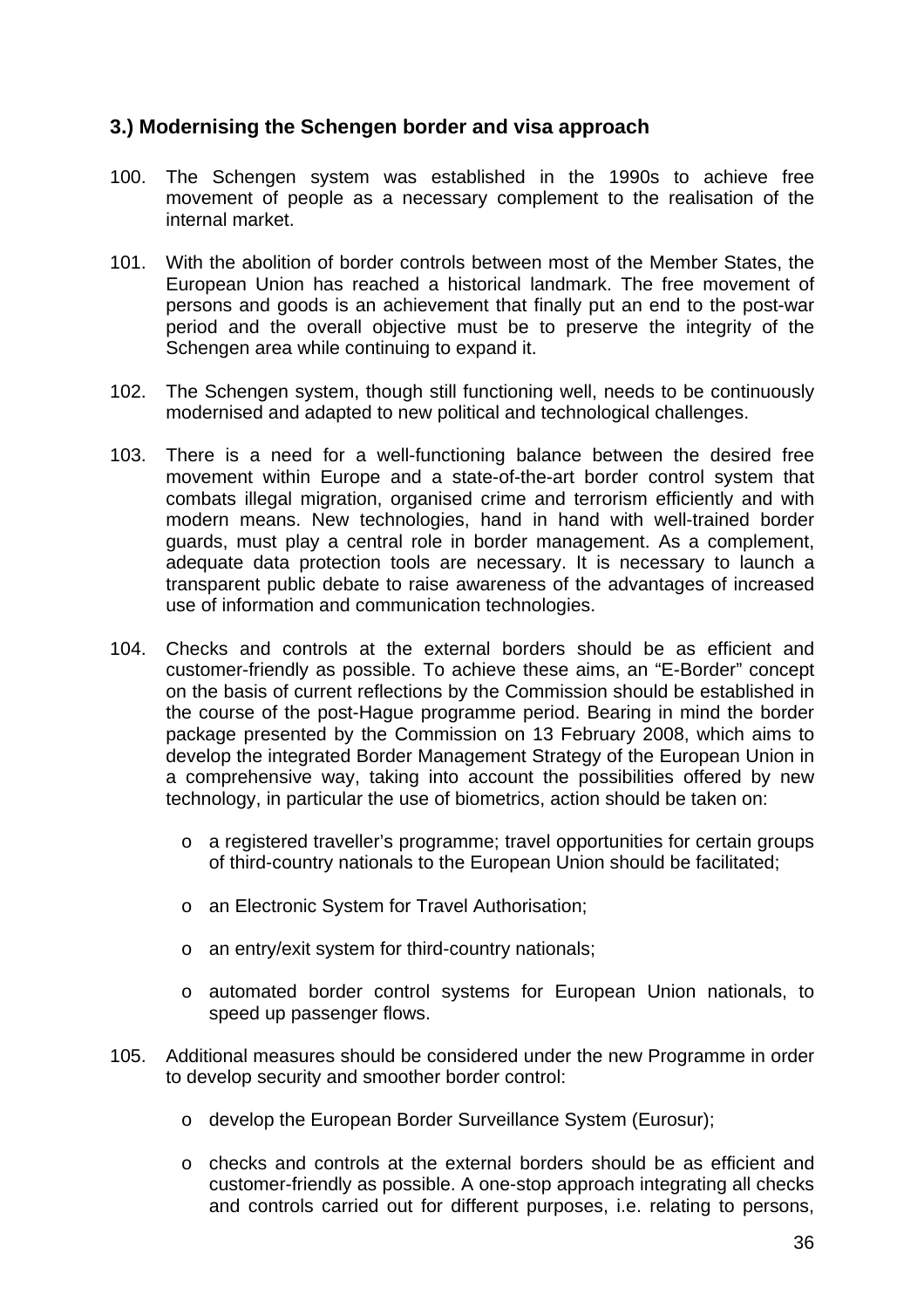goods, veterinary and phyto-sanitary, pollution, terrorism and organised crime, would contribute to this objective. In order to generate synergies and thereby added value, border and customs controls could be gradually merged.

- 106. Hand in hand with the facilitation of border controls, visa-issuing procedures should become more efficient. To this end the establishment of Common Visa Application Centres in third countries should be stepped up, and uniform European Schengen visas should be issued.
- 107. Border and visa policies should be treated as parts of a holistic approach linking specific progress/measurable benchmarks to the decision as to whether to abolish visa requirements vis-à-vis third States with the prospect of access or vis-à-vis neighbouring countries. This would encourage the development of more secure structures at an early stage and accelerate cooperation with Member States.

# **4.) Further developing Frontex**

- 108. Several factors linked to globalisation and technological progress, as well as to Europe's economic development, contribute to the fact that the European Union is increasingly becoming a region of destination for worldwide migration, organised crime and international drug trafficking, and a target of terrorist attacks.
- 109. These developments increasingly require coordination and where appropriate – implementation of security policies at EU level. In this context, Europol and Frontex have to cooperate closely with the national (border) police forces. Nevertheless, there are widely differing views on how far European agencies should be strengthened.
- 110. With regard to the still young Frontex agency, the Group recommends a step-by-step approach.
- 111. There are, however, several far-reaching measures that can be recommended in order to give Frontex the central role it needs to efficiently contribute to its functioning as the European focal point for integrated border issues.
- 112. Experience to date shows that successful operational missions led by Frontex depend on a clear legal framework as well as close links to Member States' border forces. The operational capacity of Frontex in the area of border control needs to be further developed:
	- o the success of Frontex missions to date is undermined by the lack of precise legal provisions on, for example, the regime governing Frontex measures with regard to e.g. sovereign action executed by national ships or planes and responsibilities for refugees, asylum seekers and castaways. Therefore, priority should be given to the development of such common rules.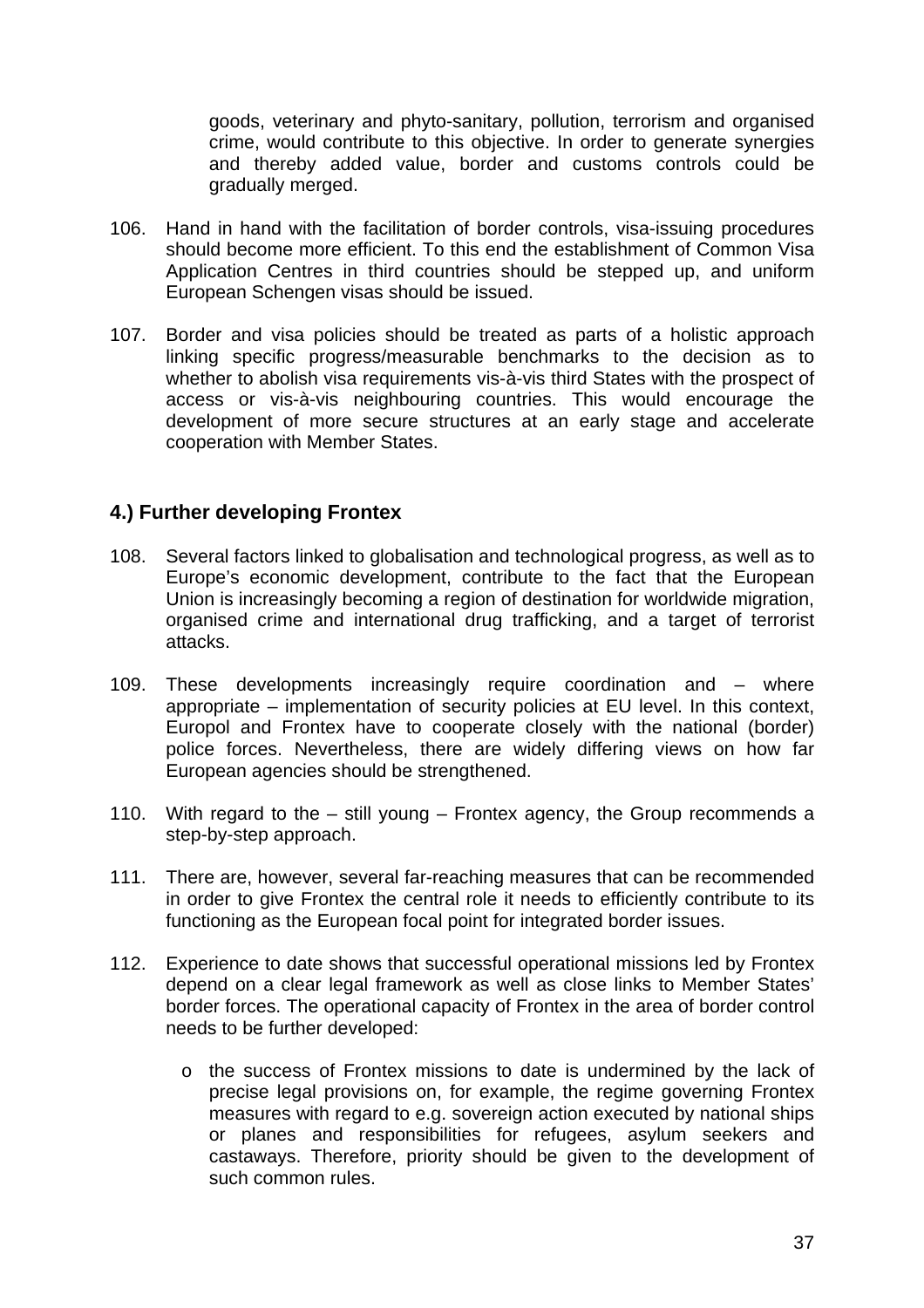- o Frontex Reinforcement Teams need to be speedily implemented, *inter alia* involving the secondment of Member States' border policing experts to the agency, subsequently taking special account of priority border areas.
- o Frontex should be closely involved in the European Surveillance System.
- o Consideration should be given to establishing regional and/or specialised branches.
- o Member States should fully cooperate to make the Frontex tool box function effectively. At the same time, consideration should be given to providing Frontex with its own equipment for border control as necessary, taking into account the experience of other Community agencies.
- o Frontex needs responsibility to initiate, organise and coordinate joint operations as well as return flights to third countries (countries of destination).
- 113. Coherent and effective controls along the external borders of the European Union require the national border forces to be of a uniform high standard. To this end:
	- o Frontex needs to be able to regularly evaluate and inspect national border forces. Reflections in this context should include the option to replace the current – very infrequent – Schengen evaluations and should find a way to ensure appropriate participation by the Member States in the evaluations;
	- o a European Border Guard Certificate in the area of training activities should be considered;
	- o Frontex should be given an extended role as advisory body for the Member States in all technical border management questions.
- 114. Increased operational and coordinating responsibilities should be accompanied by complementary competences for Frontex aimed at achieving synergies, cost savings and better interoperability. This implies, for example, initiating and coordinating joint calls for tender and further coordinating options in the field of procurement.
- 115. Development of a common border police "corporate identity" depends on regular contacts between Frontex and national experts. To this end, the Group proposed that exchange programmes be promoted as a component of border guard training. Frontex should be responsible for the overall coordination of these measures, including responsibility for harmonising the individual training units in the Member States.
- 116. Finally, a joint examination should be carried out as to how far closer cooperation between Frontex and the Member States' border forces with the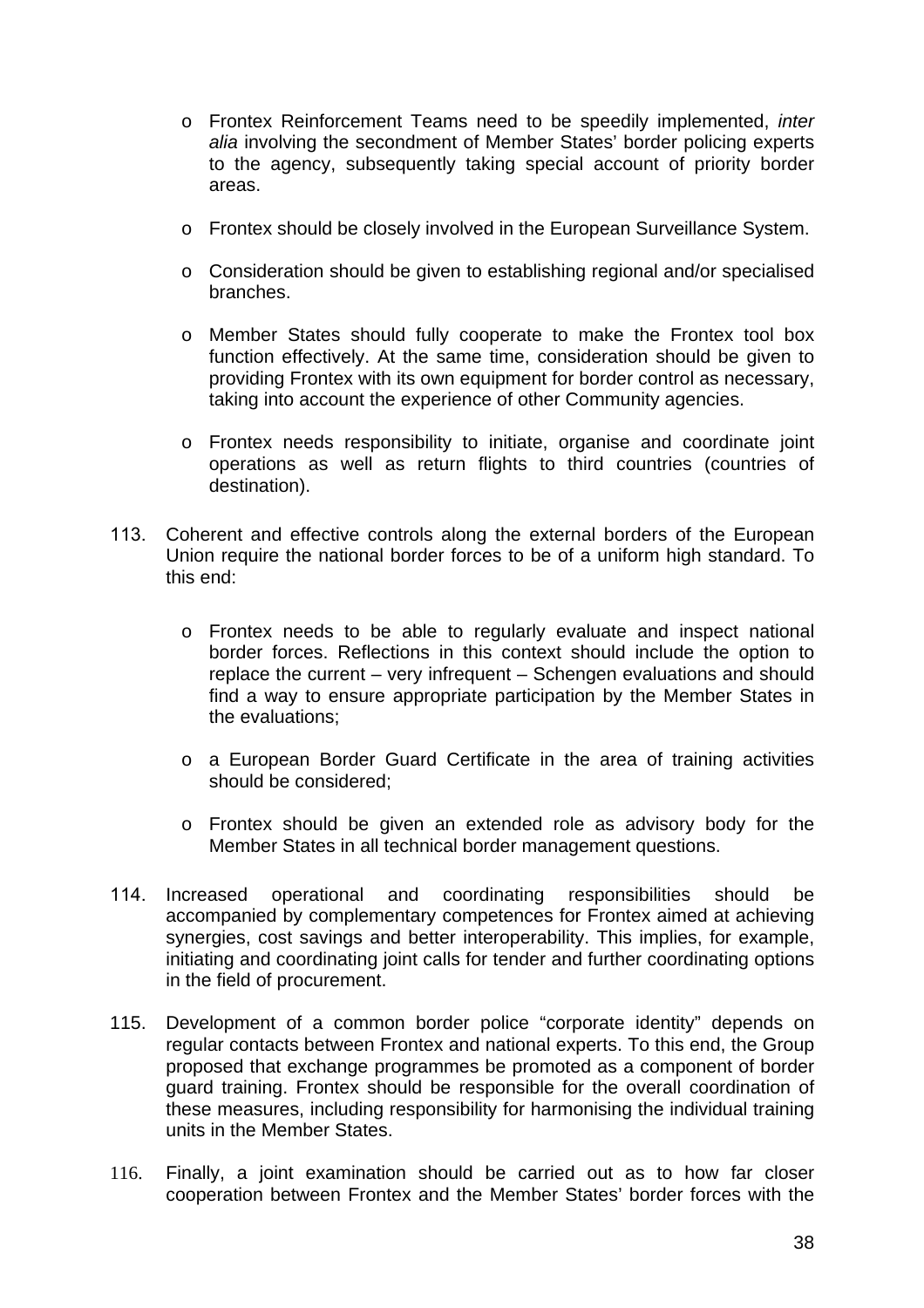responsible customs authorities would generate added value. For example, joint analyses, serving as the basis for joint measures, could help create synergies in combating illegal migration and drug trafficking.

# **5.) Enhancing cooperation with third States**

- 117. The modern internal approach on managing migration, asylum and the external borders of the European Union, as outlined above, can counter the symptoms of illegal migration, but is not sufficient to deal with the systemic problem. Especially in this area, a responsible policy needs to follow the principle "prevention is better than a cure". Therefore the Group strongly recommends further developing a politically shaped strategy vis-à-vis third States, which would in particular allow illegal migration to be curbed at its roots, with a focus on border management problems.
- 118. Acknowledging that cooperation with third countries can only take place successfully in accordance with the *do ut des* principle, such a strategy should include, inter alia, the following objectives which are essential from the European perspective:
	- o The Group maintains that it is necessary to examine whether and to what extent Frontex could play a greater role in supporting and building up border management organisations in third countries. For example, it would generate added value if Frontex conveyed to third countries strategies developed by the European Union in a more continuous and consistent way than if individual Member States were assigned this responsibility in the framework of twinning and similar projects.
	- o Some Group members considered it to be in the European Union's interest to assist and advise third countries on producing and issuing forgery-proof identity documents as well as detecting forged and falsified documents. They proposed to give Frontex first-hand responsibility in this respect, while Member States' experts should be tasked to accompany Frontex activities in both these areas. Financial and/or technical support by the European Union will be needed in order to achieve the intended success.
	- o A sustainable preliminary measure to resolve problems before they occur at the borders of the European Union is the installation of European immigration staff of the Member States in third States with responsibility for advising on visa and related questions and recruiting possible immigrants. In order to achieve a high degree of flexibility, permanent operational groups of immigration staff could be established.
	- o As regards ongoing patrols at sea led by Frontex, the political objective should be to also include the territorial waters and "search and rescue areas" of third countries affected, thereby helping them to meet their obligations under public international law. In order to extend the radius of operations, thus lowering the risks for asylum seekers and combating illegal migration more effectively, agreements should be reached with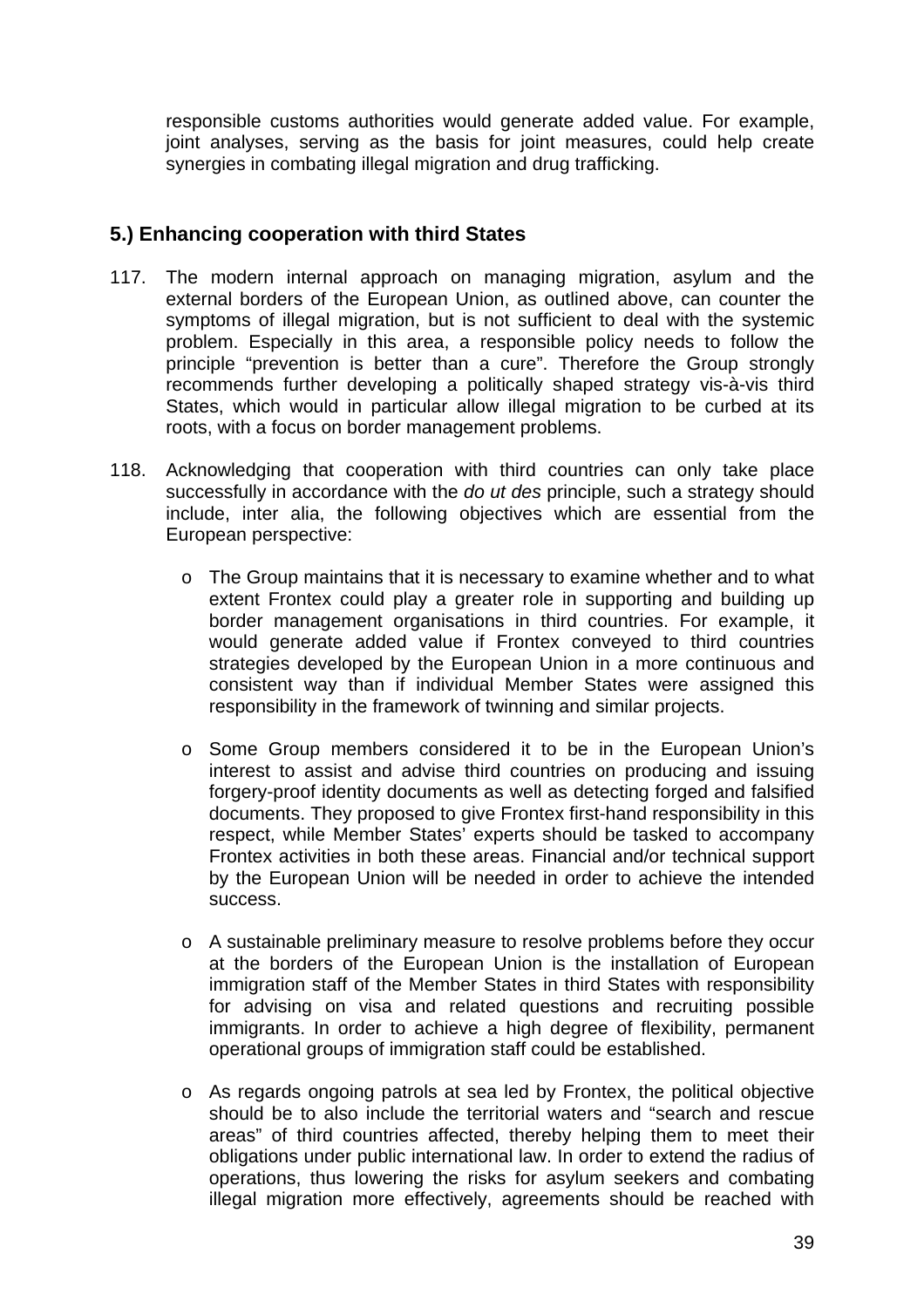third States on joint patrols at sea as well as on coordinating measures. The Group recommends giving Frontex a central role in the implementation of such agreements. If and where appropriate, start-up financial or material assistance should be made available to third States, either as an asset in the framework of the negotiations or as an alternative to joint measures.

- o In parallel, joint return measures should be facilitated. To this end, negotiations with third States in order to agree on practical arrangements should be intensified.
- 119. The willingness of third States to accept such agreements will clearly depend on the European Union making attractive offers in return, such as further development of mobility partnerships and circular migration. In particular, the Group recognises that a comprehensive European strategy on visas offers political leverage when dealing with third States.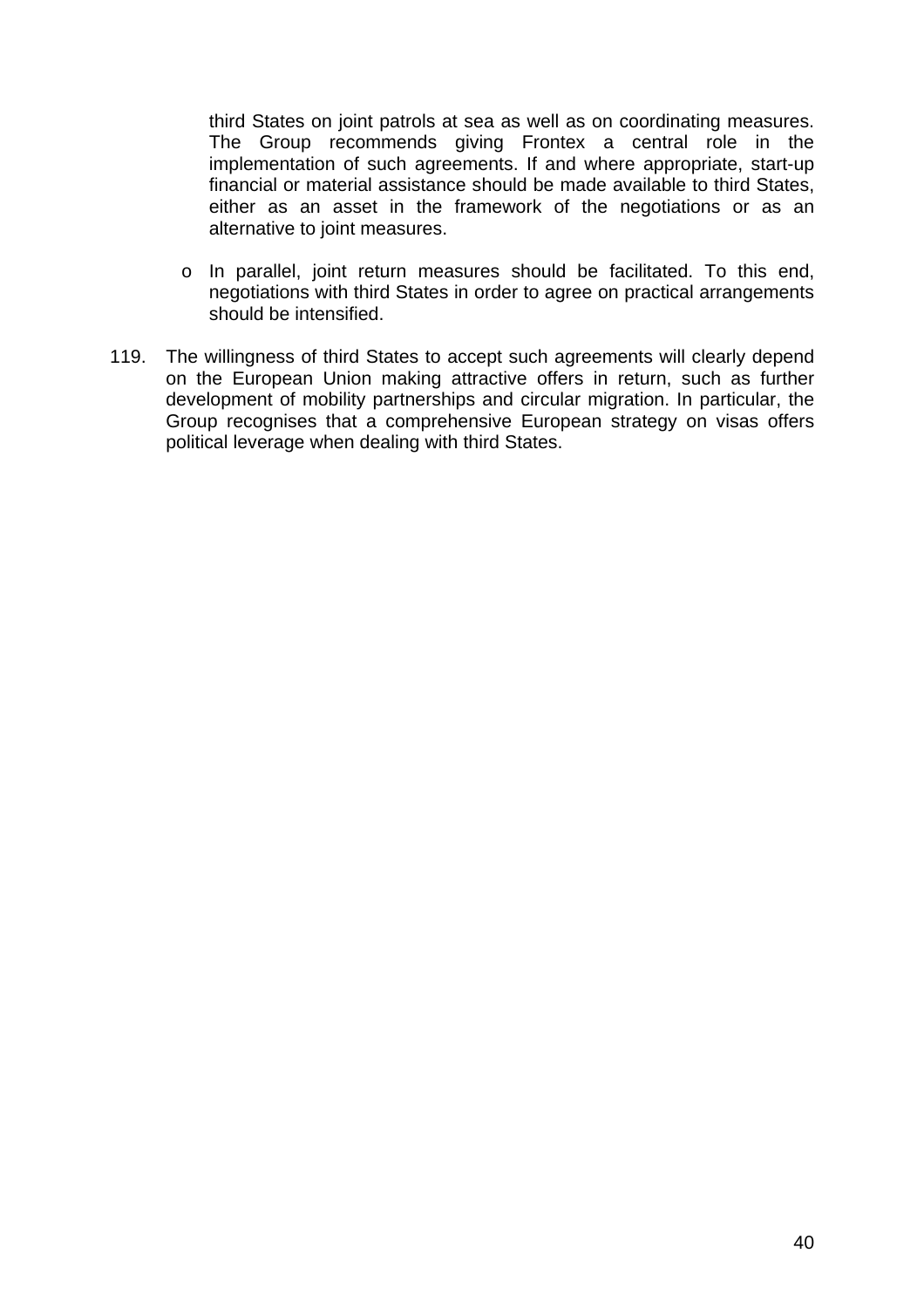# **Chapter IV: Developing Civil Protection**

- 120. Natural or man-made disasters usually have severe consequences and are often not limited to one Member State. In order to limit the consequences of catastrophes as far as possible, it is necessary to improve preventive measures and rapid response of civil protection capacities and the use of other tools to protect people, property and environment. The key to the future development of the Community Civil Protection Mechanism lies in the right balance between two most important principles: national responsibility and European solidarity.
- 121. Prevention is an essential prerequisite for effective civil protection. Member States are responsible for civil protection and must actively build up their capacities at national and local level, taking the necessary preventive measures to enable them to be prepared for their own safety and protection. Member States should improve their national capacity for prevention and preparedness, not only for natural disasters but also for chemical, biological, radiological and nuclear risks. Through prevention, human suffering and economic damage can be avoided more effectively.
- 122. Regional cooperation between Member States facing the same type of natural disasters (floods, forest fires) should be promoted and encouraged through exchange of best practices, training and practical cooperation.
- 123. Solidarity is a key principle within the European Union. Therefore, Member States confronted with major emergencies can expect to receive support by Member States and the Community. Supporting and additional civil protection measures by the European Union should complement the responsibility of Member States to ensure their own national and local capability. At EU level it is necessary to develop this solidarity principle, which will enable a country at risk to obtain appropriate help from other Member Sates.
- 124. European added value can be improved in several fields: better coordination of instruments and capacities available, putting together tools and resources, improving training in civil protection areas, improving inter-constitutional coordination and relations with third countries as well as coordination with other actors such as the United Nations.
- **125.** Development of the Civil Protection Mechanism should follow a step-by-step approach; we need to fully implement the recent recast of the civil protection mechanism, including setting up the modules, and make appropriate use of the new financial instrument, especially its measures facilitating transport.
- 126. There is a general consensus on the need to establishing a tool box of modules**,** equipment and personnel that should be available in the event of a major emergency for the benefit of any Member State, transforming the actual database of the CECIS (Common European and Coordination Information System) into a more dynamic platform which will constitute a natural upgrade of existing tools.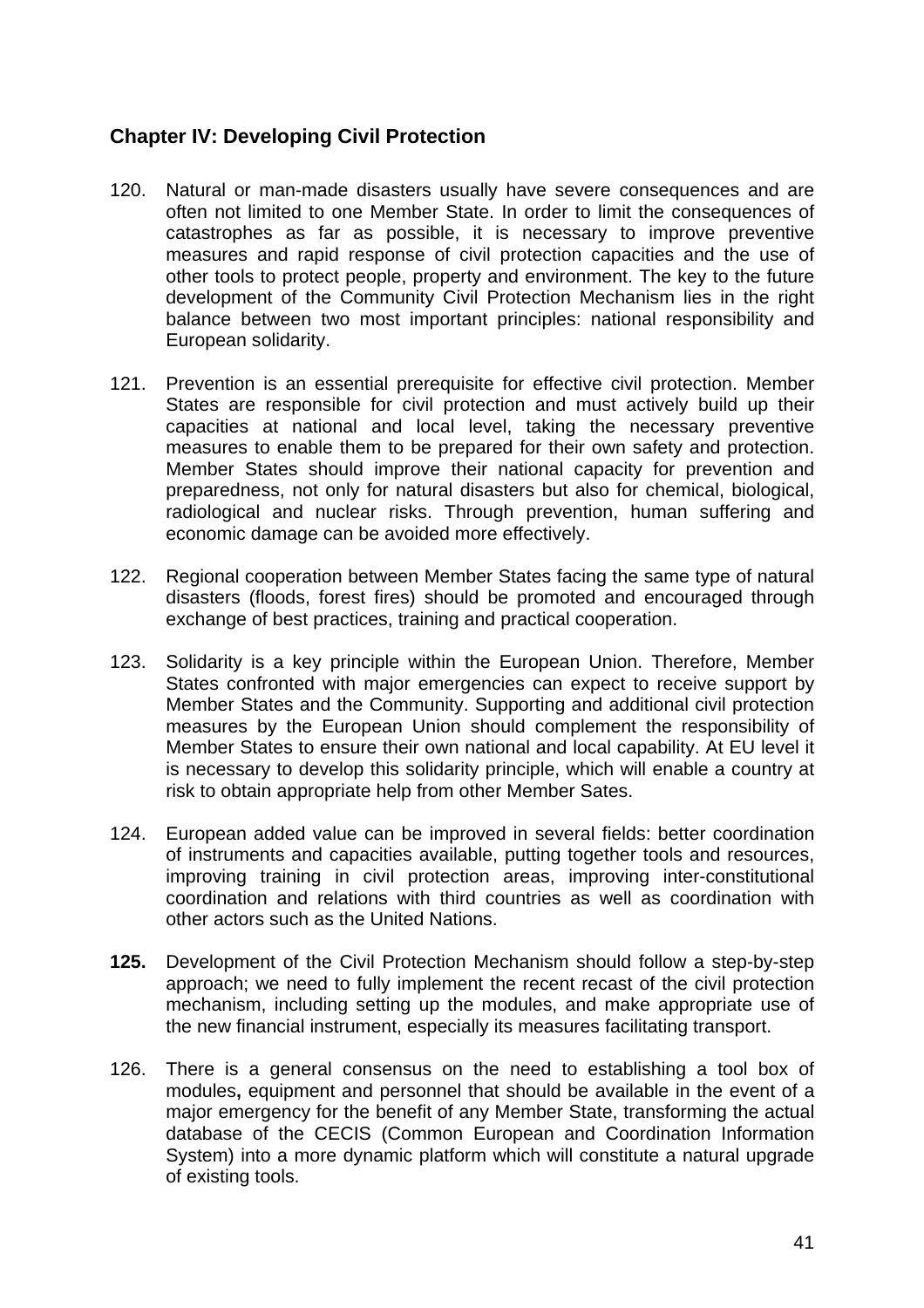- 127. The European Union should focus on a better knowledge of the existing capabilities, not only to be able to offer a better response in a situation of crisis but also to identify more effectively assets and the need for capacities avoiding duplication of resources. In addition it is necessary to provide for interoperability of communication systems, technical equipment and existing response systems and structures in order to better coordinate operations by national operational centers of the receiving Member State. Such an intervention could be of great help to any Member State affected, which could in this way acquire additional support in terms of staff and other resources and also obtain more specialised equipment which is not available in every country.
- 128. The Monitoring and Information Centre (MIC) functions as both an information platform and a service provider, and should be further developed. The MIC should reinforce its analytical capacities and competence for gathering, selecting, analysing and weighing the appropriate information to be transmitted to the participating States. To do so, it would be necessary to upgrade the existing MIC which could become a central coordination point, having had a more operational role.
- 129. There is a need for an improved system of common training in the civil protection field, possibly through the networking of existing training or a common definition of training standards. This European Civil Protection training network should have a broad scope and focus on prevention, preparedness and response. It should improve the coordination of civil protection assistance interventions by ensuring compatibility and complementarity between the intervention teams from the participating States. It will also enhance the skills of experts involved in civil protection assistance operations through the sharing of best practices.
- 130. In accordance with the principles mentioned above, further development of European reaction capabilities could reduce time taken to send help and assistance. The main role of such capabilities would be to facilitate cooperation in civil protection assistance interventions in the event of major emergencies which might require urgent response actions. This applies also to situations where there may be an imminent threat of such major emergencies.
- 131. The role of civil protection in preventing and managing the consequences of terrorism should be given greater attention. Measures to deal with the consequences of specific terrorist threats and the role of civil protection in the protection of critical infrastructures could be further developed.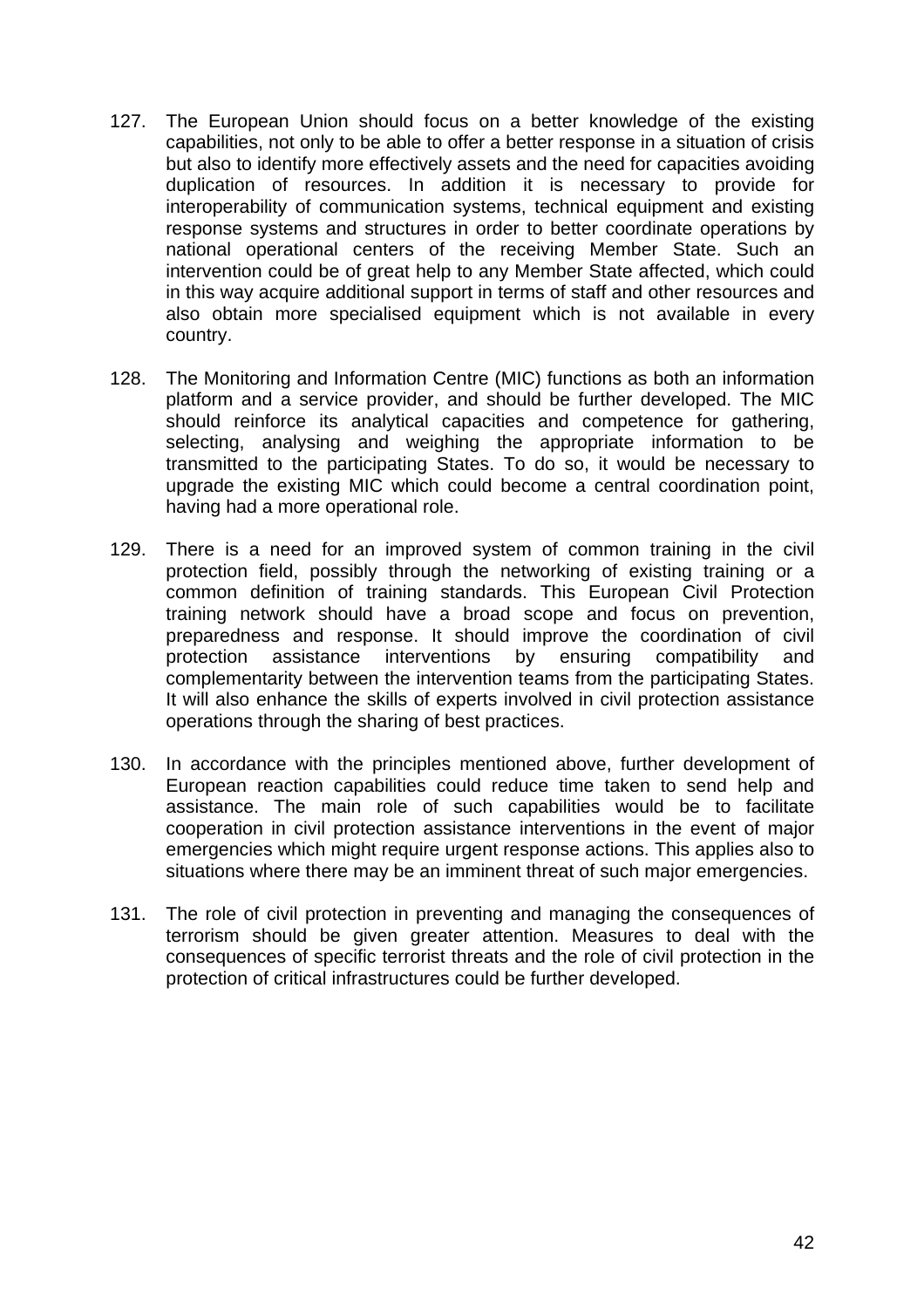# **Chapter V: Using New Technologies and Information Networks**

# **1.) Public security, privacy and technology**

- 132. Balancing citizens' expectations of privacy against their expectations of proactive protection is not a new dilemma for public security organisations, but it is taking on an ever more acute form. In the "digital tsunami" environment the traditional measures to protect privacy will become less and less effective unless appropriate technological measures are used as an essential complement to legal means. In order to achieve a sufficient level of protection, "privacy-enhancing technologies" are absolutely essential to guarantee civil and political rights in the age of cyberspace.
- 133. Information is the key to protecting the public and in an increasingly connected world in which public security organisations will have access to almost limitless amounts of potentially useful information. This is a challenge as well as an opportunity – public security organisations will need to transform the way they work if they are to master this data tsunami and turn it into intelligence that produces safe, open and resilient communities. The key to effectiveness will be using technology to connect the capabilities of a multitude of stakeholders and ensure the right information gets to the right person in the form they are best able to use.
- 134. Member States should prioritise investment in innovative technologies that enable automated data analysis and improve real-time collaboration. Research in these areas should be encouraged, ensuring that ideas can move quickly from a research context to practical implementation.
- 135. Secondly, the European Union should ensure that these activities are coordinated as efficiently as possible. Member States should be aware of any significant research activities or pilot programmes being undertaken in other Member States and the teams involved in these activities should be given opportunities to share information and collaborate.
- 136. Thirdly, Member States individually and collectively should take a "platform" approach to delivering public security. This involves moving beyond interoperability and focusing on a services-oriented approach, so that outputs from different parts of the system can be shared (within and across organisations) and elements of the system can be easily and quickly reused.
- 137. Fourthly, Member States need to focus on building converged platforms they need to move towards converged networks (or, where necessary, solutions that ensure all their networks can "talk" to each other) and they need to ensure all data streams are digital and capable of being meshed together.
- 138. Another way collaborative innovation could be encouraged would be to use the new collaborative tools in the workings of the European Security Research and Innovation Forum (ESRIF) to have a wide and deep discussion amongst experts of the type of projects that should win support and funding.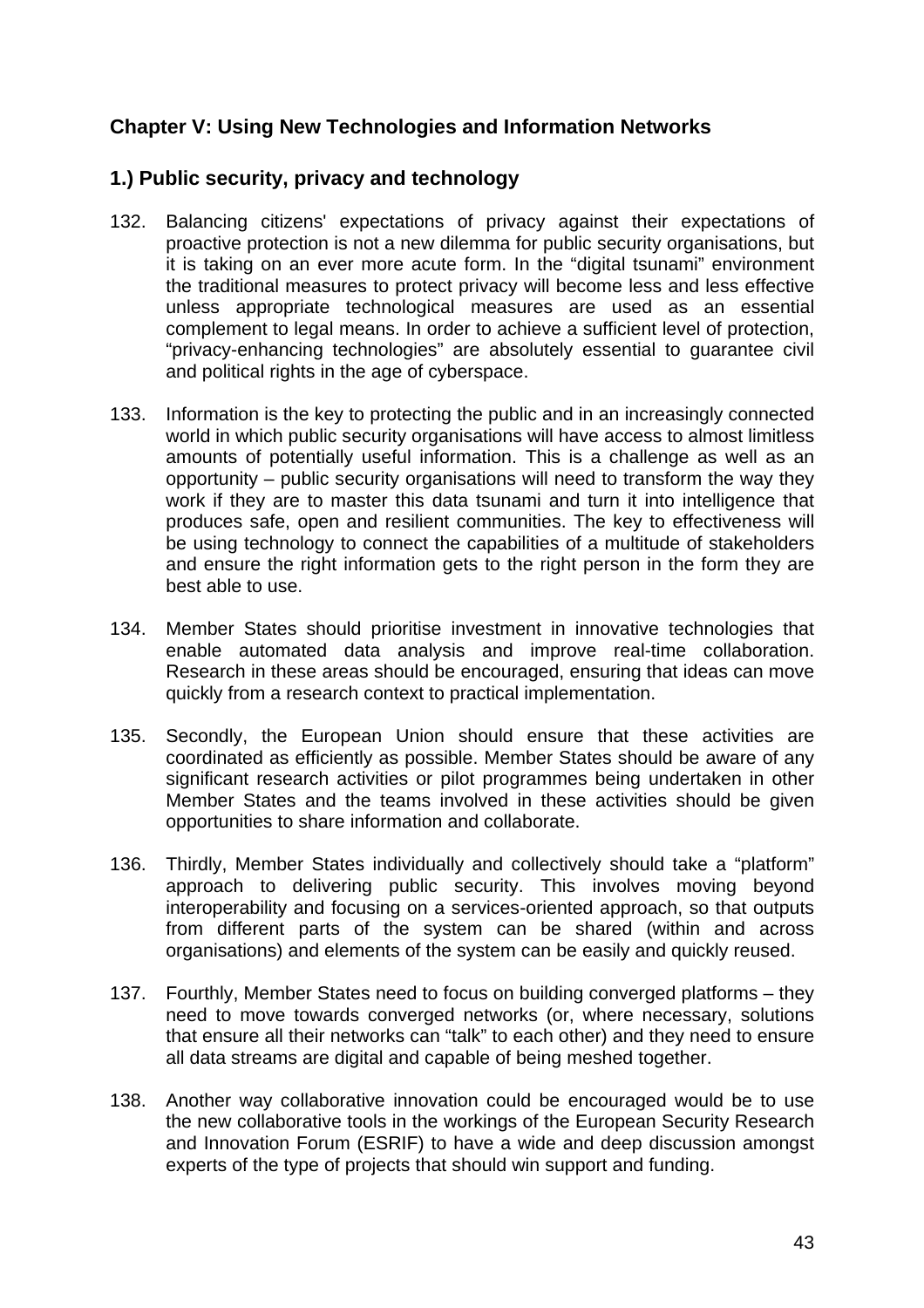139. Efforts should be made to launch a "European Security Tool Pool" Initiative. Such a "tool pool" would not be a place, a body or a database but rather an innovative concept allowing Member State and European Union institutions to make available and secure tools of proven or potential use in the security field for appraisal and/or testing by authorities of other Member States and, where useful, support their mutual deployment e.g. by meeting related licence costs, translation and training.

# **2.) The Principle of Availability and a European Union Law Enforcement Information Management Strategy (EU IMS)**

- 140. It has long been agreed that a key factor for success in international cooperation in preventing and fighting crime is the exchange of information between law enforcement agencies. This conclusion is reiterated by the Group and pointed out as a major challenge for the enhancement of future EU law enforcement cooperation. For this reason, the Hague Programme also established the Principle of Availability (PoA) with a view to improving the exchange and availability of law enforcement information.
- 141. As regards the legal framework for the exchange of law enforcement information, a pragmatic step-by-step approach is needed towards a comprehensive and coherent strategy for EU information exchange. A list of data categories appropriate for use in further attempts towards more integration should be identified.
- 142. It is obvious that the implementation of the PoA is a complex matter that requires thorough reflection and discussion. Besides continuous political appraisal, the implementation of the PoA raises a number of other important issues, i.e. issues of a legal, organisational and technical nature. In addition, a sound data protection regime is a prerequisite for the implementation of the PoA. Although not yet completed in operational terms, perhaps the most prominent example of achievement so far is the incorporation of the Prüm Treaty on DNA, fingerprints and vehicle registrations into the EU acquis. Europol has also developed competence and a means to enhance availability at EU level.
- 143. Exchange of law enforcement information in European Justice and Home Affairs in general and in connection with the PoA has been dealt with according to an approach taking each issue in isolation. This has led to a somewhat uncoordinated and incoherent palette of information systems and instruments, but has also incurred costs and delays detrimental to operational work. It seems clear that in formulating a future EU policy on the exchange and availability of information, this is an opportune moment to go beyond the limited perspective of a case-by-case approach and aim for a holistic objective in law enforcement information management.
- 144. On this basis, the Group recommends in general for the post-Hague Programme that: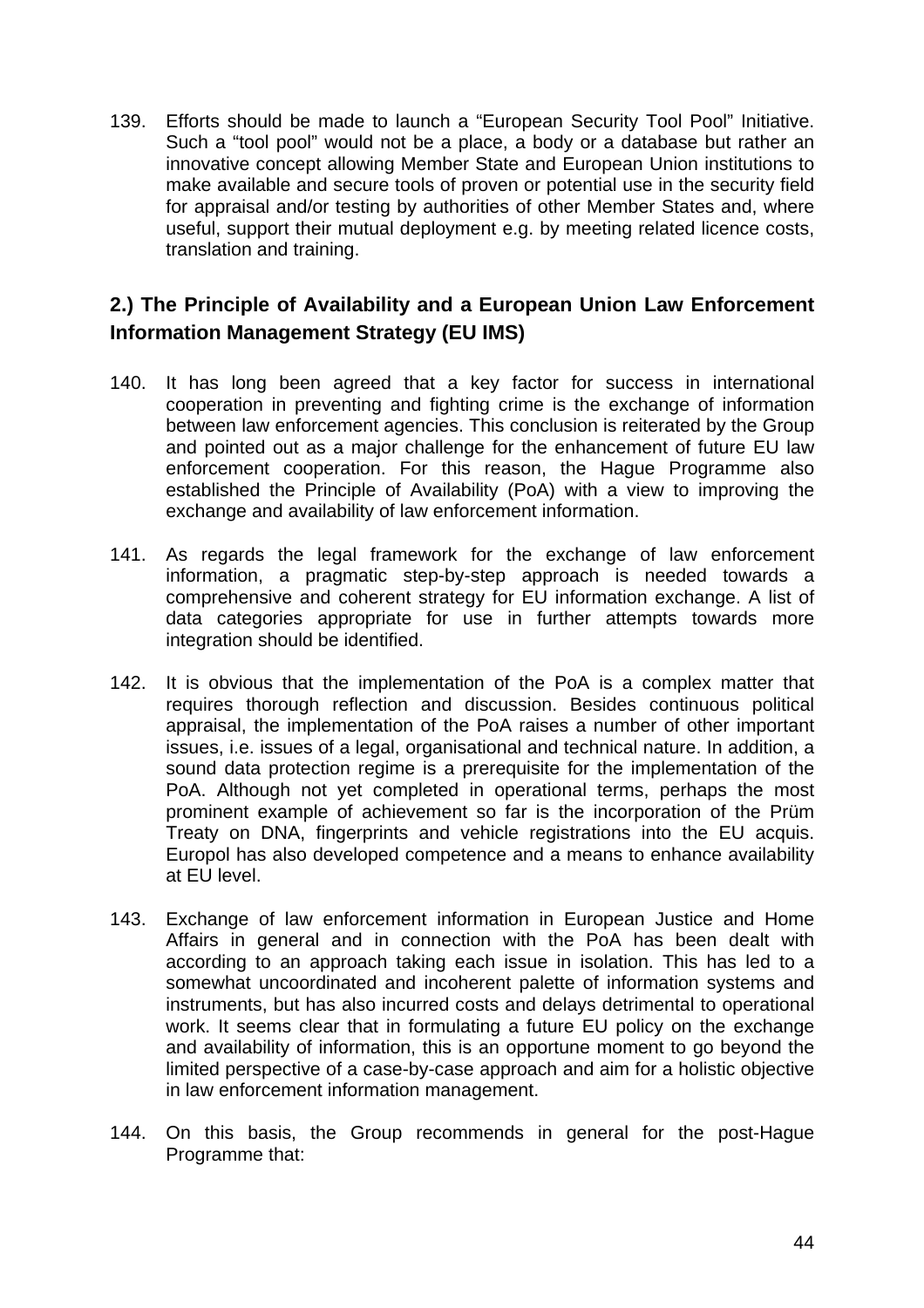- o the PoA be carried over to a new programme with necessary adjustments and additions;
- o an EU JLS Information Management Strategy (EU IMS) be established, with a view to making the PoA tangible and providing a coordinated and coherent approach to the exchange of information, aiming at a professional, business-oriented and cost-effective use of information technology and information networks.

# **3.) Elements of the proposed EU JLS Law Enforcement Information Management Strategy (EU IMS)**

## **Objectives**

- 145. The objectives enshrined in the PoA were developed in the 2005 report of the Friends of the Presidency on the implementation of the PoA (FoP report): "The objective must be to establish business processes which can facilitate the quick, efficient and cost-effective means for exchanging data. These processes must be accountable and incorporate good practices in the sharing of data. [...] The technical solution must be designed to meet current and future business needs, taking into account functional and technical requirements. Its functionality and interoperability should be maximised and it must be easy to expand and modify".
- 146. These objectives can be said to encapsulate the discussions held within the Group and they could serve as a contribution to the formulation of policy on exchange of information beyond 2010.

## **Setting out guidelines**

147. The objectives of the FoP report are also valid for law enforcement services at national level. Models describing communication and information flows have been developed, as well as specific guidelines to ensure that the solutions devised take into account present and future demands on interoperability, integration and cost efficiency. There is a need for such work also at EU level. An example of specific guidelines is the proposal for Council Conclusions on the definition of a policy for a coherent approach to the development of information technology (IT). This proposal is an appropriate expression of a holistic approach to exchange of information and work should therefore be undertaken to agree on such guidelines as one element of a future EU JLS Law Enforcement IMS.

## **Updating the inventory**

148. An ad hoc study on the third-pillar information systems was presented in May 2003. The study provided a first general inventory of existing and planned law enforcement IT systems at EU level at the time. An updated, appropriately expanded and more business-oriented overview would inter alia contribute to ensuring that the capabilities of the systems are fully exploited and that overlapping mechanisms and duplications are avoided.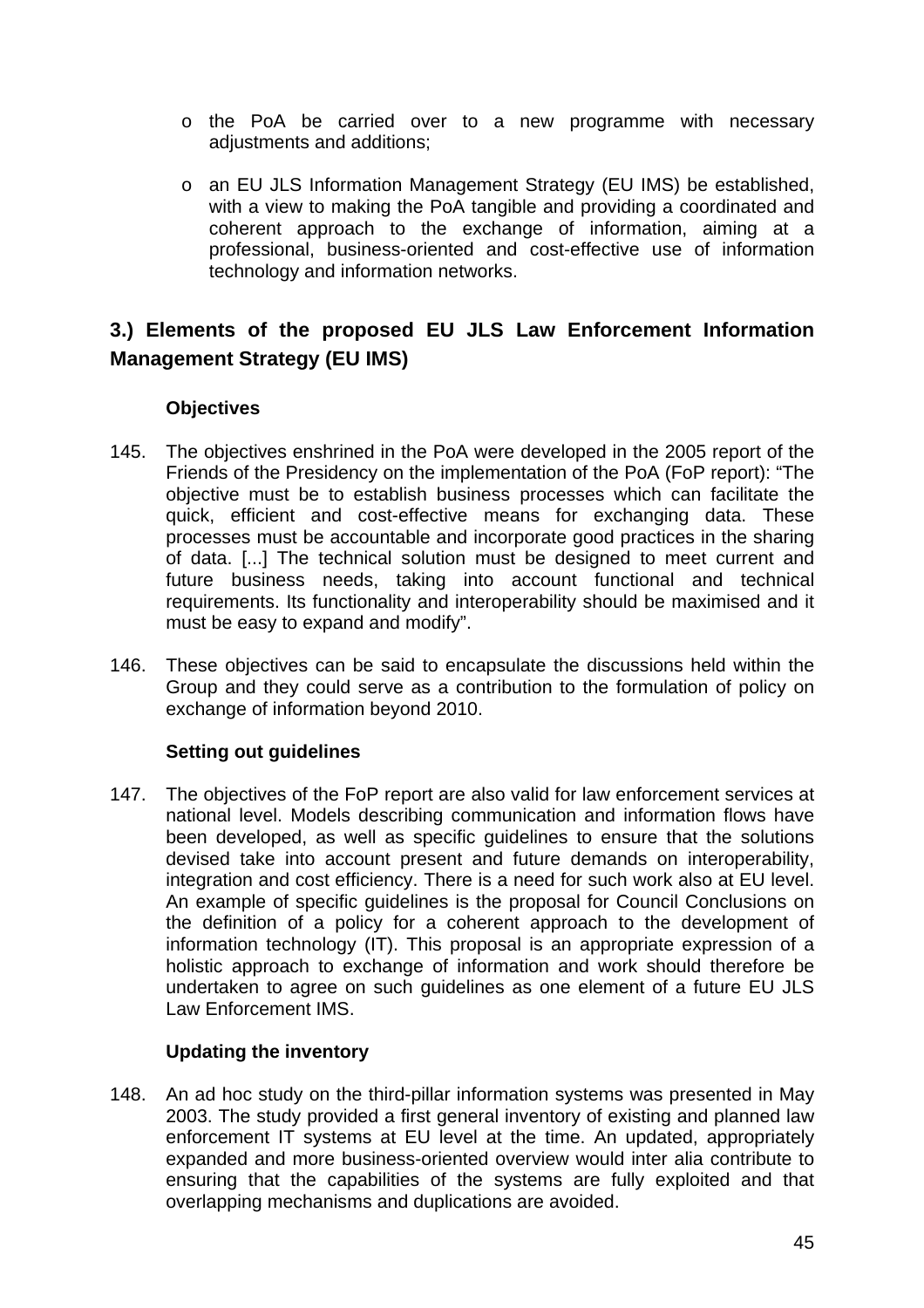#### **Establishing a dedicated working group**

149. A dedicated Council working group in which senior officials responsible for prioritising and balancing business needs and investments in technical solutions for information flows would enable progress towards an EU JLS Law Enforcement IMS as well as on specific endeavours to enhance the exchange of information. It is therefore recommended that such a group is established.

#### **Developing a Common Requirements Vision**

150. Furthermore, a basic element for any law enforcement service is to identify needs or requirements in terms of access to information and intelligence. During 2008, the Police Chiefs Task Force is expected to establish a Common Requirements Vision (CRV). The Group anticipates that on the basis of the CRV as one element, it will be possible to describe the desired situation of information exchange, i.e. an Information Model based on business practitioners' needs. The transition to the desired situation can then be effected through a progressive approach and should be guided by an Information Management Strategy.

#### **Using a coherent approach**

- 151. The Common Requirements Vision and an Information Model should be seen in conjunction with the agreed progressive (data field by data field) approach to further work on the PoA. A key issue is to assess which types of information are useful, needed or required, i.e. carry out a prioritisation. So far a total of 49 types of relevant information have been identified, of which six have been the subject of an assessment as to how the PoA could be applied to them (DNA, fingerprints, ballistics, vehicle registrations, telephone numbers and minimum data for the identification of persons contained in civil registers). Departing from the work already done, a top ten list of data categories appropriate for use in further attempts towards more integration should be identified.
- 152. Continued work on the progressive approach in the overall context of an EU Law Enforcement IMS would also look at technical means and modalities, in particular to find out whether law enforcement services at a strategic level in other Member States hold or have access to information needed for successful operational work and cooperation. The continuation of work on the progressive approach should be carried out by the aforesaid dedicated working group on exchange of information for further consideration by the Council. Such work in conjunction with an Information Model will also assist in identifying the needs for enhanced functionality for already existing systems.

#### **Ensuring data protection**

153. Finally, an adequate normative framework as well as specific provisions on data protection are essential requirements for the implementation of the PoA. Besides the Framework Decision on data protection, specific provisions should be developed. As new actions are undertaken, additional standards for the processing of information potentially aimed at EU cooperation might be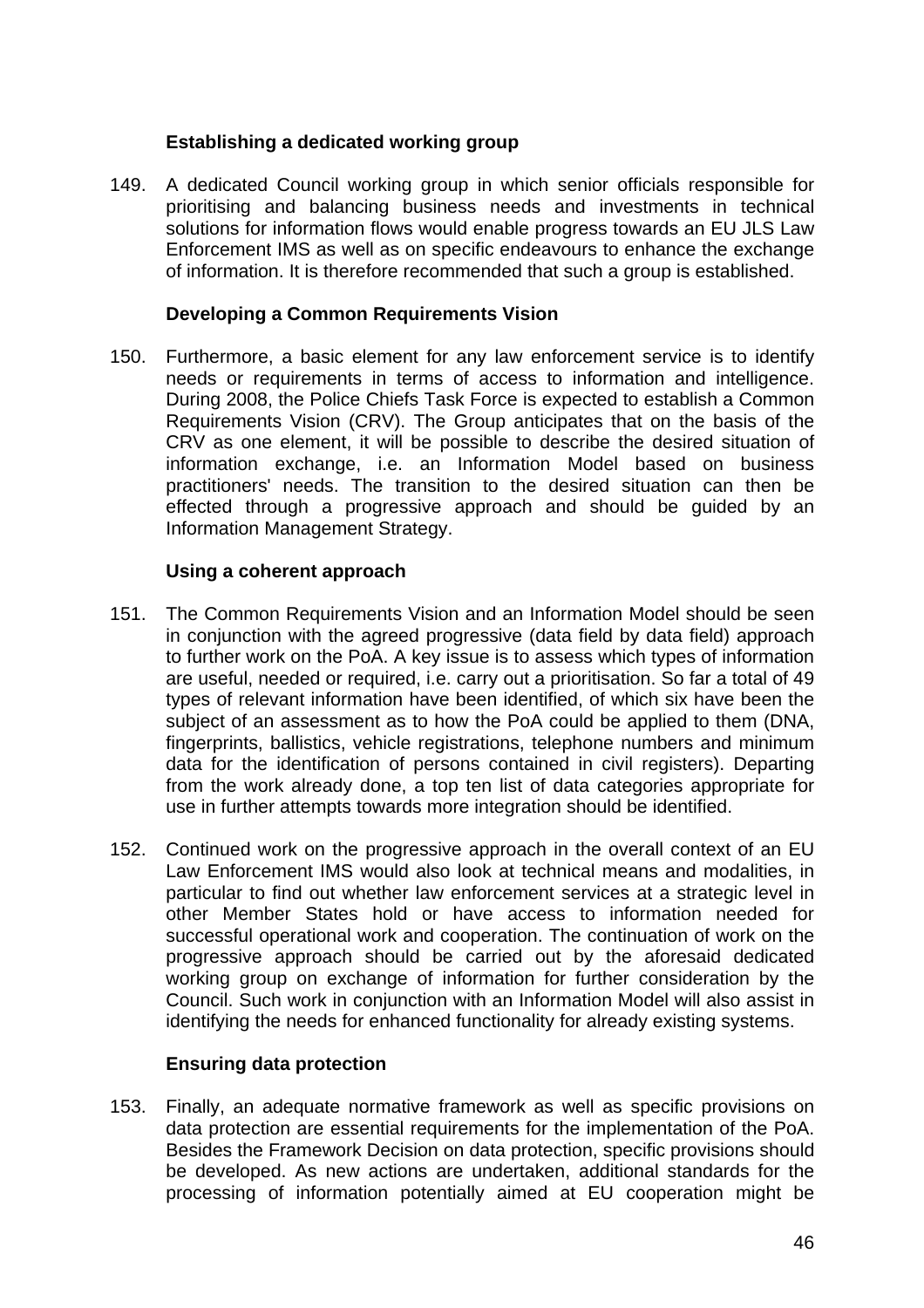needed. Effort to bring national legislations and practices into line can and should also be continued in order to progressively improve their compatibility whilst adapting them to current law enforcement realities.

154. Ensuring greater public understanding of the benefits of data sharing between Member States should be a priority. The strategy should include a commitment to make clear to European Union citizens how information will be processed and protected, on the basis of proportionality and necessity.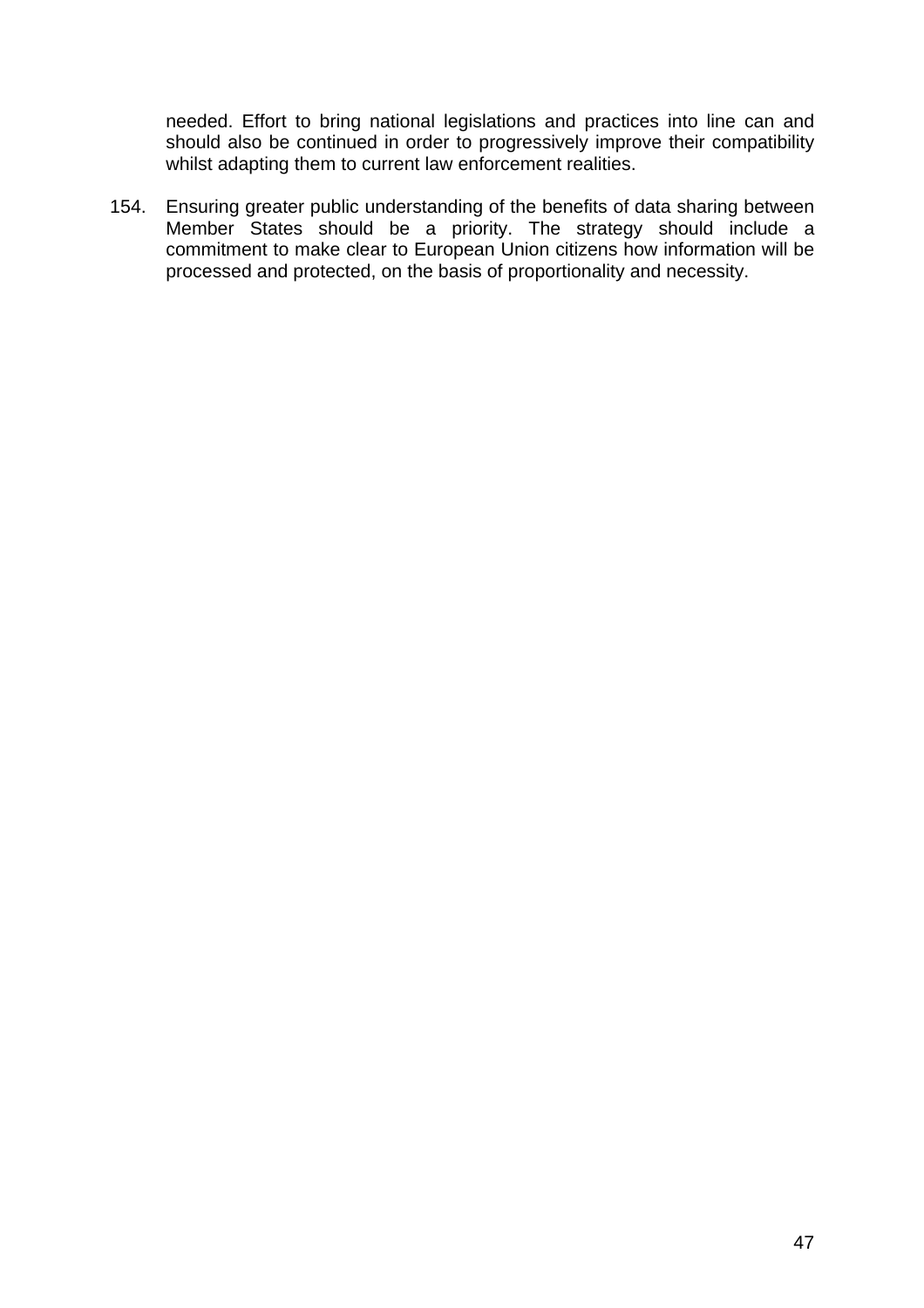# **Chapter VI: Implementing the External Dimension of Home Affairs Policy**

- 155. In the era of globalisation, external relations increasingly comprise challenges linked simultaneously to various policy areas. This development requires a modern policy response able to keep pace with the growing complexity and speed of change. Interlinked policy areas demand an integrated approach intensifying the cooperation between the responsible Ministers and Commissioners for Foreign or External Affairs, Development Policy, Defence and Home Affairs, depending on the subject. This cooperation should be realised by way of consultation and, where appropriate, joint meetings.
- 156. Key thematic priorities within the external dimension of the area of freedom, security and justice are migration, the fight against terrorism and organised crime and strengthening fundamental rights.
- 157. Cooperation with neighbouring regions should also address security concerns in the European Union and making best use of all leverages available. Relations with third countries should be based on partnership in order to meet common challenges and shared policy objectives. A differentiated and flexible approach to individual third countries and regions is warranted, which recognises the importance of working with the European Union's neighbours given their proximity. Comprehensive policies encompassing all aspects of justice, freedom and security are being developed with priority countries, such as candidate or neighbourhood countries, while with other countries cooperation will focus on specific issues.
- 158. Where appropriate and as a complement to the European Union, Member States should mobilise their significant political, financial and operational resources alongside the Community and Union to work towards common objectives. In addition to the ongoing work on geographic and thematic issues, the European Union should take forward action on specific priority issues by means of Action Oriented Papers.
- 159. In the area of freedom, security and justice, actions and measures have to follow strict geographical prioritisation and political differentiation: the European Union first has to define its key strategic interests. To this end, the European Commission should table an issues paper at the beginning of the period of the post-Hague Programme". At a second stage the European Union has to identify which third countries are of vital interest for cooperation.

#### **Thematic challenges**

- 160. Terrorism is a constant threat. Terrorist attacks have led to an increased international commitment to combat terrorism, as exemplified by the EU Action Plan on Combating Terrorism. The European Union is reaching out to third countries, regional and international organisations to develop and deepen cooperation in this context. Efforts will be directed towards the protection of people and critical infrastructure.
- 161. The ever-growing sophistication in organised crime, including money laundering and other financial crimes, and cross-border trafficking in drugs,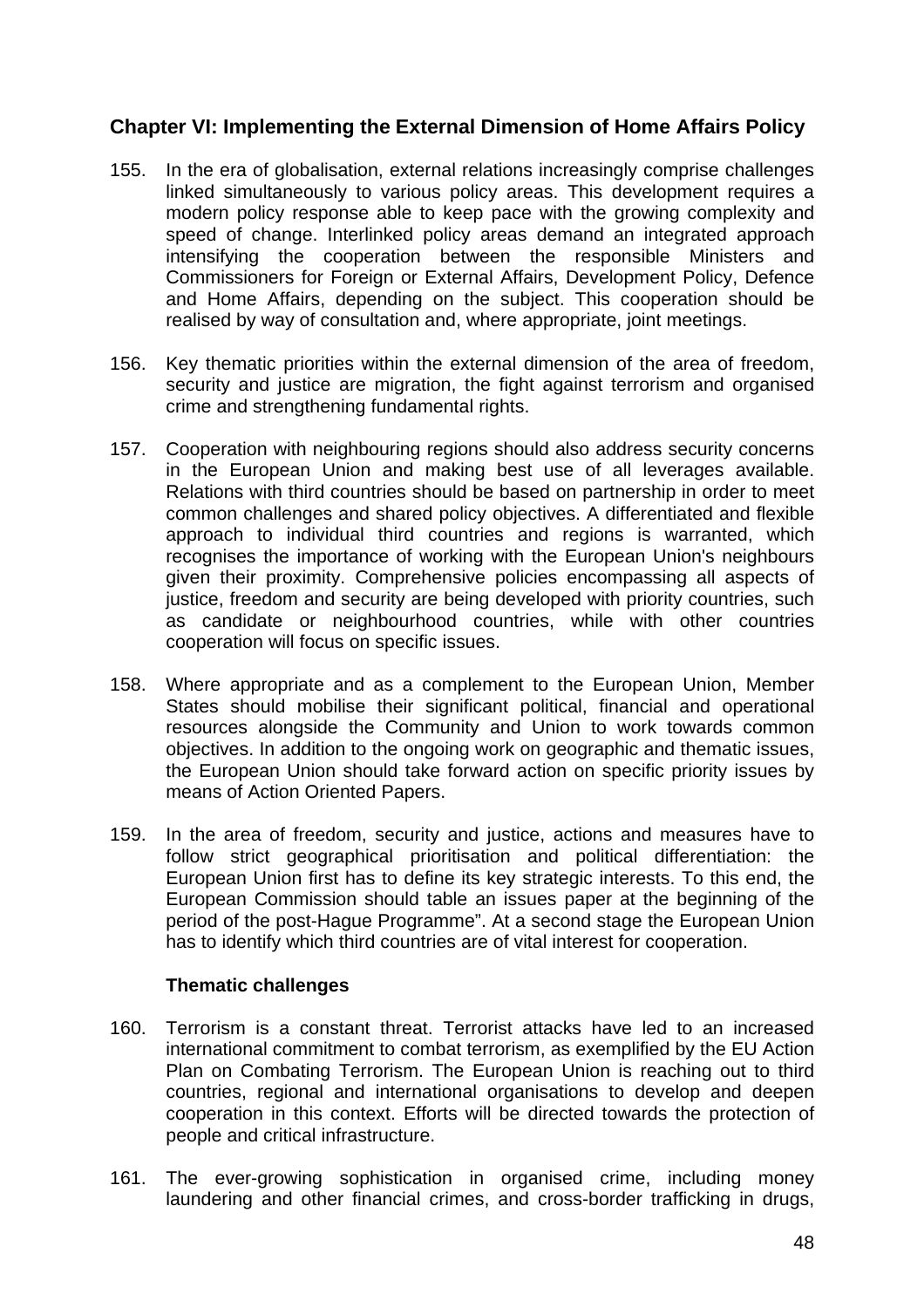persons and arms can only be countered through improved law enforcement and judicial cooperation, both within the European Union and externally, and through support for capacity-building in third countries.

- 162. Given the economic and/or social gap between the European Union and other regions, migration, including the problem of illegal immigration, is set to continue. This requires increased dialogue and true partnership with partner countries in order to focus, develop and benefit from synergies between migration and development. Instruments under the Global Approach to Migration should be further developed and implemented in order to achieve cooperation with third countries.
- 163. Another requirement and policy priority is the protection of fundamental rights. We need to promote human rights in third countries in order to ensure that they are placed at the heart of law enforcement policies. As to the latter, developments in information technology and enhanced use of databases within the European Union (e.g. SIS II, Visa Information System, possibly an entry-exit control system) will raise *inter alia* the question of increased data exchanges also with third countries with implications for our data protection regime that need to be considered. A clear legal framework for protection of data inside the European Union and when transferred to third countries is essential. The European Union has a strong political interest in presenting a coherent policy in this sensitive matter by signalling to third countries that data transfers can take place provided that certain guarantees are in place.

#### **Geographical challenges**

- 164. Enlargement means the transposition of the acquis, as well as the transformation of institutions, in the **candidate countries**. The accession process should focus on reform in the area of justice and home affairs from the very beginning. It should be assured that the necessary reforms are fully implemented prior to accession in order to allow subsequent harmonisation among Member States in this sensitive field. The strengthening of institutions such as the judiciary and the police makes a decisive contribution to consolidating the rule of law and respect for human rights in the candidate countries.
- 165. Cooperation with the **Western Balkan countries** is intensive, with the aim of strengthening stability and prosperity in the region in the light of the countries' European perspective. The launching of the dialogue on visa liberalisation will open further prospects to peoples from the region. Within the Stabilisation and Association Process, the European Union is supporting the Western Balkan countries in developing their performance in the four priority areas of police and organised crime, integrated border management, judicial reform, and asylum and migration. The pace of reform in the Western Balkan countries is uneven and we therefore need to continue using the European perspective to drive the reform process forward in the four priority areas.
- 166. The **European Neighbourhood Policy (ENP)** provides the political framework for our cooperation with the "near abroad", i.e. our Mediterranean partners and the countries further to the East and Southeast. Our self-interest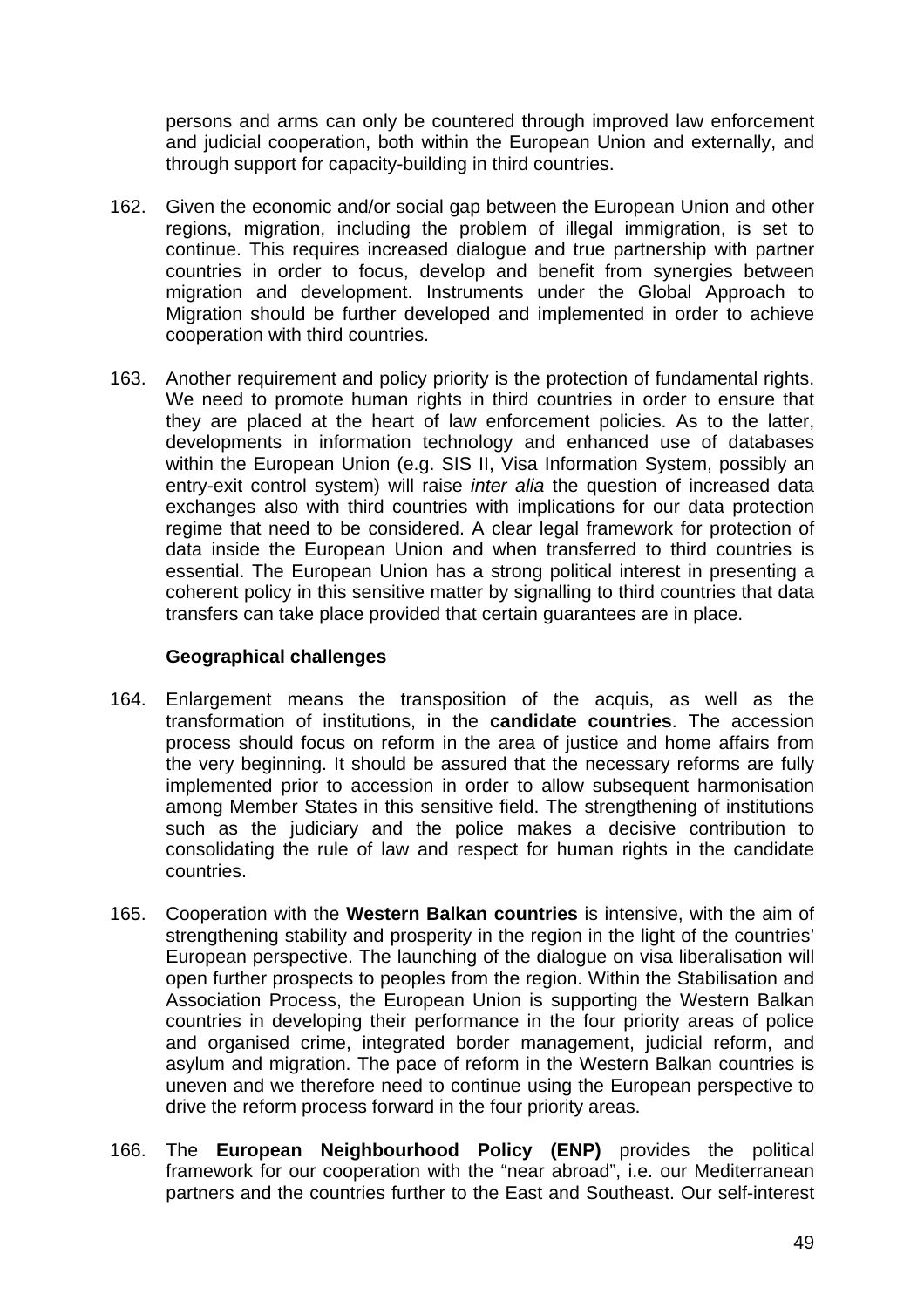in upgrading policies in these countries is self-evident – they are at the doorstep of the European Union. The ENP builds upon existing agreements between the European Union and the partner in question (Partnership and Cooperation Agreements or Association Agreements). The bilateral ENP Action Plans cover ambitious chapters on justice, freedom and security policy, thus giving the relationship a closeness which differs from cooperation with other third countries. The implementation of JHA reforms by ENP partners will also be vital for ensuring the success of the whole policy, which aims at enhancing the security of the European Union by exporting stability to their neighbours.

- 167. The European Union's proximity policy towards the **Mediterranean region** is governed by the comprehensive Euro-Mediterranean Partnership. The Mediterranean has a strategic importance for the European Union's stability and security. The regional dimension of the MEDA programme has proven particularly useful in the AFSJ, spreading a message of developing confidence in cooperation among the countries concerned on such sensitive issues as migration, justice and police. This should be developed further.
- 168. The European Union and the USA should cooperate bilaterally in order to secure visa-free travel for all Member States. Moreover, they should cooperate in relevant international fora in order to create an environment where travel is safe, secure, and expeditious for bona fide travellers. Modern technology will play a key role in delivering targeted and more secure controls and allow us to focus our border control resources on identified risks. Besides the areas of counter-terrorism and border security, current cooperation between the European Union and the US includes the fight against international crime, cybercrime, drug trafficking and trafficking in human beings. As to data protection, our common goals are clear: to protect our citizens' security by making sure law enforcement authorities have the information they need to do their work and to protect our citizens' fundamental rights and privacy. In the context of the ongoing work in the High Level Contact Group on Data Protection, the European Union should aim at concluding a binding agreement with the US on data protection, based on reciprocity. Consideration could further be given to a common transatlantic space with more sharing of relevant information and at the same time greater protection of personal data, expedited travel for bona fide passengers and more secure borders.
- 169. **Russia** is, together with the US, our main strategic partner in the field of justice, freedom and security. The framework for our cooperation with Russia is the EU-Russia Common Space of Freedom, Security and Justice which is very comprehensive, ranging from counter-terrorism to the fight against drug trafficking, from migration and asylum to judicial cooperation in criminal and civil matters. It is widely acknowledged that this is the best-functioning of the four Common Spaces with Russia.
- 170. **Africa** should remain a priority for enhanced dialogue and cooperation in the field of Justice and Home Affairs, covering a broad range of issues on the JHA agenda, *inter alia* migration, fight against terrorism, drugs and trafficking of human beings. The Joint EU-Africa Strategy and its Action Plan for the period 2008-2010 are the cornerstones of cooperation.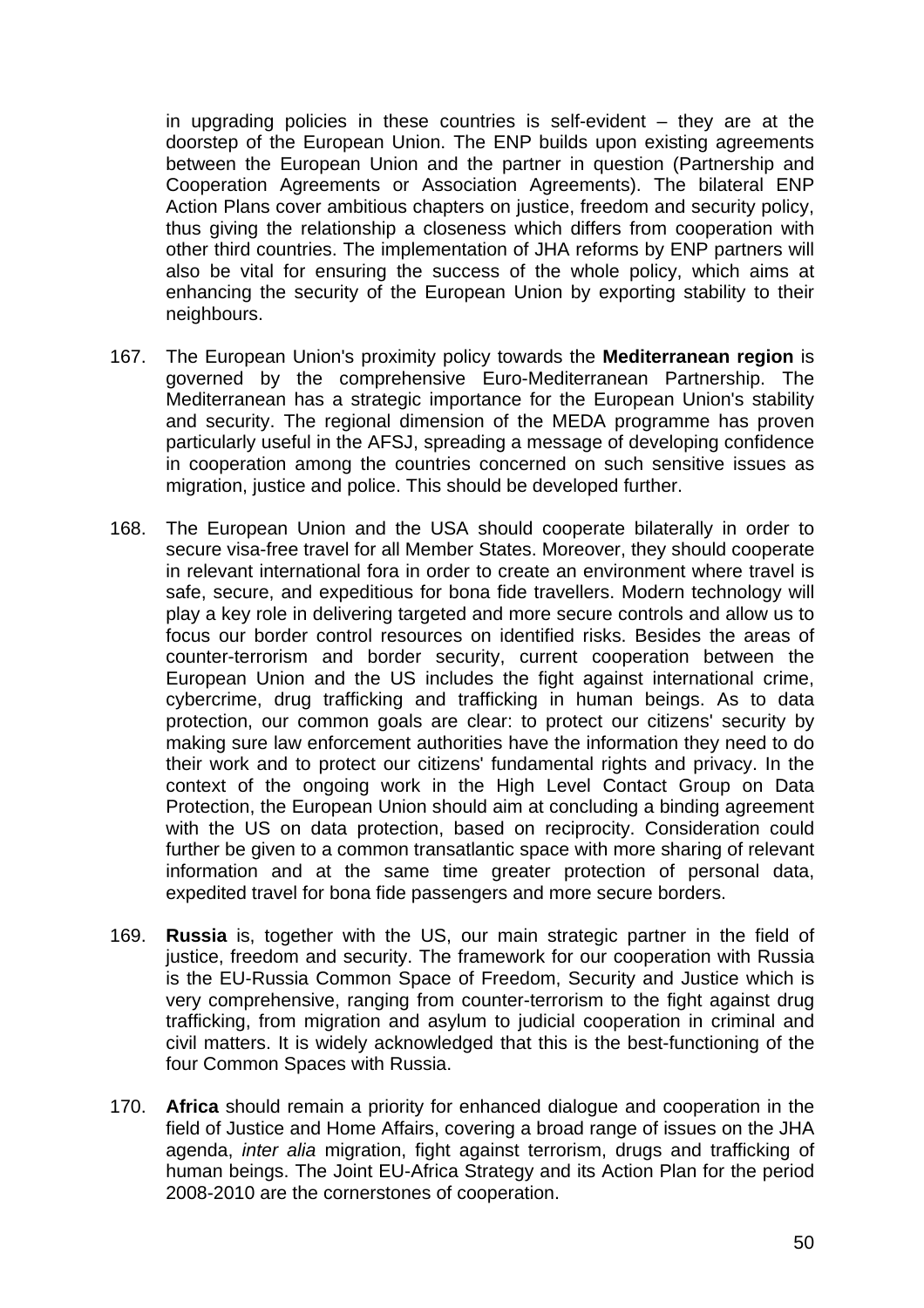- 171. In addition to the priority geographical challenges identified above, it is important to address in the post-Hague Programme other challenges in the JHA area: **Latin America, Afghanistan, Iraq and its neighbouring countries, China and India**.
- 172. Given the increasing importance of JHA external relations, it is necessary to reflect on how to deal with these issues in the European Union's institutional framework in the future.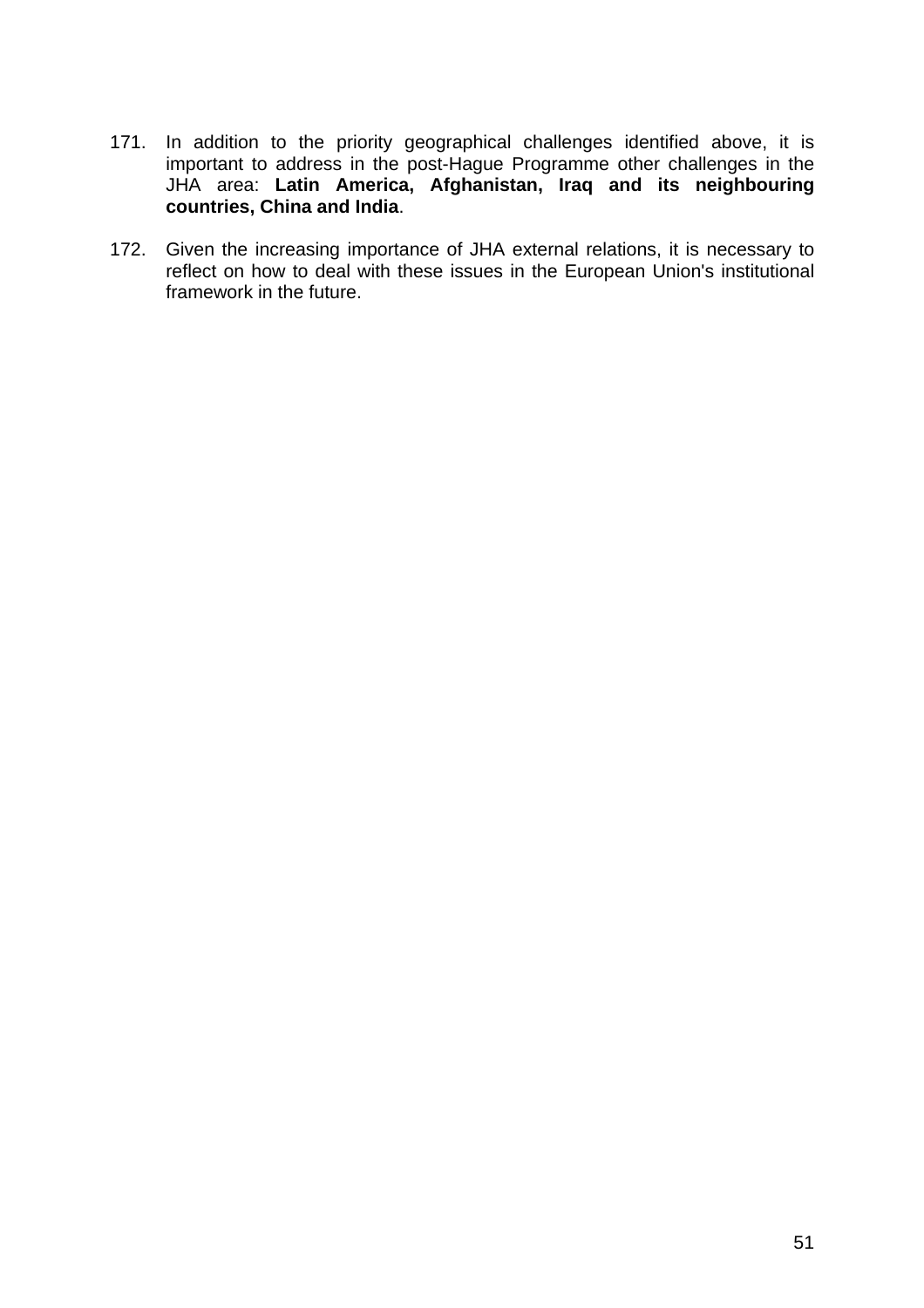

# **ANNEX**

# **Informal High Level Advisory Group on the Future of European Home Affairs Policy ("The Future Group")**

# **Group Members**

**Jacques Barrot**, Vice-President of the European Commission responsible for Justice, Freedom and Security (since May 2008) **Franco Frattini**, Vice-President of the European Commission responsible for Justice, Freedom and Security (until April 2008)

**Dr. Wolfgang Schäuble**, Minister of the Interior of the Federal Republic of Germany

**Dr. Rui Pereira**, Minister of Internal Administration of the Portuguese Republic

**Dragutin Mate**, Minister of the Interior of the Republic of Slovenia

**Michèle Alliot-Marie**, Minister of the Interior of the French Republic **Brice Hortefeux**, Minister of Immigration of the French Republic

**Dr. Ivan Langer**, Minister of Interior of the Czech Republic

**Beatrice Ask**, Minister for Justice of the Kingdom of Sweden **Tobias Billström**, Minister for Migration and Asylum Policy